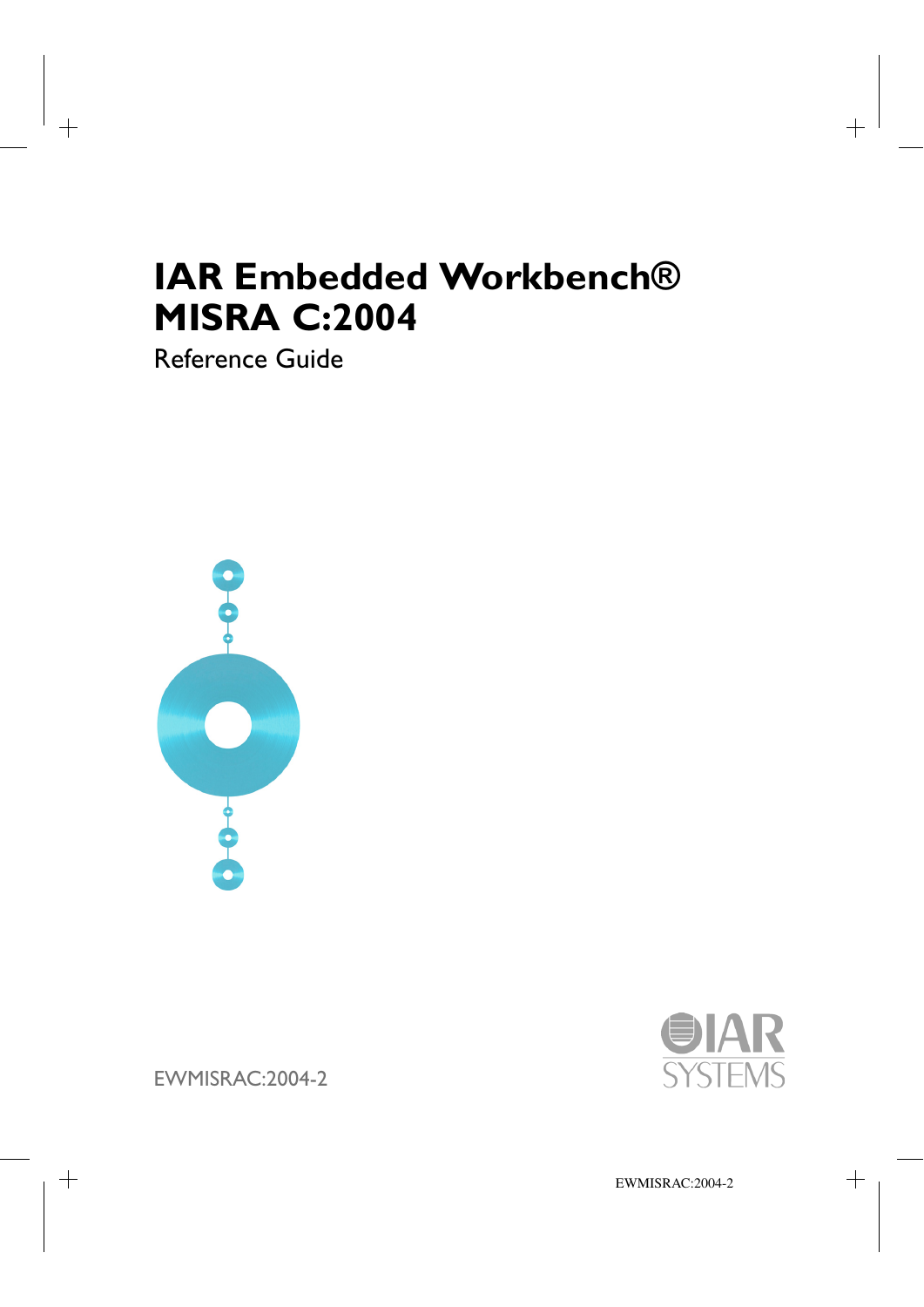### **COPYRIGHT NOTICE**

Copyright © 2004–2009 IAR Systems AB.

No part of this document may be reproduced without the prior written consent of IAR Systems AB. The software described in this document is furnished under a license and may only be used or copied in accordance with the terms of such a license.

#### **DISCLAIMER**

The information in this document is subject to change without notice and does not represent a commitment on any part of IAR Systems. While the information contained herein is assumed to be accurate, IAR Systems assumes no responsibility for any errors or omissions.

In no event shall IAR Systems, its employees, its contractors, or the authors of this document be liable for special, direct, indirect, or consequential damage, losses, costs, charges, claims, demands, claim for lost profits, fees, or expenses of any nature or kind.

#### **TRADEMARKS**

IAR Systems, IAR Embedded Workbench, C-SPY, visualSTATE, From Idea To Target, IAR KickStart Kit, IAR PowerPac, IAR YellowSuite, IAR Advanced Development Kit, IAR, and the IAR Systems logotype are trademarks or registered trademarks owned by IAR Systems AB. J-Link is a trademark licensed to IAR Systems AB.

Microsoft and Windows are registered trademarks of Microsoft Corporation.

All other product names are trademarks or registered trademarks of their respective owners.

#### **EDITION NOTICE**

Second edition: December 2009

Part number: EWMISRAC:2004-2

This guide describes version 1.0 of the IAR Systems implementation of The Motor Industry Software Reliability Association's *Guidelines for the Use of the C Language in Critical Systems* (the MISRA-C:2004 standard), including the *MISRA-C:2004 Technical Corrigendum 1*, dated 17 July, 2007.

Internal reference: IJOA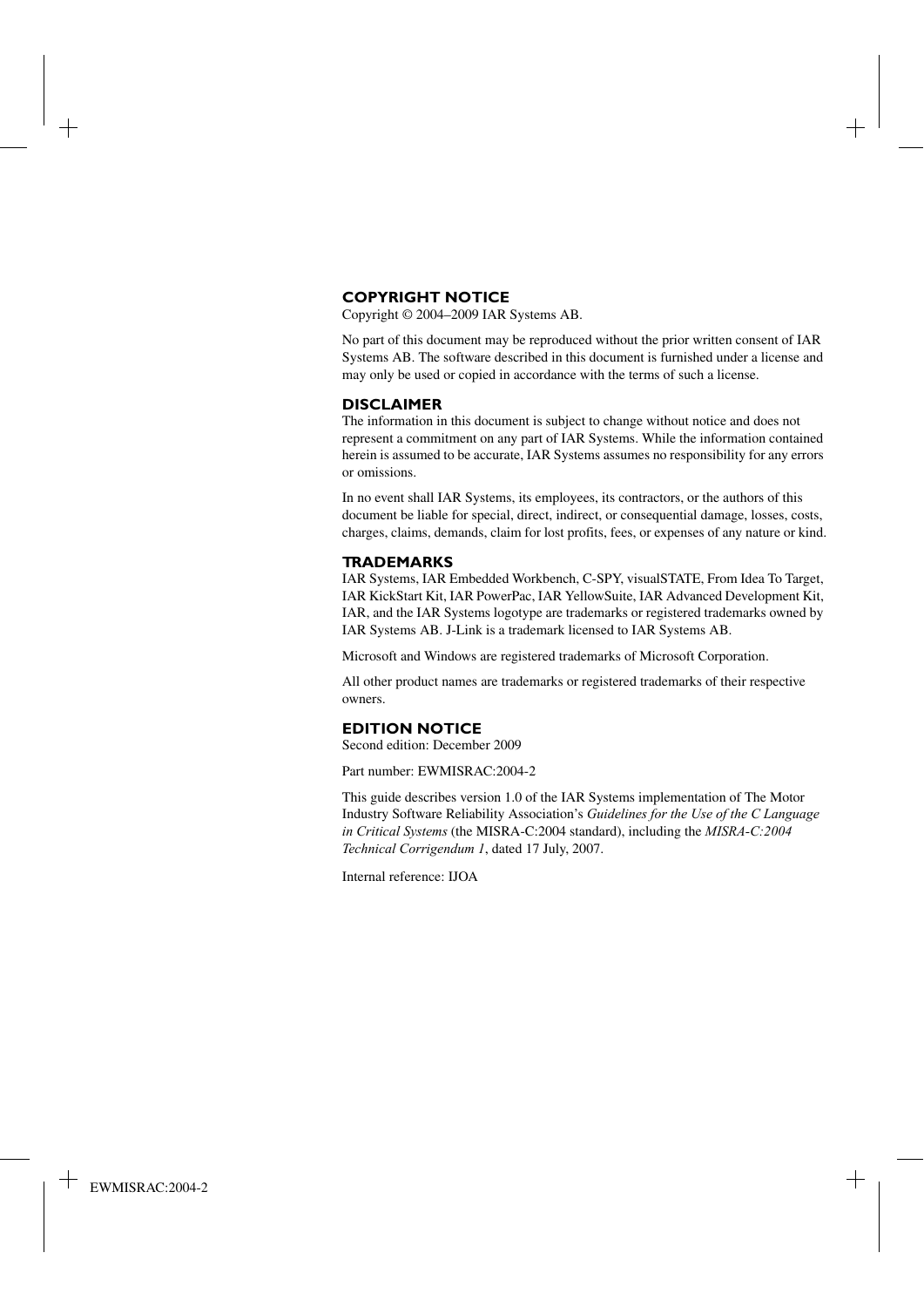# **Contents**

| Implementation and interpretation of the MISRA C rules  5 |  |
|-----------------------------------------------------------|--|
|                                                           |  |
|                                                           |  |
|                                                           |  |
|                                                           |  |
|                                                           |  |
|                                                           |  |
|                                                           |  |
|                                                           |  |
|                                                           |  |
|                                                           |  |
|                                                           |  |
|                                                           |  |
|                                                           |  |
|                                                           |  |
|                                                           |  |
|                                                           |  |
|                                                           |  |
|                                                           |  |
|                                                           |  |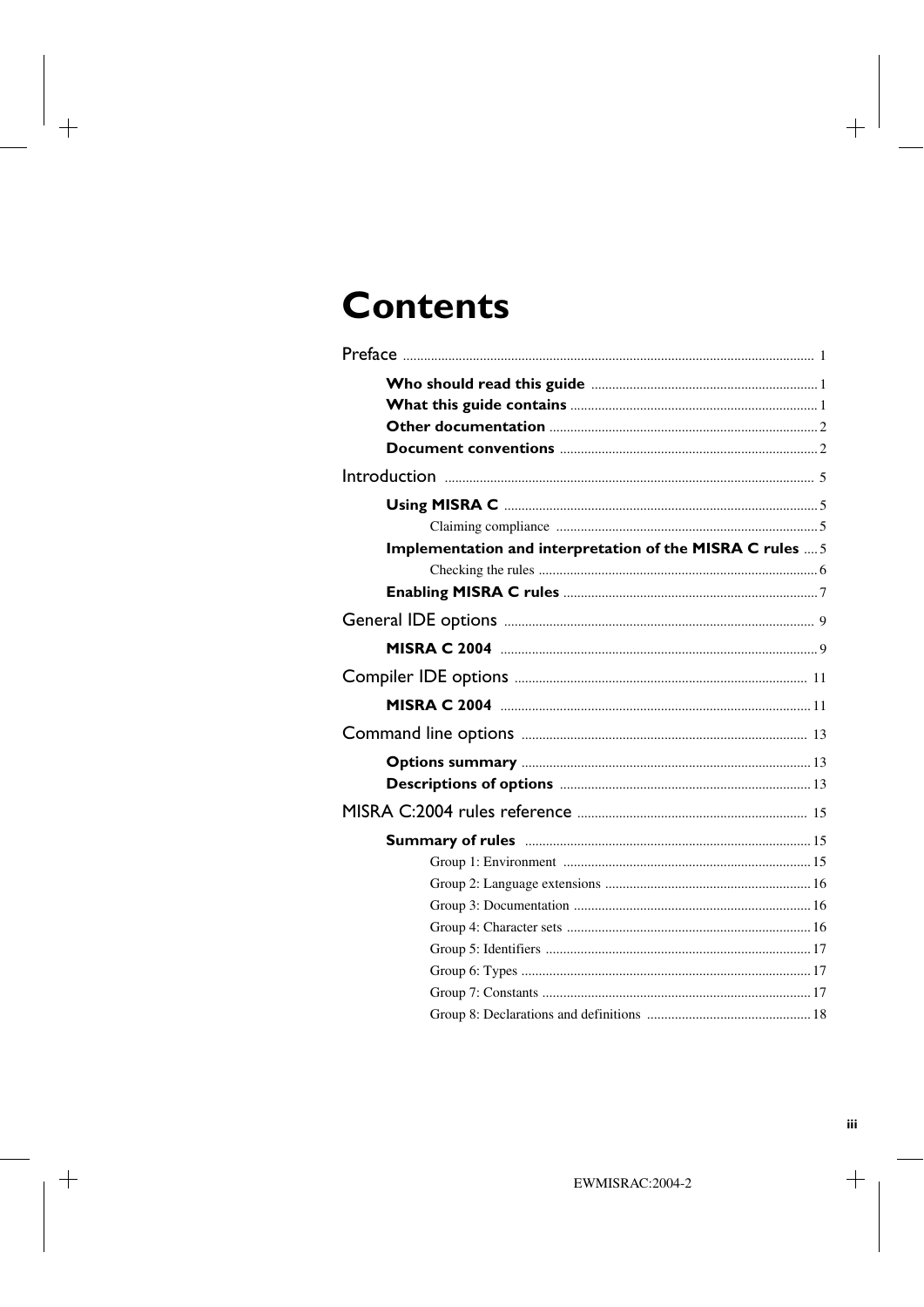$\mathbf i\mathbf v$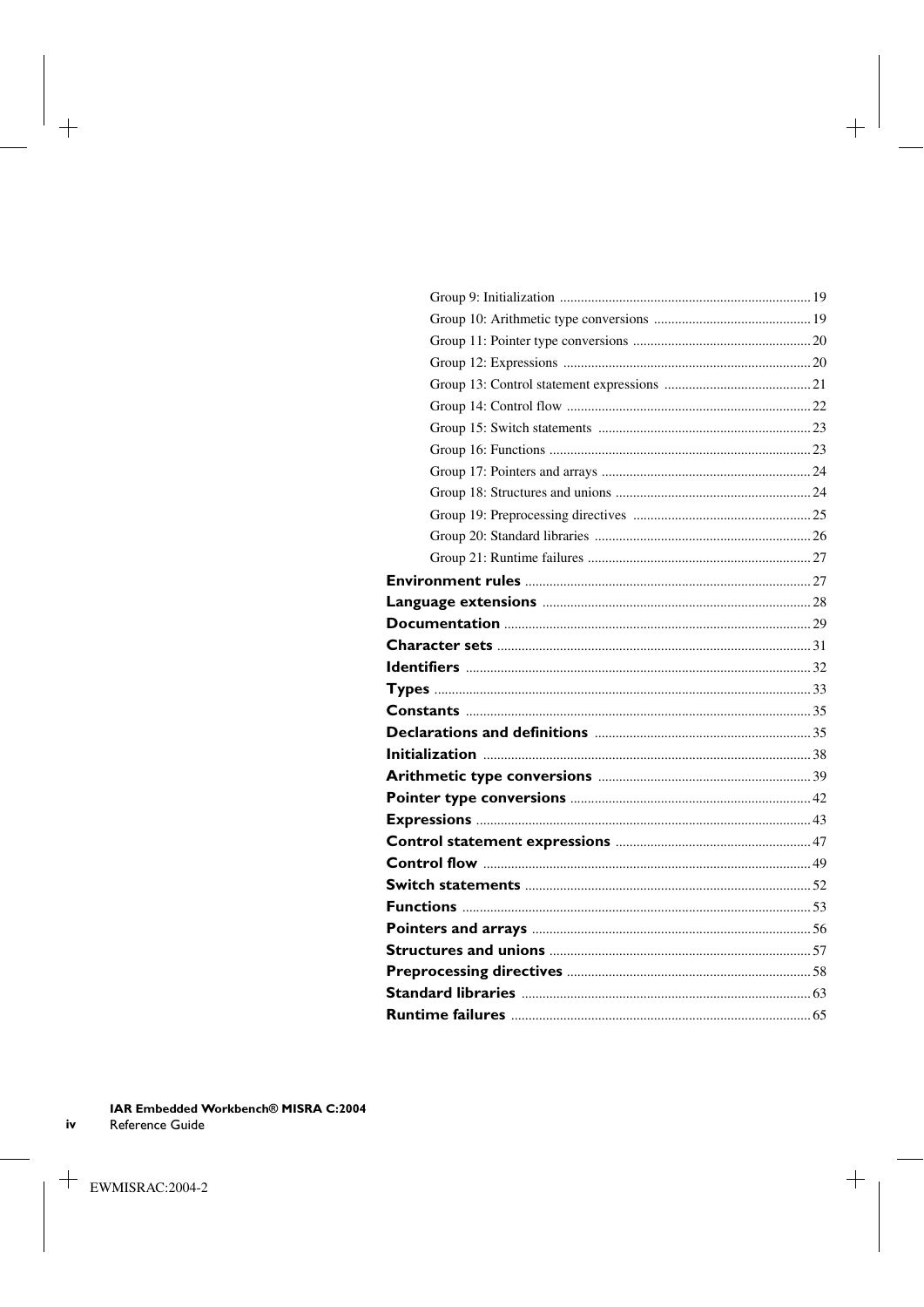# <span id="page-4-0"></span>**Preface**

Welcome to the IAR Embedded Workbench® MISRA C:2004 Reference Guide. This guide includes gives reference information about the IAR Systems implementation of The Motor Industry Software Reliability Association's *Guidelines for the Use of the C Language in Critical Systems*.

# <span id="page-4-1"></span>**Who should read this guide**

You should read this guide if you are developing a software product using the MISRA-C:2004 rules. In addition, you should have a working knowledge of:

- The C programming language
- The MISRA C subset of the C language
- Application development for safety-critical embedded systems
- The architecture and instruction set of your microcontroller (refer to the chip manufacturer's documentation)
- The operating system of your host machine.

# <span id="page-4-2"></span>**What this guide contains**

Below is a brief outline and summary of the chapters in this guide.

- *[Introduction](#page-8-4)* explains the benefits of using MISRA C and gives an overview of the IAR Systems implementation.
- *[General IDE options](#page-12-2)* describes the general MISRA C options in the IAR Embedded Workbench IDE.
- *[Compiler IDE options](#page-14-2)* describes the MISRA C compiler options in the IAR Embedded Workbench IDE.
- *[Command line options](#page-16-3)* explains how to set the options from the command line.
- *[MISRA C:2004 rules reference](#page-18-3)* describes how IAR Systems has interpreted and implemented the rules given in *Guidelines for the Use of the C Language in Critical Systems*, including the *MISRA-C:2004 Technical Corrigendum 1*, dated 17 July, 2007.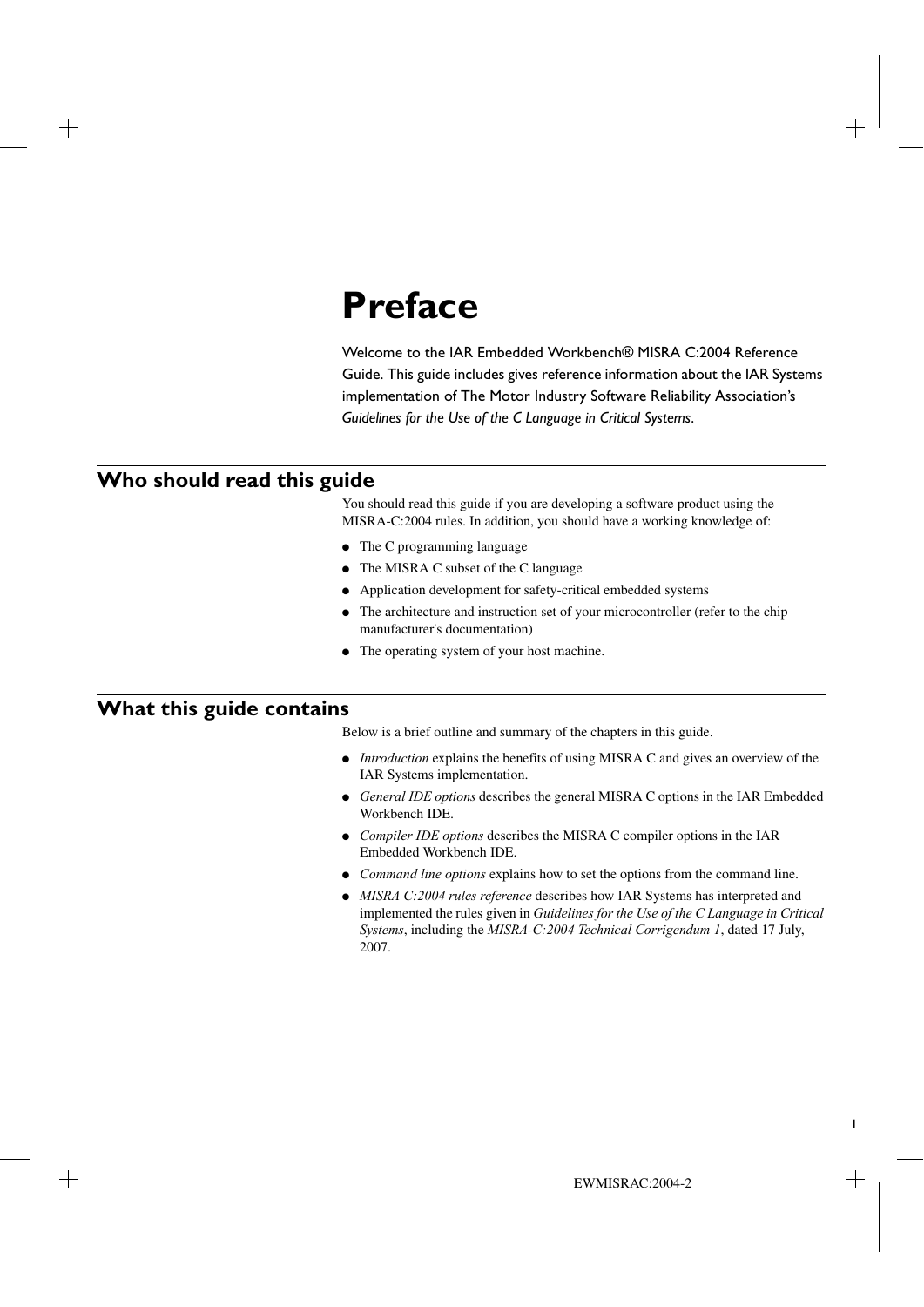# <span id="page-5-0"></span>**Other documentation**

The complete set of IAR development tools are described in a series of guides. For information about:

- Using the IAR Embedded Workbench® and the IAR C-SPY® Debugger, refer to the *IAR Embedded Workbench® IDE User Guide*
- Programming for the IAR C/C++ Compiler, refer to the *IAR C/C++ Compiler Reference Guide* or the *IAR C/C++ Development Guide*
- Programming for the IAR Assembler, refer to the *IAR Assembler Reference Guide*
- Using the IAR linker and library tools, refer to the *IAR Linker and Library Tools Reference Guide* or the *IAR C/C++ Development Guide*
- Using the MISRA C 1998 rules, refer to the *IAR Embedded Workbench® MISRA C:1998 Reference Guide*
- Using the runtime library, refer to the *Library Reference information*, available in the IAR Embedded Workbench IDE online help system.

All of these guides are delivered in hypertext PDF or HTML format on the installation media. Some of them are also delivered as printed books.

Recommended websites:

- The MISRA website, **www.misra.org.uk**, contains information and news about the MISRA C rules.
- The IAR website, **www.iar.com**, holds application notes and other product information.

# <span id="page-5-1"></span>**Document conventions**

This book uses the following typographic conventions:

| <b>Style</b> | <b>Used for</b>                                                                        |
|--------------|----------------------------------------------------------------------------------------|
| computer     | Text that you type or that appears on the screen.                                      |
| parameter    | A label representing the actual value you should type as part of a<br>command.         |
| [option]     | An optional part of a command.                                                         |
| $\{$         | A mandatory part of a command.                                                         |
| a b c        | Alternatives in a command.                                                             |
| bold         | Names of menus, menu commands, buttons, and dialog boxes that<br>appear on the screen. |

*Table 1: Typographic conventions used in this guide*

**2**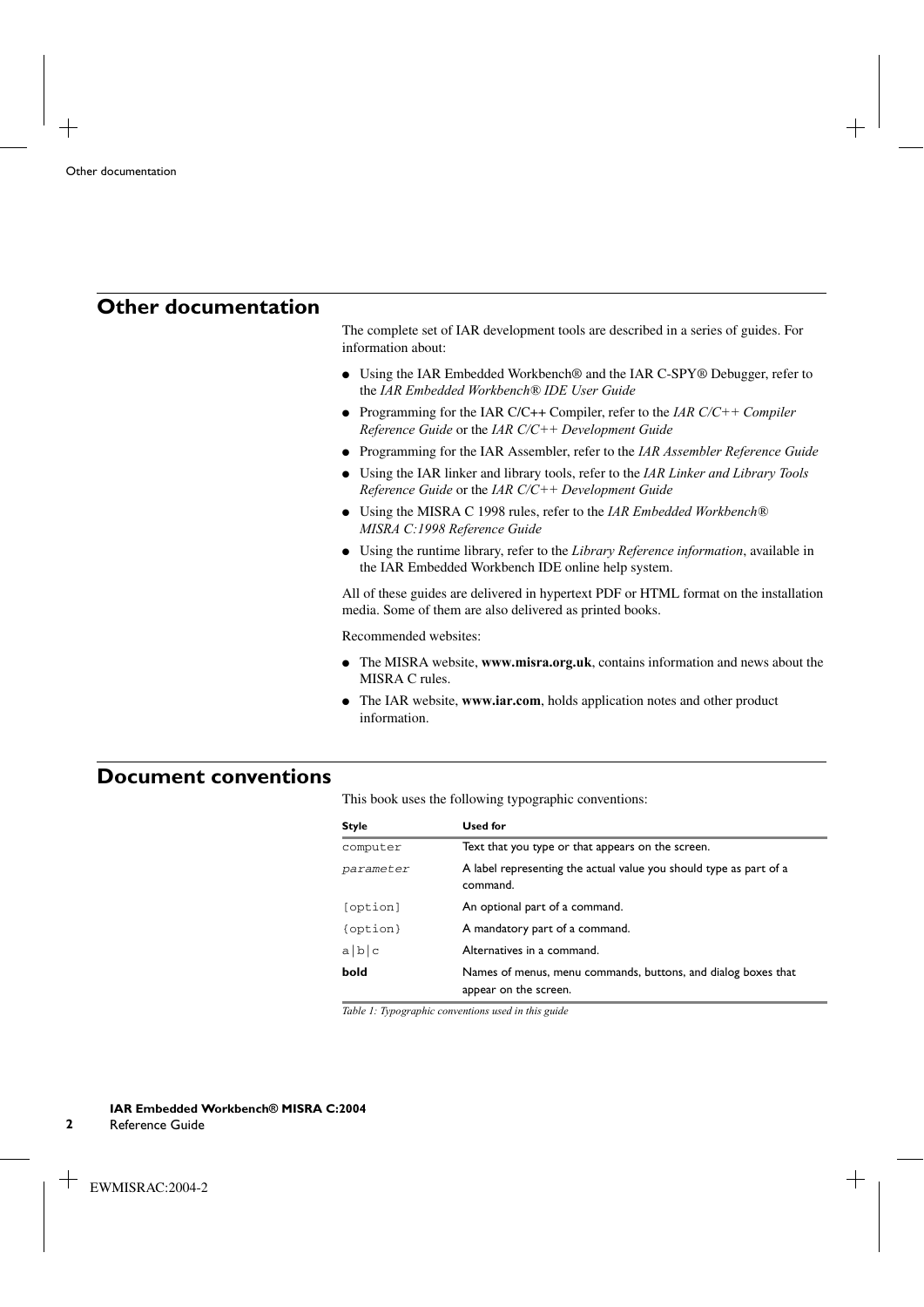| Style     | Used for                                                                     |
|-----------|------------------------------------------------------------------------------|
| reference | A cross-reference within this guide or to another guide.                     |
| X         | Identifies instructions specific to the IAR Embedded Workbench<br>interface. |
| $\sum$    | Identifies instructions specific to the command line interface.              |

*Table 1: Typographic conventions used in this guide (Continued)*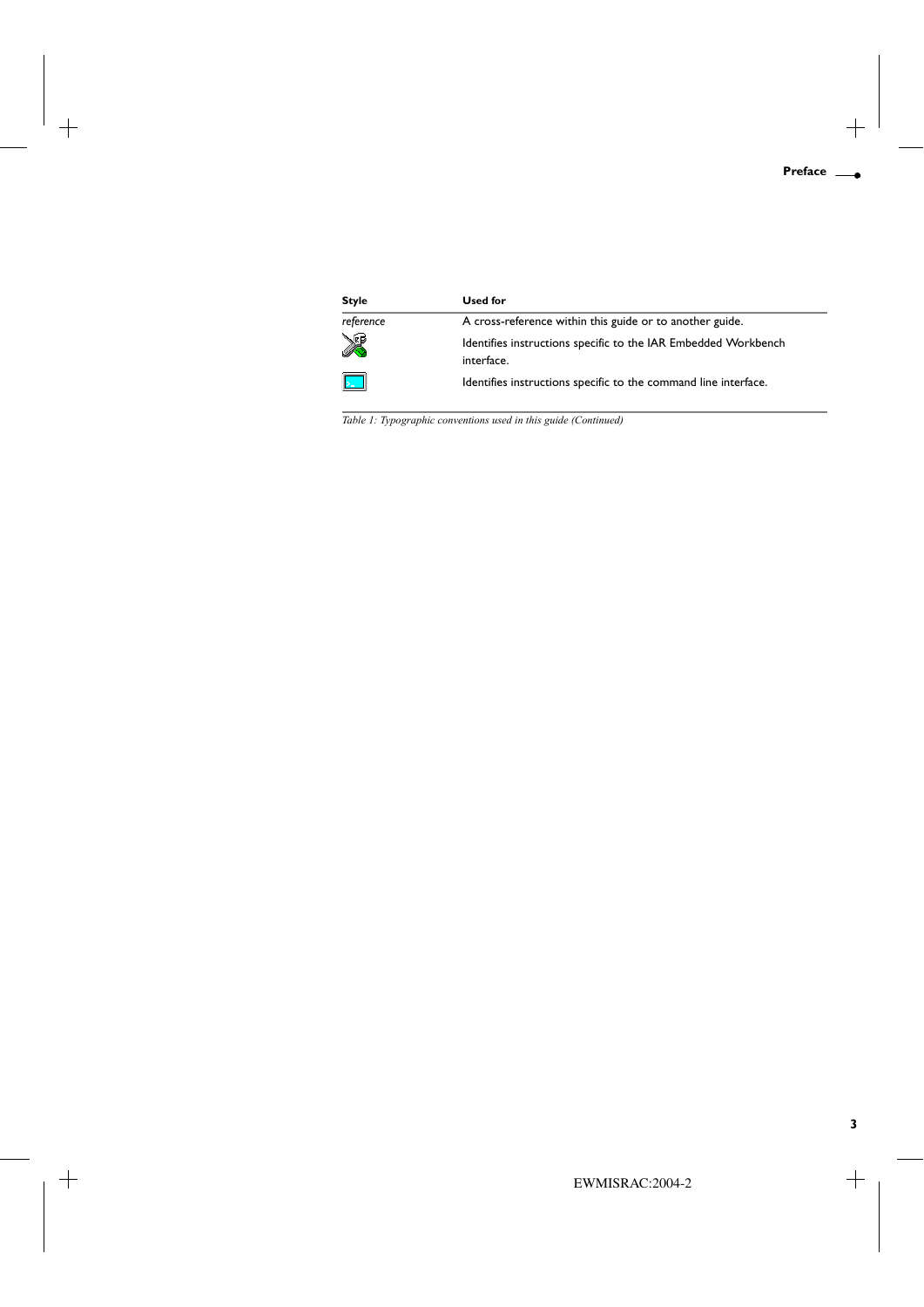Document conventions

**4**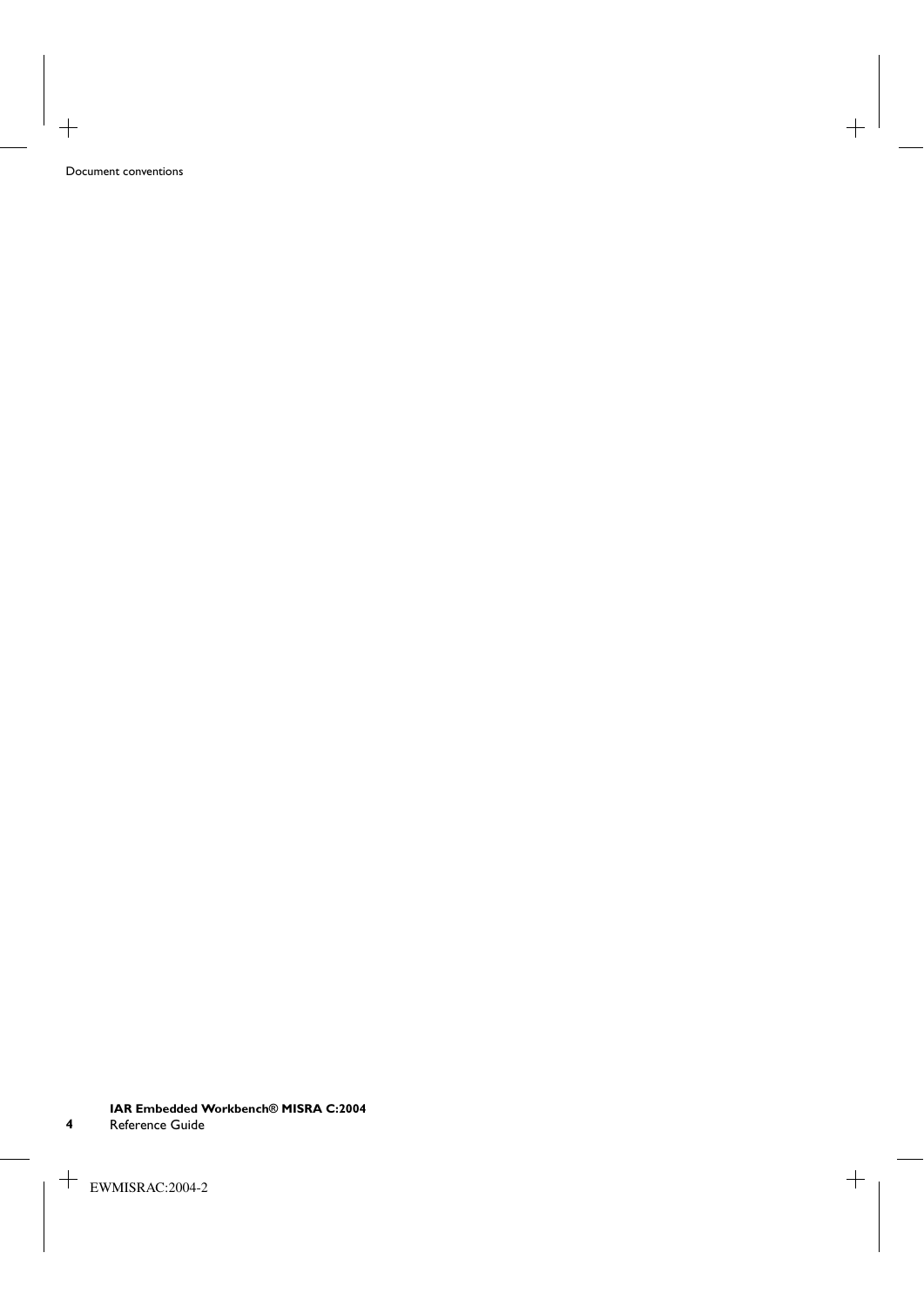# <span id="page-8-4"></span><span id="page-8-0"></span>**Introduction**

The Motor Industry Software Reliability Association's *Guidelines for the Use of the C Language in Critical Systems* describe a subset of C intended for developing safety-critical systems.

This chapter describes the IAR Systems implementation for checking that a software project complies with the MISRA C rules.

# <span id="page-8-1"></span>**Using MISRA C**

C is arguably the most popular high-level programming language for embedded systems, but when it comes to developing code for safety-critical systems, the language has many drawbacks. There are several unspecified, implementation-defined, and undefined aspects of the C language that make it unsuited for use when developing safety-critical systems.

The MISRA C guidelines are intended to help you to overcome these weaknesses in the C language.

## <span id="page-8-2"></span>**CLAIMING COMPLIANCE**

To claim compliance with the MISRA C guidelines for your product, you must demonstrate that:

- A compliance matrix has been completed demonstrating how each rule is enforced.
- All C code in the product is compliant with the MISRA C rules or subject to documented deviations.
- A list of all instances where rules are not being followed is maintained, and for each instance there is an appropriately signed-off documented deviation.
- You have taken appropriate measures in the areas of training, style guide, compiler selection and validation, checking tool validation, metrics, and test coverage, as described in section 4.2 of *Guidelines for the Use of the C Language in Critical Systems*.

# <span id="page-8-3"></span>**Implementation and interpretation of the MISRA C rules**

The implementation of the MISRA C rules does not affect code generation, and has no significant effect on the performance of IAR Embedded Workbench. No changes have been made to the IAR CLIB or DLIB runtime libraries.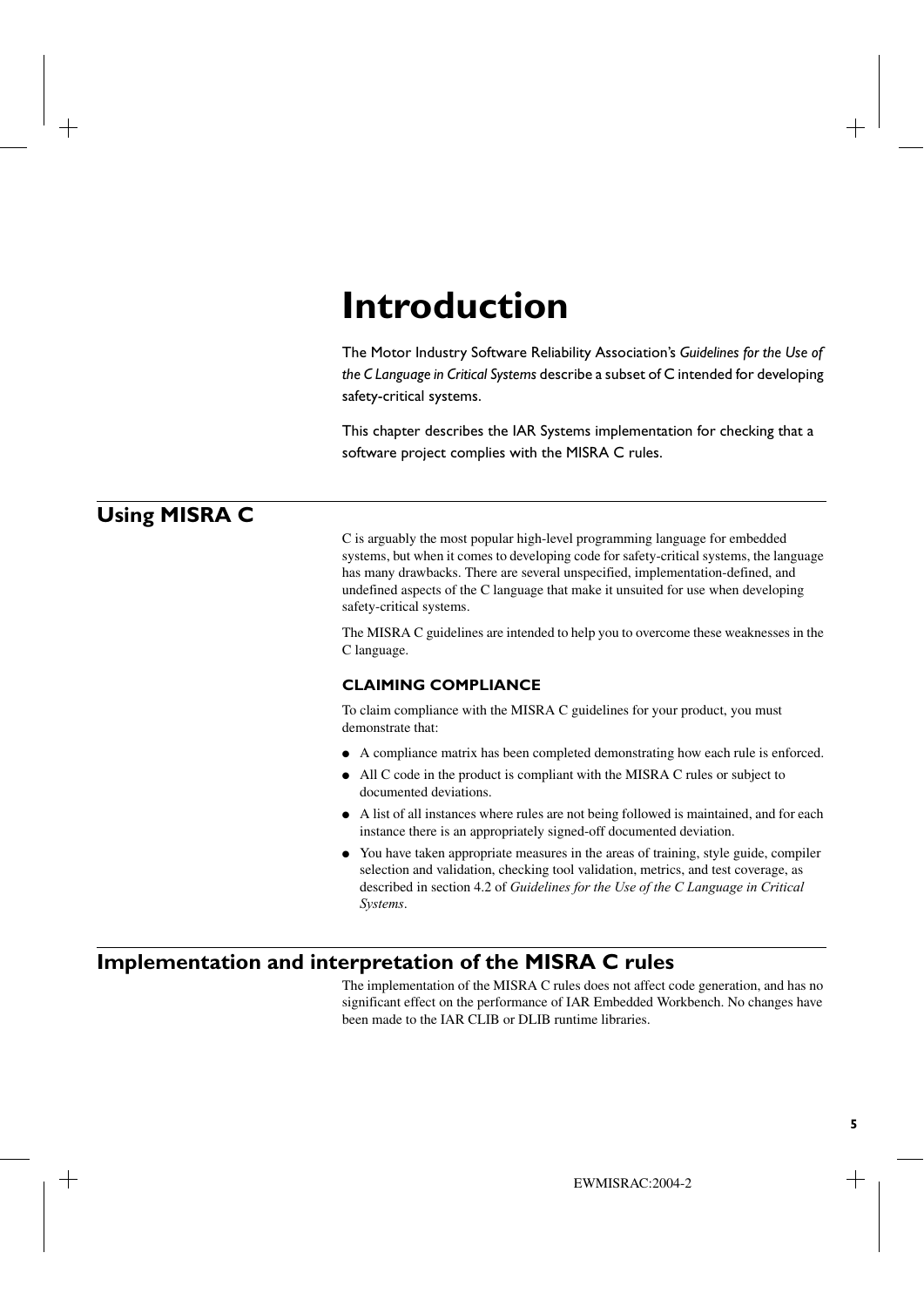**Note:** The rules apply to the source code of the applications that you write and not to the code generated by the compiler. For example, rule 17.4 is interpreted to mean that you as a programmer cannot explicitly use any other pointer arithmetic than array indexing, but the resulting compiler-generated arithmetic is not considered to be a deviation from the rule.

### <span id="page-9-0"></span>**CHECKING THE RULES**

The compiler and linker only generate error messages, they do not actually prevent you from breaking the rules you are checking for. You can enable or disable individual rules for the entire project or at file level. A log is produced at compile and link time, and displayed in the Build Message window of the IAR Embedded Workbench IDE. This log can be saved to a file, as described in the *IAR Embedded Workbench User Guide*.

A message is generated for every deviation from a required or advisory rule, unless you have disabled it. Each message contains a reference to the MISRA C rule deviated from. The format of the reference is as in the following error message:

Error[Pm088]: pointer arithmetics should not be used (MISRA C 2004 rule 17.4)

**Note:** The numbering of the messages does not match the rule numbering.

For each file being checked with MISRA C enabled, you can generate a full report containing a list of:

- All enabled MISRA C rules
- All MISRA C rules that are actually checked.

#### **Manual checking**

There are several rules that require manual checking. These are, for example, rules requiring knowledge of your intentions as a programmer or rules that are impractical to check statically, requiring excessive computations.

**Note:** The fact that rule 3.6 is not enforced means that standard header files in a project are not checked for compliance.

#### **Documenting deviations**

A deviation from a MISRA C rule is an instance where your application does not follow the rule. If you document a deviation from a rule, you can disable the warning for violations of that particular rule.

**Note:** Your source code can deviate from a rule as long as the reason is clearly documented. Because breaking rules in a controlled fashion is permitted according to the MISRA C guidelines, error messages can be explicitly disabled using the #pragma diag\_xxx directives.

**6**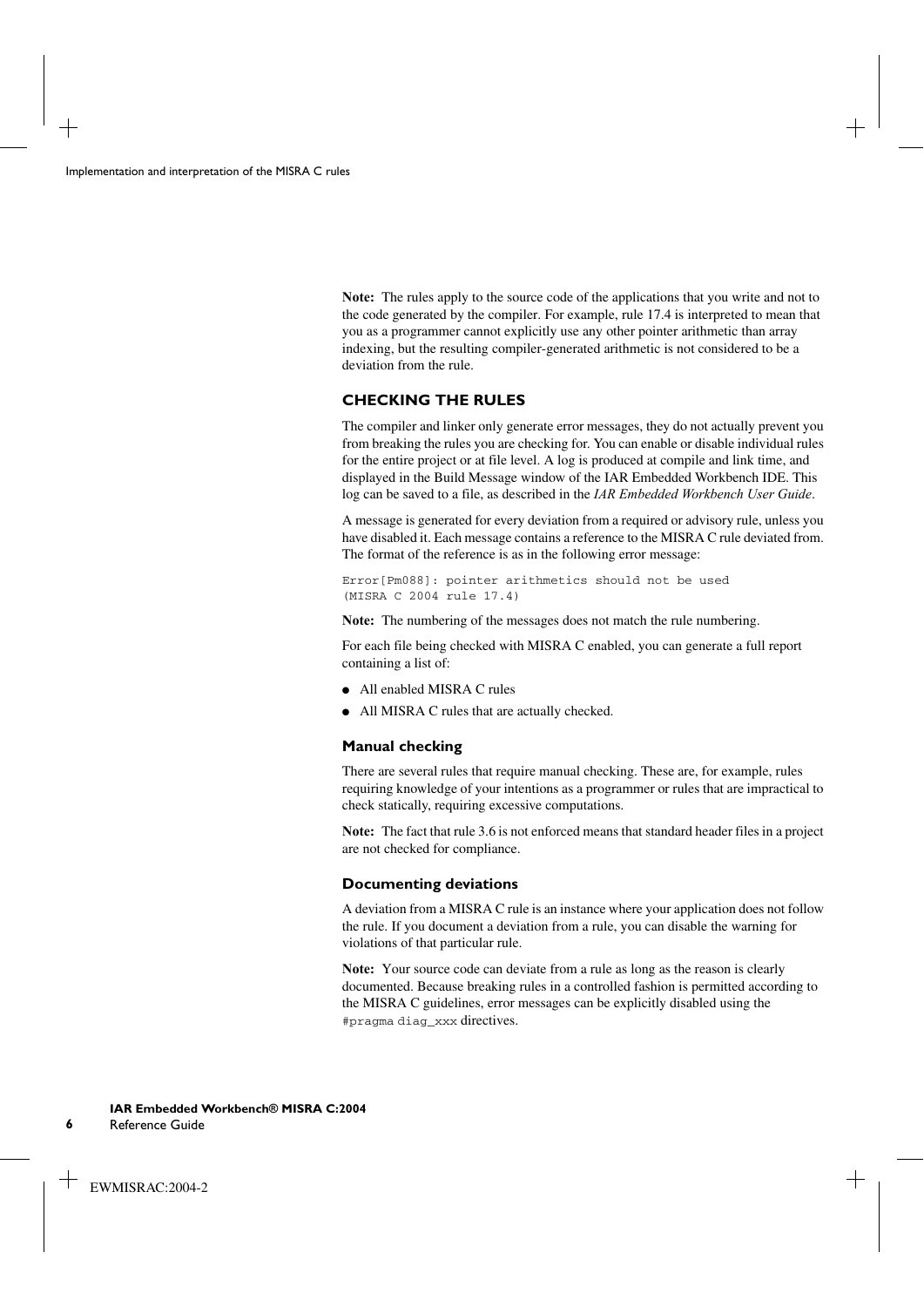In addition, each rule is checked in its own right; no assumptions are made regarding what other rules are in effect, as these may have been disabled for this particular piece of code.

# <span id="page-10-0"></span>**Enabling MISRA C rules**



In the IAR Embedded Workbench IDE, you enable the MISRA C rules checking by choosing **Project>Options>General Options** and using the options on the **MISRA C 2004** page.



From the command line, use the option --misrac2004 to enable the MISRA C 2004 rules checking.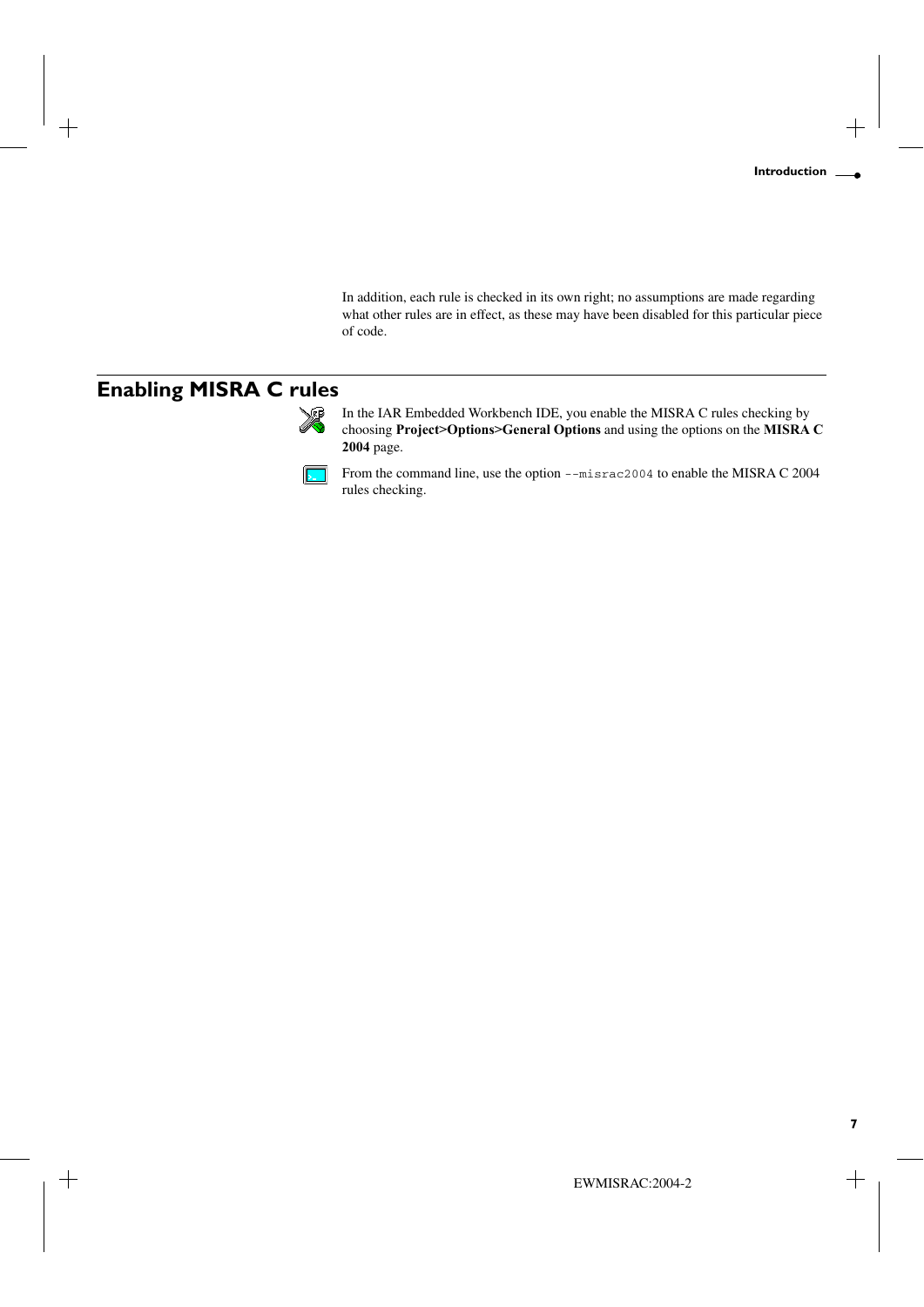Enabling MISRA C rules

**8**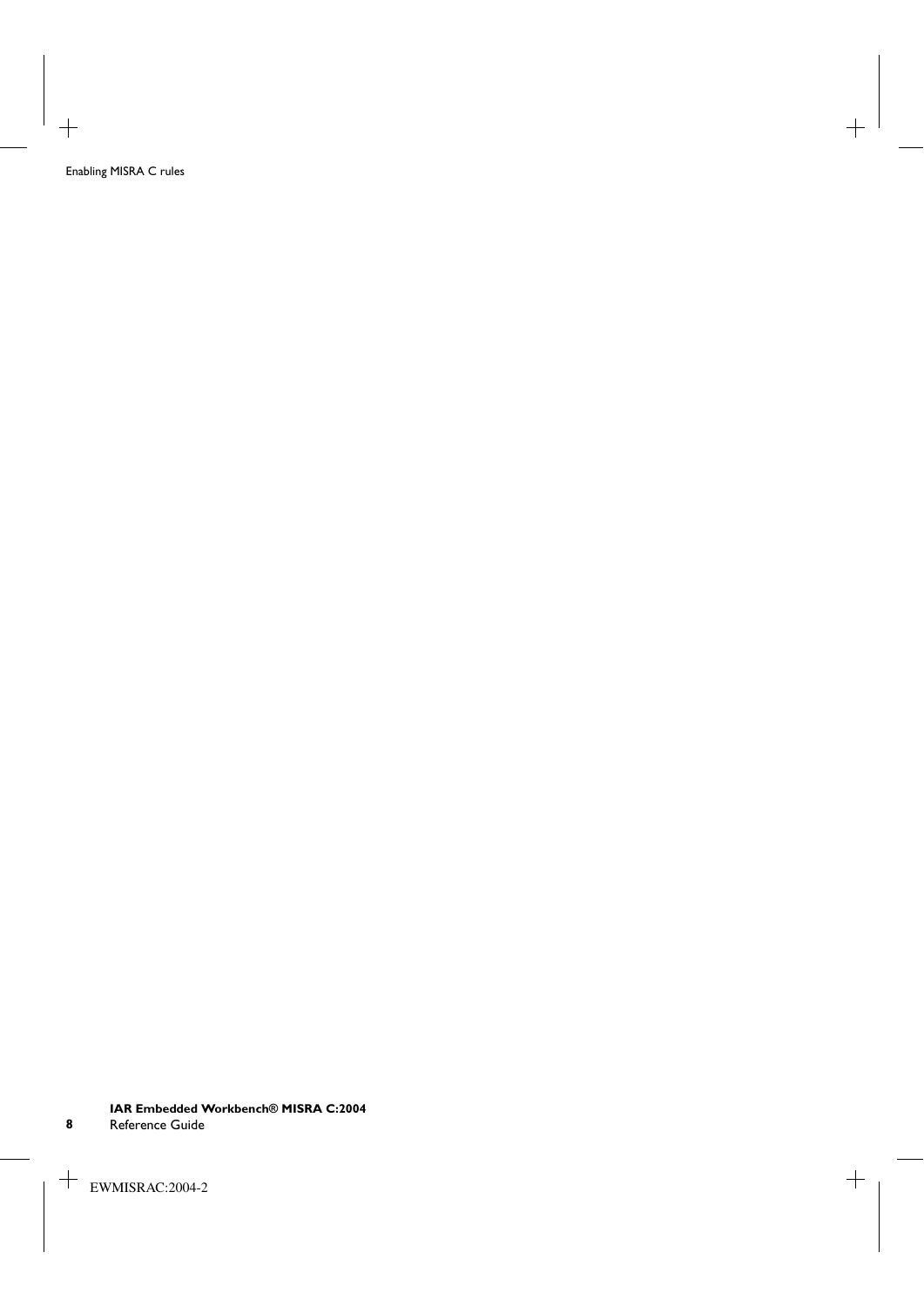# <span id="page-12-2"></span><span id="page-12-0"></span>**General IDE options**

This chapter describes the general MISRA C 2004 options in the IAR Embedded Workbench® IDE.

For information about how options can be set, see the *IAR Embedded Workbench® IDE User Guide*.

# <span id="page-12-1"></span>**MISRA C 2004**

Use the options on the **MISRA C 2004** page to control how the IAR Embedded Workbench IDE checks the source code for deviations from the MISRA C rules. The settings will be used for both the compiler and the linker.

If you want the compiler to check a different set of rules than the linker, you can override these settings in the **C/C++ Compiler** category of options.



*Figure 1: MISRA C 2004 general options*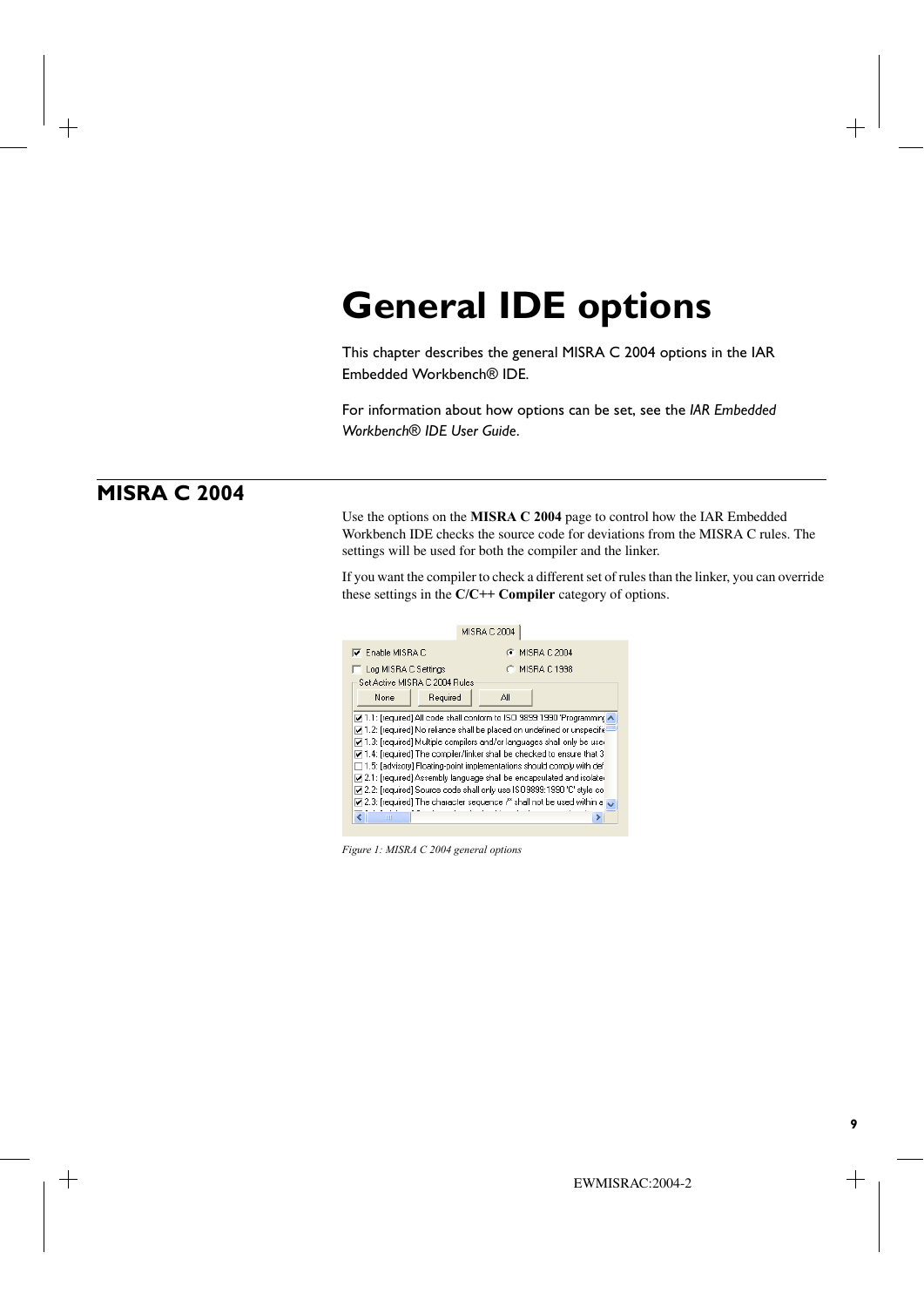### **ENABLE MISRA C**

Select this option to enable checking the source code for deviations from the MISRA C rules during compilation and linking. Only the rules you select in the scroll list will be checked.

#### **LOG MISRA C SETTINGS**

Select this option to generate a log during compilation and linking. This log is a list of the rules that are enabled—but not necessarily checked—and a list of rules that are actually checked.

#### **MISRA C 2004**

Select this option to check for compliance with the MISRA-C:2004 standard.

#### **MISRA C 1998**

If you want to check for compliance with the older MISRA-C:1998 standard, select this option and use the settings on the **MISRA C 1998** page instead. When this option is selected, the list of MISRA-C:2004 rules becomes unavailable.

## **SET ACTIVE MISRA C 2004 RULES**

Select the checkboxes for the rules in the scroll list that you want the compiler and linker to check during compilation and linking. You can use the buttons **None**, **Required**, or **All** to select or deselect several rules with one click:

- **None** Deselects all rules.
- **Required** Selects all rules that are categorized by the *Guidelines for the Use of the C Language in Critical Systems* as *required* and deselects the rules that are categorized as *advisory*
- **All** Selects all rules.

**10**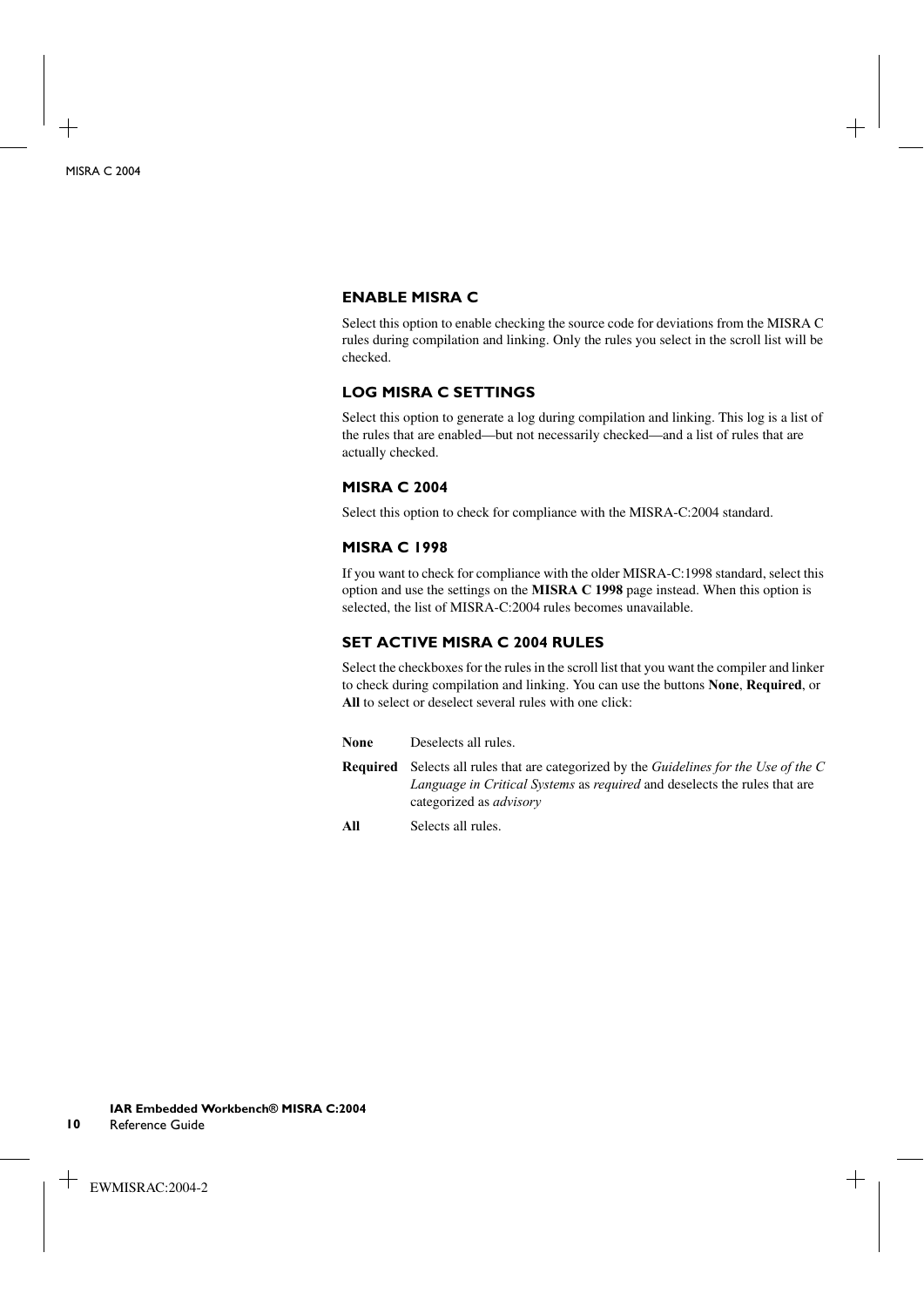# <span id="page-14-2"></span><span id="page-14-0"></span>**Compiler IDE options**

This chapter describes the MISRA C:2004 compiler options available in the IAR Embedded Workbench® IDE.

For information about how to set options, see the *IAR Embedded Workbench® IDE User Guide*.

# <span id="page-14-1"></span>**MISRA C 2004**

Use these options to override the options set on the **General Options>MISRA C 2004** page. This means that the compiler will check for a different set of rules than the linker.



*Figure 2: MISRA C 2004 compiler options*

### **OVERRIDE GENERAL MISRA C SETTINGS**

Select this option if you want the compiler to check a different selection of rules than the rules selected in the **General Options** category.

## **SET ACTIVE MISRA C 2004 RULES**

Select the checkboxes for the rules in the scroll list that you want the compiler to check during compilation. You can use the buttons **None**, **Required**, **All**, or **Restore** to select or deselect several rules with one click:

**None** Deselects all rules.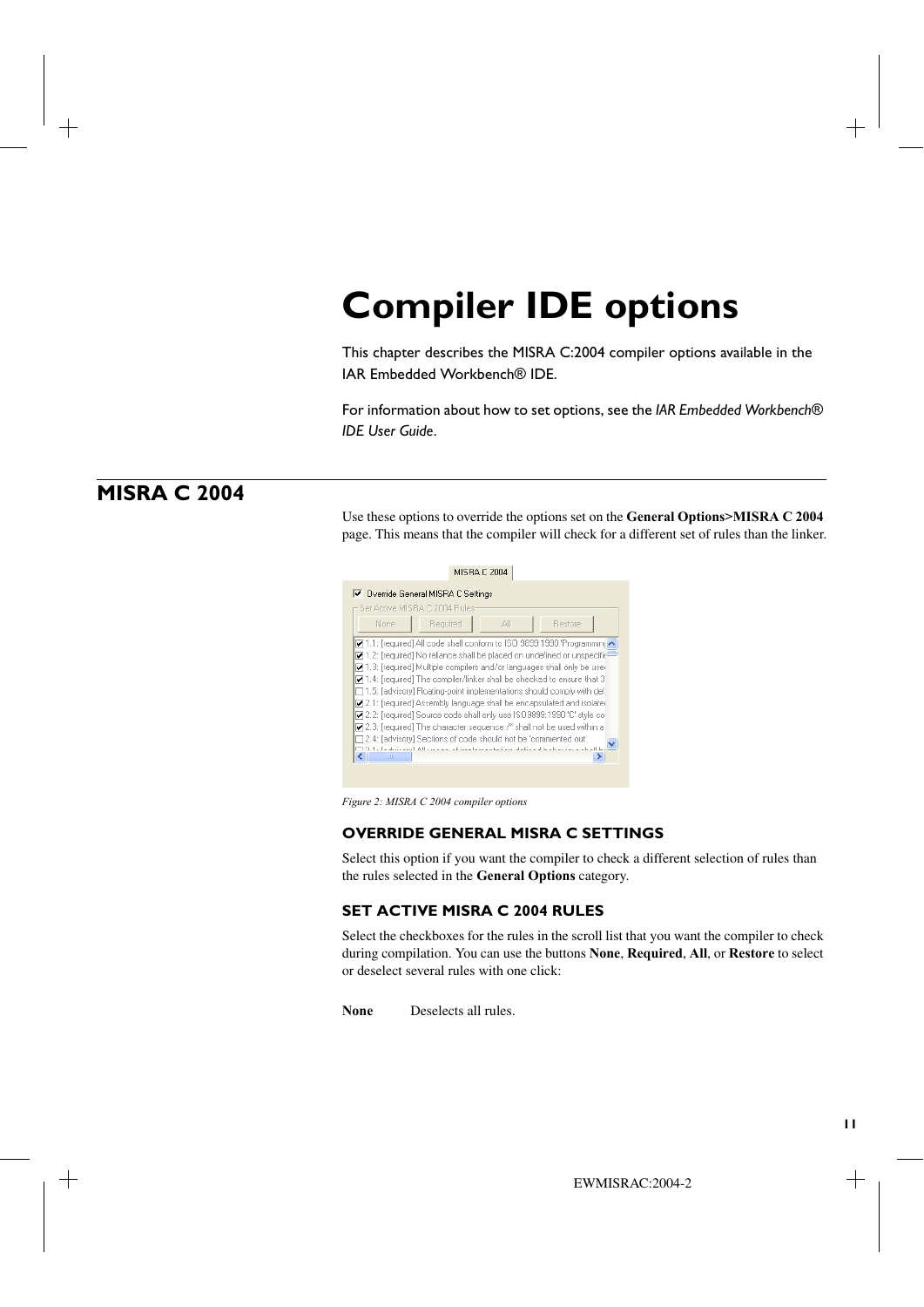| Reauired | Selects all rules that are categorized by the <i>Guidelines for the Use of the C</i>                        |
|----------|-------------------------------------------------------------------------------------------------------------|
|          | Language in Critical Systems as required and deselects the rules that are<br>categorized as <i>advisory</i> |
| All      | Selects all rules.                                                                                          |
| Restore  | Restores the MISRA C 2004 settings used in the <b>General Options</b><br>category.                          |

**Note:** This list is only available when both the options **Enable MISRA C** and **MISRA C 2004** have been selected on the **MISRA C 2004** page of the **General Options** category.

**12**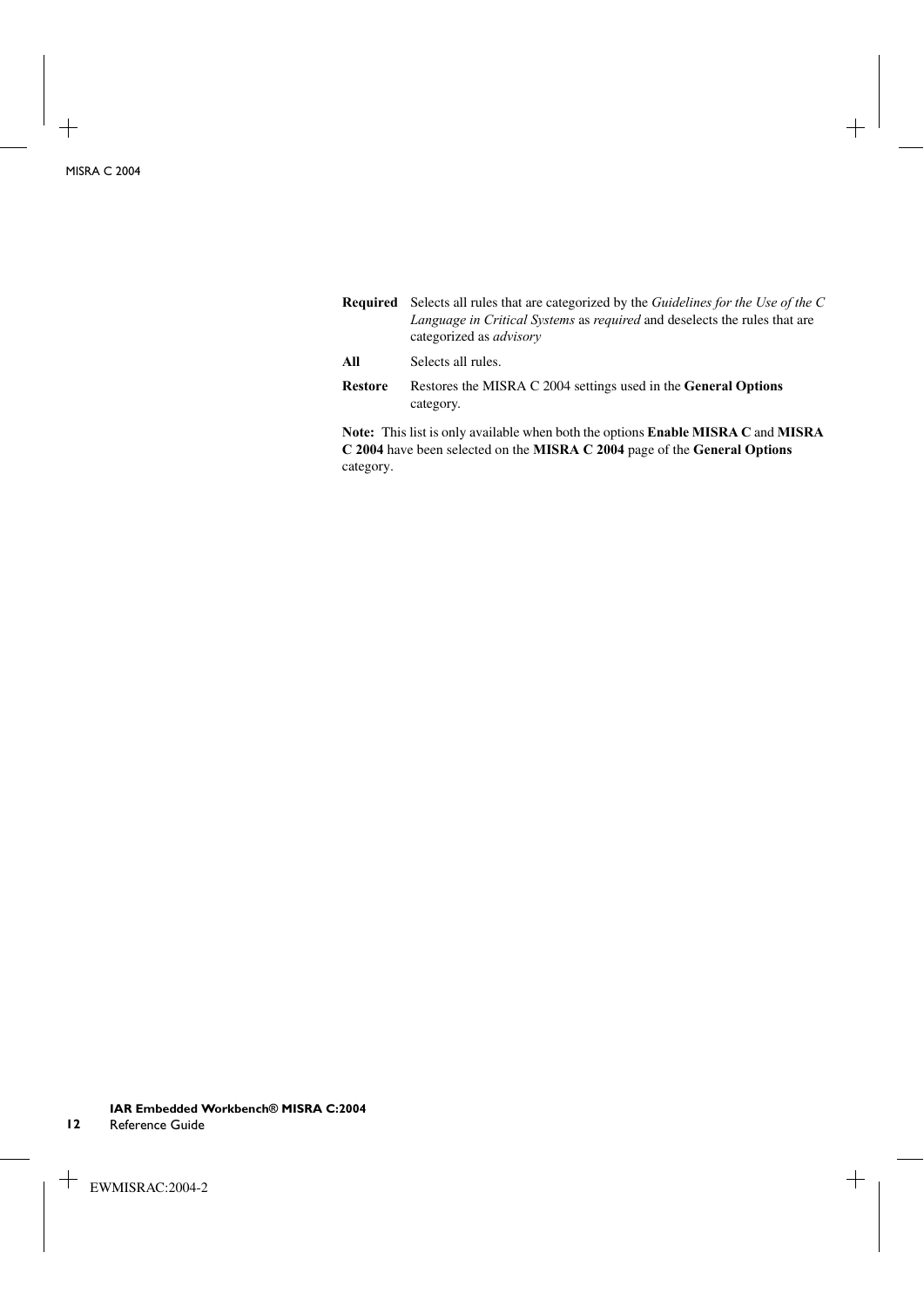# <span id="page-16-3"></span><span id="page-16-0"></span>**Command line options**

This chapter describes how to set the MISRA C options from the command line, and gives reference information about each option.

# <span id="page-16-1"></span>**Options summary**

The following table summarizes the command line options:

| <b>Command line option</b> | <b>Description</b>                                 |
|----------------------------|----------------------------------------------------|
| $--missrac2004$            | Enables error messages<br>specific to MISRA C 2004 |
| --misrac verbose           | Enables verbose logging of<br>MISRA C checking     |
|                            |                                                    |

*Table 2: Command line options summary*

# <span id="page-16-2"></span>**Descriptions of options**

This section gives detailed reference information about each command line option.

# **--misrac2004**

| Syntax            | $--misrac2004 = {range1, [\sim] range2, [\sim] range3, }$                                                                                                                                                                                                                                                                 |  |  |
|-------------------|---------------------------------------------------------------------------------------------------------------------------------------------------------------------------------------------------------------------------------------------------------------------------------------------------------------------------|--|--|
| <b>Parameters</b> | range can be one of:<br>range<br>• $a11$ = all MISRA-C:2004 rules<br>• required = all MISRA-C:2004 rules categorized as required<br>• the number of a group of rules<br>• the number of a rule<br>• a continuous sequence starting with a rule or a group and ending with a rule<br>or a group, separated by $a - (dash)$ |  |  |
|                   | excludes the following range from checking<br>$\tilde{\phantom{a}}$                                                                                                                                                                                                                                                       |  |  |
| Description       | Use this option to enable checking for deviations from the rules described in the MISRA<br>Guidelines for the Use of the C Language in Critical Systems.                                                                                                                                                                  |  |  |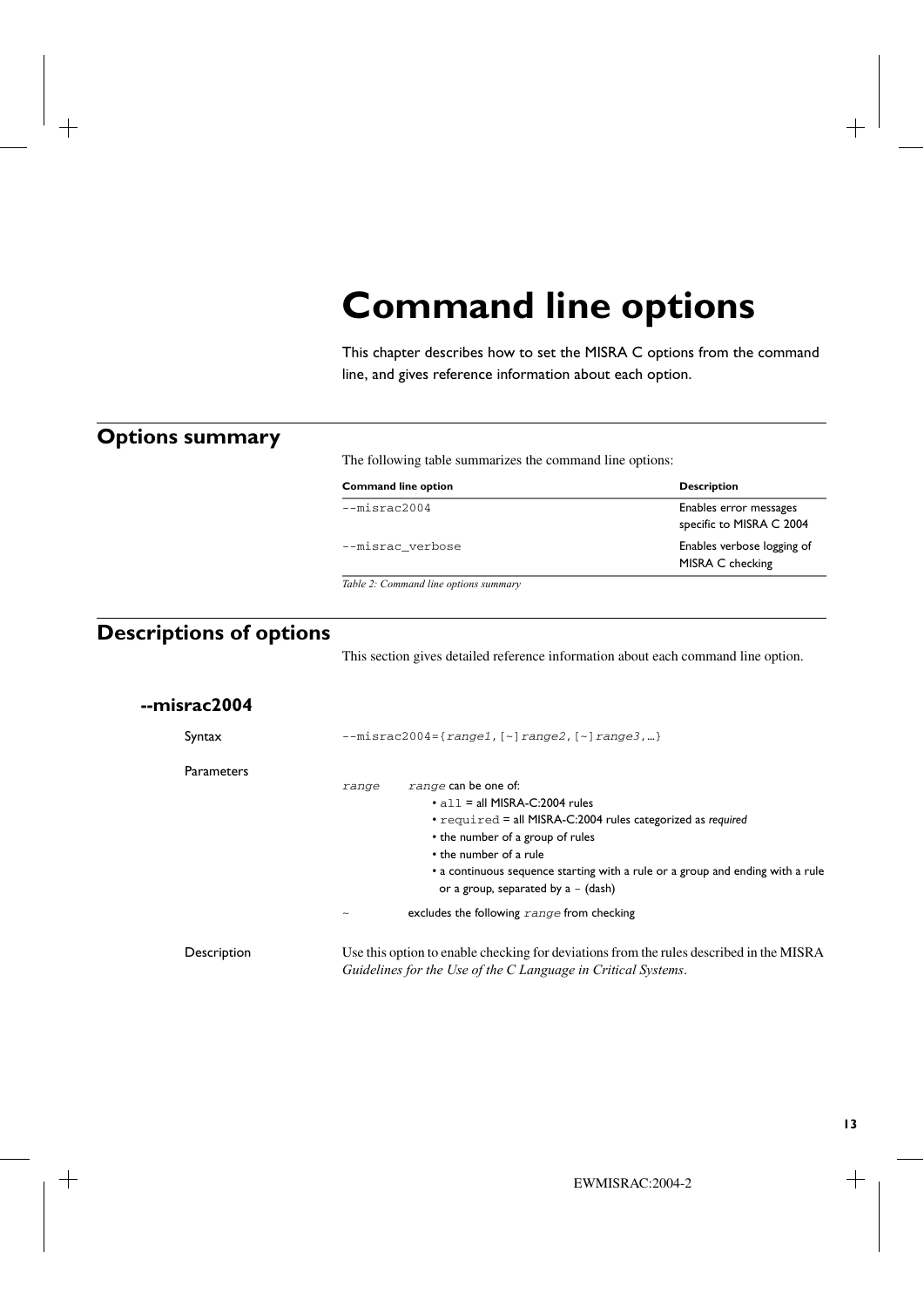|                 |       | MISRA-C:2004 rule 3.2 is a documentation issue, and the rule is not checked. As a<br>consequence, specifying $-$ misrac2004=3.2 has no effect.                  |
|-----------------|-------|-----------------------------------------------------------------------------------------------------------------------------------------------------------------|
|                 |       | <b>Note:</b> MISRA-C:2004 is not supported by all IAR Systems products. If<br>MISRA-C:2004 checking is not supported, using this option will generate an error. |
| <b>Examples</b> |       | This command line checks all rules from rule 1.1 to rule 6.3, and all rules from rule 7.1<br>to rule $20.11$ :                                                  |
|                 |       | $--missrac2004=1-6.3, 7-20.11$                                                                                                                                  |
|                 |       | This command line checks rule 3.3 and all <i>required</i> rules except rule 10.3 and the rule<br>in group $21$ :                                                |
|                 |       | $--missrac2004 = required, 3.3, -10.3, -21$                                                                                                                     |
|                 |       | This command line checks <i>all</i> rules except rule 20.8:                                                                                                     |
|                 |       | $--missrac2004=all,~20.8$                                                                                                                                       |
|                 | ∿िष्ट | To set the equivalent option in the IAR Embedded Workbench IDE, select                                                                                          |



To set the equivalent option in the IAR Embedded Workbench IDE, select **Project>Options>General Options>MISRA C 2004** or **Project>Options>C/C++ Compiler>MISRA C 2004**.

If a rule cannot be checked, specifying the option for that rule has no effect. For instance,

# **--misrac\_verbose**

Syntax -- misrac\_verbose

Description Use this option to generate a MISRA C log during compilation and linking. This is a list of the rules that are enabled—but not necessarily checked—and a list of rules that are actually checked.

> If this option is enabled, a text is displayed at sign-on that shows both enabled and checked MISRA C rules.



To set the equivalent option in the IAR Embedded Workbench IDE, select **Project>Options>General Options>MISRA C 2004**.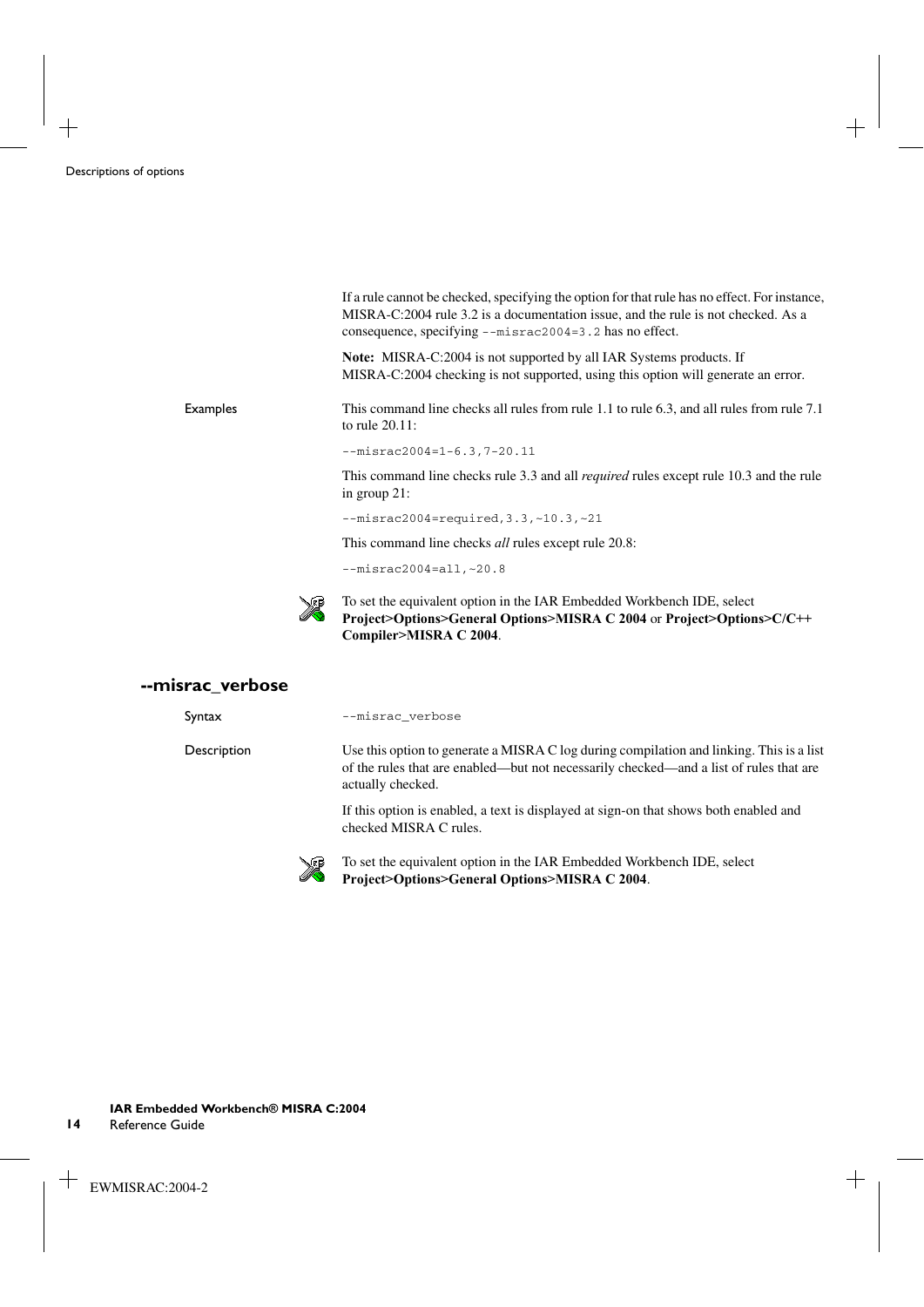# <span id="page-18-3"></span><span id="page-18-0"></span>**MISRA C:2004 rules reference**

This chapter describes how IAR Systems has interpreted and implemented the rules given in *Guidelines for the Use of the C Language in Critical Systems* to enforce measures for stricter safety in the ISO standard for the C programming language [ISO/IEC 9899:1990].

The IAR Systems implementation is based on the standard MISRA-C:2004, dated October 2004, with the clarifications of the MISRA-C:2004 Technical Corrigendum 1, dated 17 July, 2007.

# <span id="page-18-1"></span>**Summary of rules**

These tables list all MISRA-C:2004 rules.

## <span id="page-18-2"></span>**GROUP 1: ENVIRONMENT**

| No              | Rule                                                                                                                                                                                | Type        | Category |
|-----------------|-------------------------------------------------------------------------------------------------------------------------------------------------------------------------------------|-------------|----------|
| $\mathsf{L}$    | All code shall conform to ISO 9899:1990<br>Programming languages – C, amended and corrected<br>by ISO/IEC 9899/COR1:1995, ISO/IEC<br>9899/AMD1:1995, and ISO/IEC 9899/COR2:1996.    | Environment | Required |
| 1.2             | No reliance shall be placed on undefined or<br>unspecified behavior.                                                                                                                | Environment | Required |
| 1.3             | Multiple compilers and/or languages shall only be used<br>if there is a common defined interface standard for<br>object code to which the<br>language/compilers/assemblers conform. | Environment | Required |
| $\mathsf{I}$ .4 | The compiler/linker shall be checked to ensure that<br>31 character significance and case sensitivity are<br>supported for external identifiers.                                    | Environment | Required |
| 1.5             | Floating-point implementations should comply with a<br>defined floating-point standard.                                                                                             | Environment | Advisory |

*Table 3: MISRA C 2004 Environment rules summary*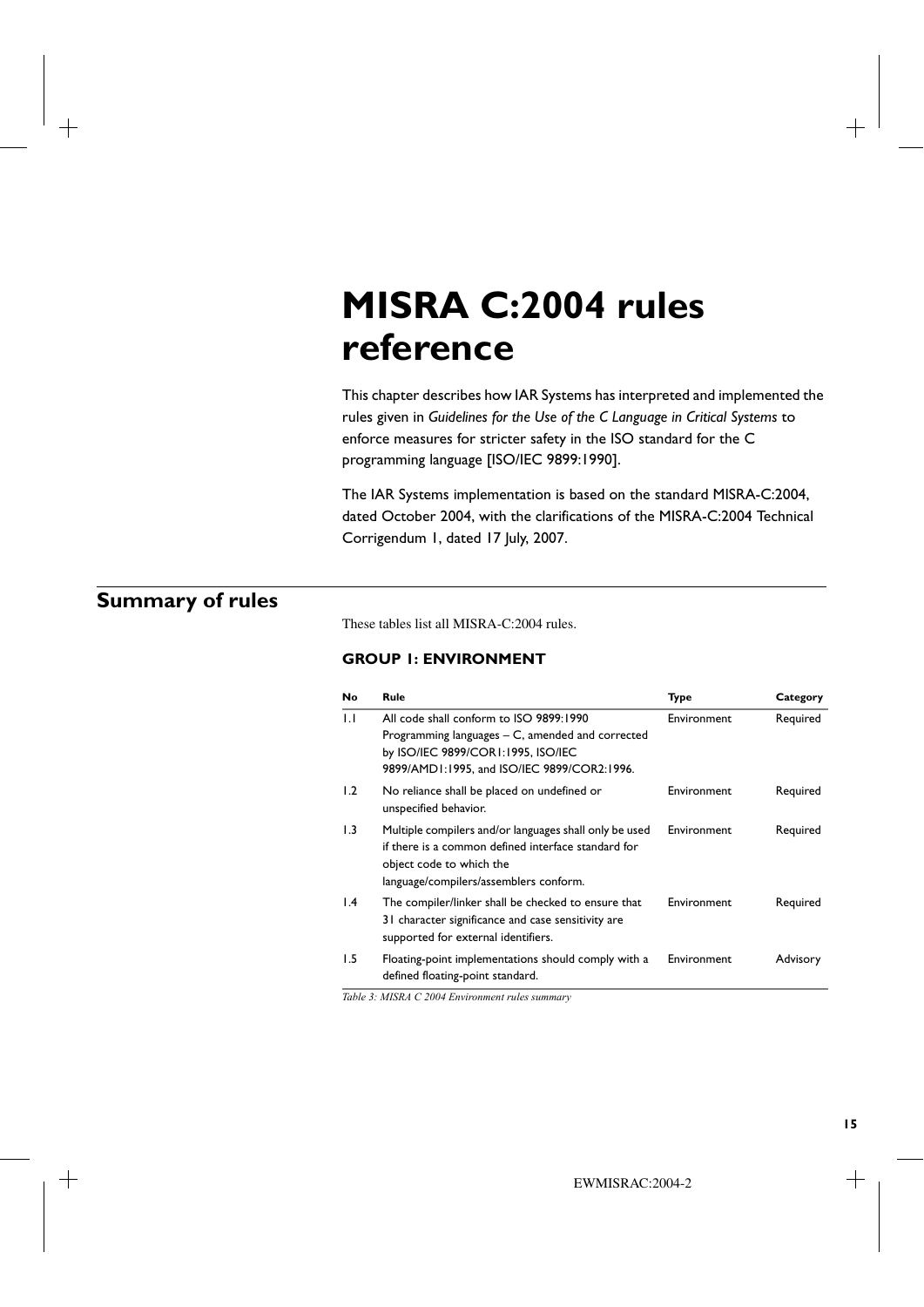## <span id="page-19-0"></span>**GROUP 2: LANGUAGE EXTENSIONS**

| No  | Rule                                                               | Type                   | Category |
|-----|--------------------------------------------------------------------|------------------------|----------|
| 2.1 | Assembler language shall be encapsulated and<br>isolated.          | Language<br>extensions | Required |
| 2.2 | Source code shall only use $/* \dots */$ style comments.           | Language<br>extensions | Required |
| 2.3 | The character sequence $/*$ shall not be used within a<br>comment. | Language<br>extensions | Required |
| 2.4 | Sections of code should not be commented out.                      | Language<br>extensions | Advisory |

*Table 4: MISRA C 2004 Language extensions rules summary*

## <span id="page-19-1"></span>**GROUP 3: DOCUMENTATION**

| No   | Rule                                                                                                                                                                | Type          | Category |
|------|---------------------------------------------------------------------------------------------------------------------------------------------------------------------|---------------|----------|
| 3. I | All usage of implementation-defined behavior shall be<br>documented.                                                                                                | Documentation | Required |
| 3.2  | The character set and the corresponding encoding<br>shall be documented.                                                                                            | Documentation | Required |
| 3.3  | The implementation of integer division in the chosen<br>compiler should be determined, documented, and<br>taken into account.                                       | Documentation | Advisory |
| 3.4  | All uses of the #pragma directive shall be documented<br>and explained.                                                                                             | Documentation | Required |
| 3.5  | If it is being relied upon, the implementation-defined<br>behavior and packing of bitfields shall be documented.                                                    | Documentation | Required |
| 3.6  | All libraries used in production code shall be written<br>to comply with the provisions of this document, and<br>shall have been subject to appropriate validation. | Documentation | Required |

*Table 5: MISRA C 2004 Documentation rules summary*

### <span id="page-19-2"></span>**GROUP 4: CHARACTER SETS**

| No  | Rule                                                                                 | Type           | Category |
|-----|--------------------------------------------------------------------------------------|----------------|----------|
| 4.1 | Only those escape sequences that are defined in the<br>ISO C standard shall be used. | Character sets | Reauired |
| 4.2 | Trigraphs shall not be used.                                                         | Character sets | Reauired |

*Table 6: MISRA C 2004 Character sets rules summary*

**16**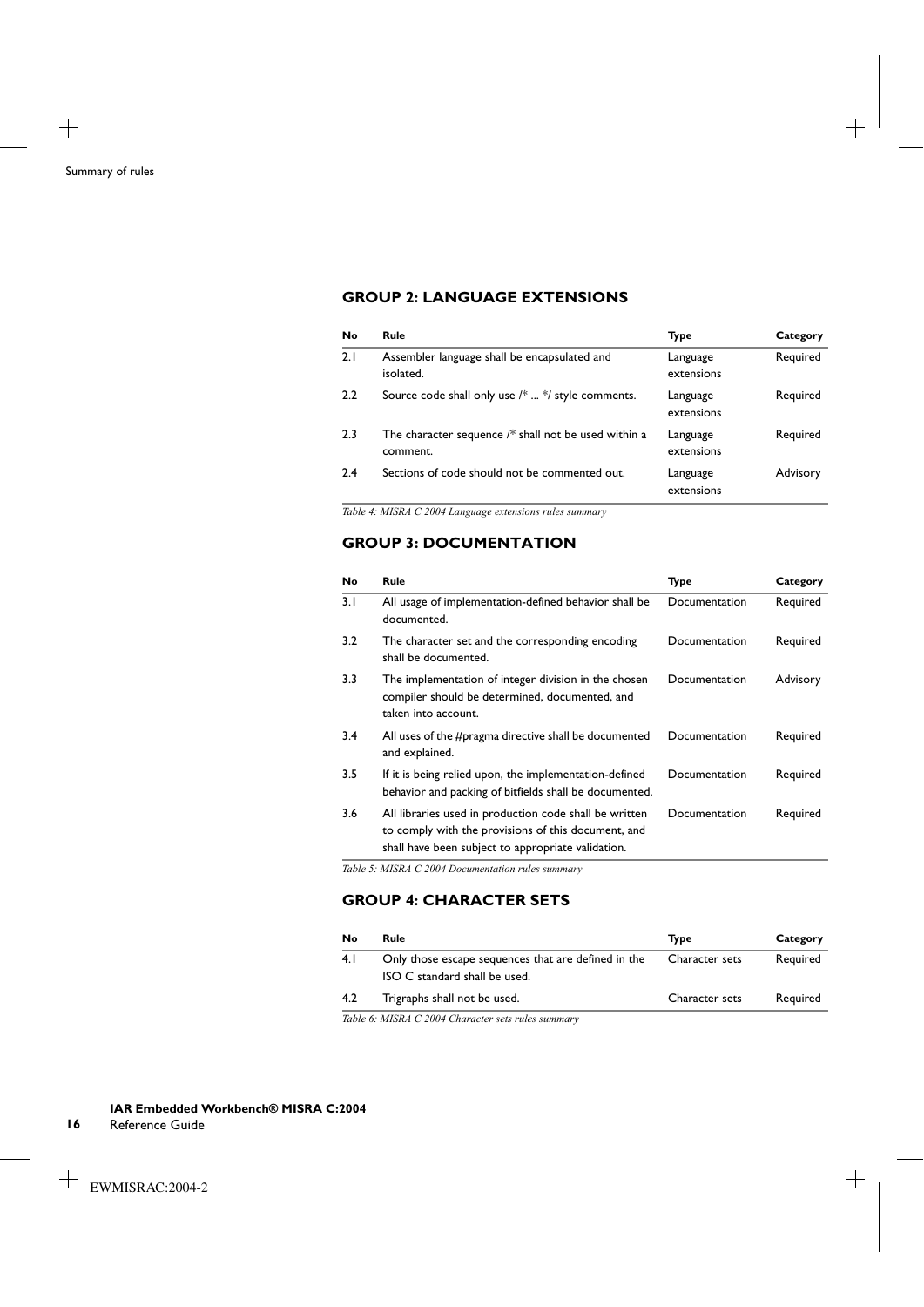## <span id="page-20-0"></span>**GROUP 5: IDENTIFIERS**

| No  | Rule                                                                                                                                                                        | Type               | Category |
|-----|-----------------------------------------------------------------------------------------------------------------------------------------------------------------------------|--------------------|----------|
| 5.1 | Identifiers (internal and external) shall not rely on the<br>significance of more than 31 characters.                                                                       | <b>Identifiers</b> | Required |
| 5.2 | Identifiers in an inner scope shall not use the same<br>name as an identifier in an outer scope, and therefore<br>hide that identifier.                                     | <b>Identifiers</b> | Required |
| 5.3 | A typedef name shall be a unique identifier.                                                                                                                                | <b>Identifiers</b> | Required |
| 5.4 | A tag name shall be a unique identifier.                                                                                                                                    | <b>Identifiers</b> | Required |
| 5.5 | No object or function identifier with static storage<br>duration should be reused.                                                                                          | <b>Identifiers</b> | Advisory |
| 5.6 | No identifier in one namespace should have the same<br>spelling as an identifier in another namespace, with<br>the exception of structure member and union<br>member names. | <b>Identifiers</b> | Advisory |
| 5.7 | No identifier name should be reused.                                                                                                                                        | <b>Identifiers</b> | Advisory |

*Table 7: MISRA C 2004 Identifiers rules summary*

# <span id="page-20-1"></span>**GROUP 6: TYPES**

| No  | Rule                                                                                           | Type  | Category |
|-----|------------------------------------------------------------------------------------------------|-------|----------|
| 6.1 | The plain char type shall be used only for the storage<br>and use of character values.         | Types | Required |
| 6.2 | signed and unsigned char type shall be used only for<br>the storage and use of numeric values. | Types | Required |
| 6.3 | typedefs that indicate size and signedness should<br>be used in place of the basic types.      | Types | Advisory |
| 6.4 | Bitfields shall only be defined to be of type unsigned<br>int or signed int.                   | Types | Required |
| 6.5 | Bitfields of signed type shall be at least 2 bits long.                                        | Types | Required |

*Table 8: MISRA C 2004 Types rules summary*

## <span id="page-20-2"></span>**GROUP 7: CONSTANTS**

| No | Rule                                               | Type      | Category |
|----|----------------------------------------------------|-----------|----------|
|    | Octal constants (other than zero) and octal escape | Constants | Reguired |
|    | sequences shall not be used.                       |           |          |

*Table 9: MISRA C 2004 Constants rules summary*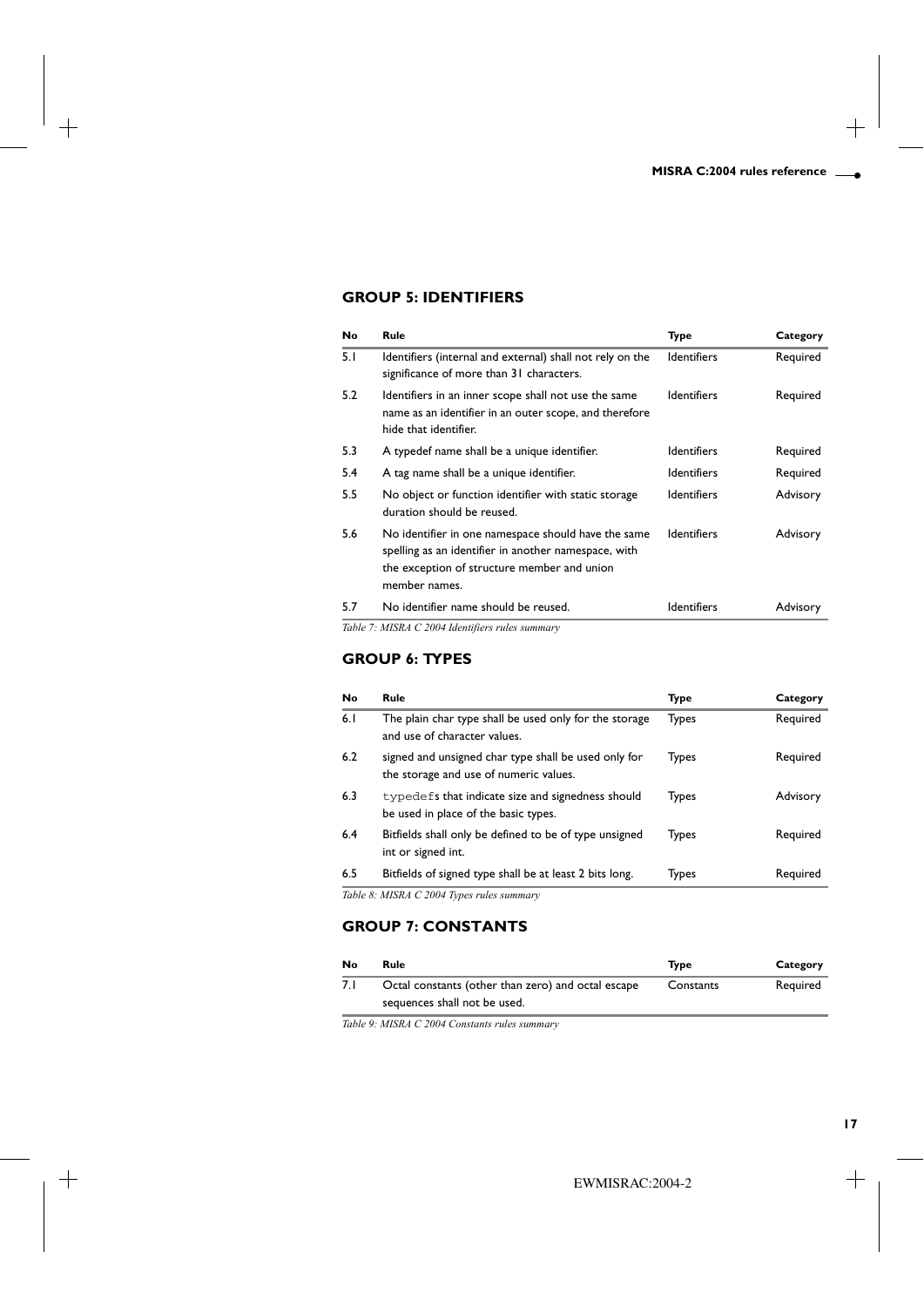| No   | Rule                                                                                                                                                 | <b>Type</b>                     | Category |
|------|------------------------------------------------------------------------------------------------------------------------------------------------------|---------------------------------|----------|
| 8.1  | Functions shall have prototype declarations and the<br>prototype shall be visible at both the function<br>definition and call.                       | Declarations and<br>definitions | Required |
| 8.2  | Whenever an object or function is declared or<br>defined, its type shall be explicitly stated.                                                       | Declarations and<br>definitions | Required |
| 8.3  | For each function parameter, the type given in the<br>declaration and definition shall be identical and the<br>return types shall also be identical. | Declarations and<br>definitions | Required |
| 8.4  | If objects or functions are declared more than once,<br>their types shall be compatible.                                                             | Declarations and<br>definitions | Required |
| 8.5  | There shall be no definitions of objects or functions in<br>a header file.                                                                           | Declarations and<br>definitions | Required |
| 8.6  | Functions shall be declared at file scope.                                                                                                           | Declarations and<br>definitions | Required |
| 8.7  | Objects shall be defined at block scope if they are<br>only accessed from within a single function.                                                  | Declarations and<br>definitions | Required |
| 8.8  | An external object or function shall be declared in<br>one and only one file.                                                                        | Declarations and<br>definitions | Required |
| 8.9  | An identifier with external linkage shall have exactly<br>one external definition.                                                                   | Declarations and<br>definitions | Required |
| 8.10 | All declarations and definitions of objects or functions<br>at file scope shall have internal linkage unless external<br>linkage is required.        | Declarations and<br>definitions | Required |
| 8.11 | The static storage class specifier shall be used in<br>definitions and declarations of objects and functions<br>that have internal linkage.          | Declarations and<br>definitions | Required |
| 8.12 | When an array is declared with external linkage, its<br>size shall be stated explicitly or defined implicitly by<br>initialization.                  | Declarations and<br>definitions | Required |

# <span id="page-21-0"></span>**GROUP 8: DECLARATIONS AND DEFINITIONS**

*Table 10: MISRA C 2004 Declarations and definitions rules summary*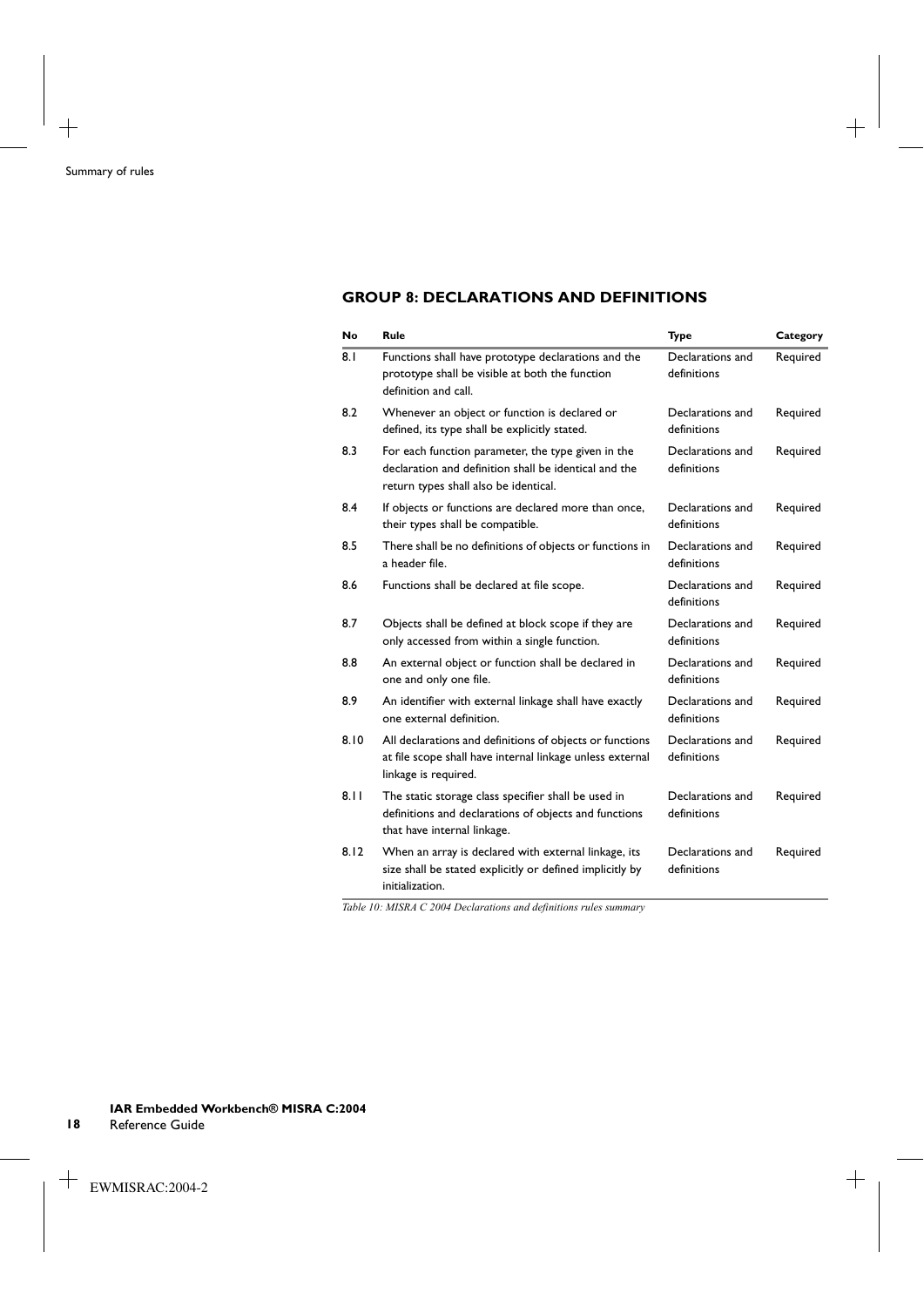# <span id="page-22-0"></span>**GROUP 9: INITIALIZATION**

| <b>No</b> | Rule                                                                                                                                                                 | <b>Type</b>    | Category |
|-----------|----------------------------------------------------------------------------------------------------------------------------------------------------------------------|----------------|----------|
| 9.1       | All automatic variables shall have been assigned a<br>value before being used.                                                                                       | Initialization | Required |
| 9.2       | Braces shall be used to indicate and match the<br>structure in the non-zero initialization of arrays and<br>structures.                                              | Initialization | Required |
| 9.3       | In an enumerator list, the "=" construct shall not be<br>used to explicitly initialize members other than the<br>first, unless all items are explicitly initialized. | Initialization | Required |

*Table 11: MISRA C 2004 Initialization rules summary*

# <span id="page-22-1"></span>**GROUP 10: ARITHMETIC TYPE CONVERSIONS**

| No   | Rule                                                                                                                                                                                                                                                                                                                                                                                 | <b>Type</b>                    | Category |
|------|--------------------------------------------------------------------------------------------------------------------------------------------------------------------------------------------------------------------------------------------------------------------------------------------------------------------------------------------------------------------------------------|--------------------------------|----------|
| 10.1 | The value of an expression of integer type shall not be<br>implicitly converted to a different underlying type if:<br>a. it is not a conversion to a wider integer type of the<br>same signedness, or<br>b. the expression is complex, or<br>c. the expression is not constant and is a function<br>argument, or<br>d. the expression is not constant and is a return<br>expression. | Arithmetic type<br>conversions | Required |
| 10.2 | The value of an expression of floating type shall not<br>be implicitly converted to a different underlying type<br>if<br>a. it is not a conversion to a wider floating type, or<br>b. the expression is complex, or<br>c. the expression is a function argument, or<br>d. the expression is a return expression.                                                                     | Arithmetic type<br>conversions | Reguired |
| 10.3 | The value of a complex expression of integer type<br>shall only be cast to a type that is not wider and of the<br>same signedness as the underlying type of the<br>expression.                                                                                                                                                                                                       | Arithmetic type<br>conversions | Required |
| 10.4 | The value of a complex expression of floating type<br>shall only be cast to a floating type which is narrower<br>or of the same size.                                                                                                                                                                                                                                                | Arithmetic type<br>conversions | Required |

*Table 12: MISRA C 2004 Arithmetic type conversions rules summary*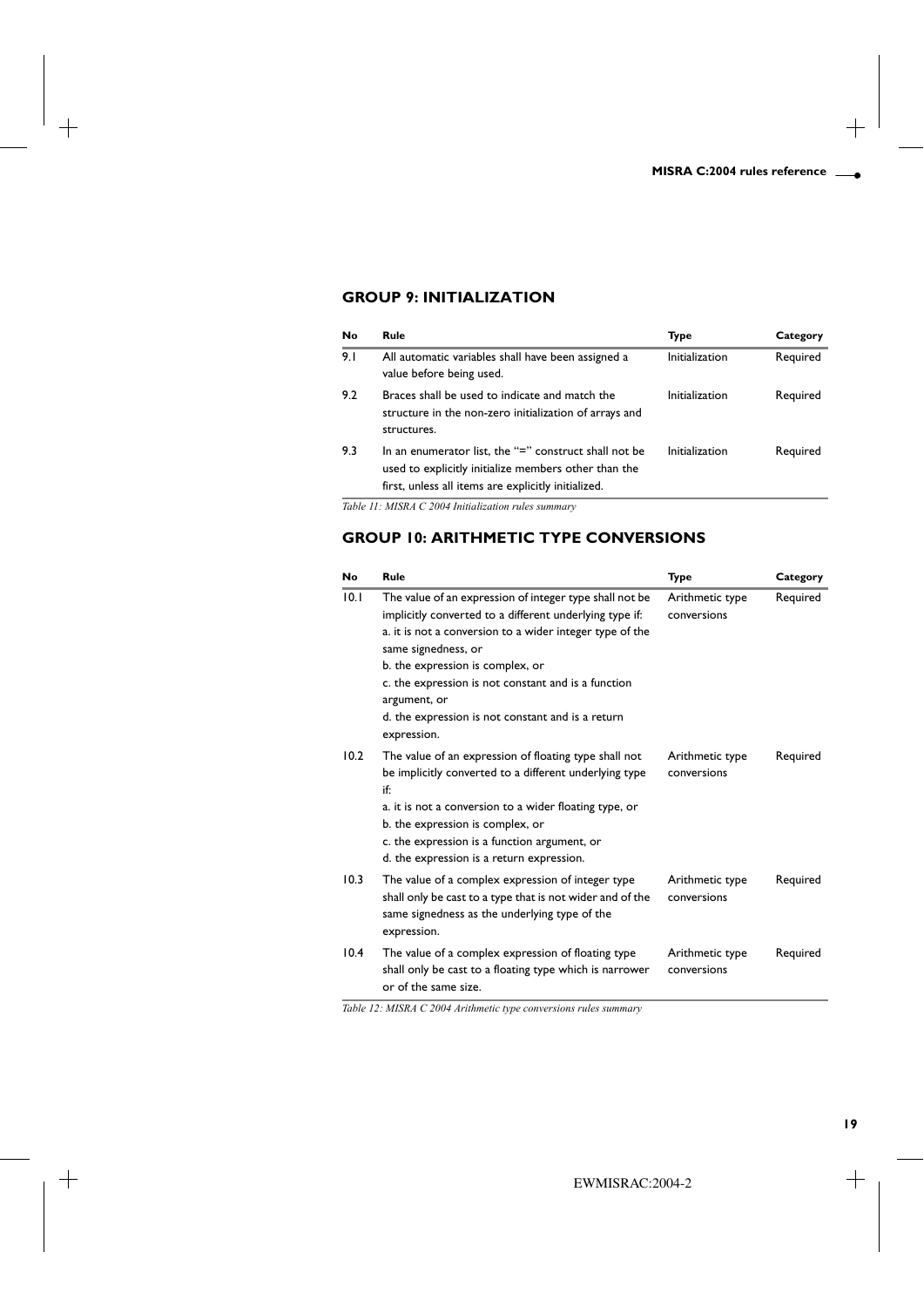| <b>No</b> | Rule                                                                                                                                                                                                        | Type                           | Category |
|-----------|-------------------------------------------------------------------------------------------------------------------------------------------------------------------------------------------------------------|--------------------------------|----------|
| 10.5      | If the bitwise operators $\sim$ and $<<$ are applied to an<br>operand of underlying type unsigned char or unsigned<br>short, the result shall be immediately cast to the<br>underlying type of the operand. | Arithmetic type<br>conversions | Required |
| 10.6      | A U suffix shall be applied to all constants of unsigned<br>type.                                                                                                                                           | Arithmetic type<br>conversions | Required |

*Table 12: MISRA C 2004 Arithmetic type conversions rules summary (Continued)*

## <span id="page-23-0"></span>**GROUP 11: POINTER TYPE CONVERSIONS**

| No   | Rule                                                                                                                                                                    | Type                        | Category |
|------|-------------------------------------------------------------------------------------------------------------------------------------------------------------------------|-----------------------------|----------|
| ПJ   | Conversions shall not be performed between a<br>pointer to a function and any type other than an<br>integral type.                                                      | Pointer type<br>conversions | Required |
| 11.2 | Conversions shall not be performed between a<br>pointer to object and any type other than an integral<br>type, another pointer to object type, or a pointer to<br>void. | Pointer type<br>conversions | Required |
| 11.3 | A cast should not be performed between a pointer<br>type and an integral type.                                                                                          | Pointer type<br>conversions | Advisory |
| 11.4 | A cast should not be performed between a pointer to<br>object type and a different pointer to object type.                                                              | Pointer type<br>conversions | Advisory |
| 11.5 | A cast shall not be performed that removes any const<br>or volatile qualification from the type addressed by a<br>pointer.                                              | Pointer type<br>conversions | Required |

*Table 13: MISRA C 2004 Pointer type conversions rules summary*

# <span id="page-23-1"></span>**GROUP 12: EXPRESSIONS**

| No   | Rule                                                                                                     | Type               | Category |
|------|----------------------------------------------------------------------------------------------------------|--------------------|----------|
| 12.1 | Limited dependence should be placed on the C<br>operator precedence rules in expressions.                | <b>Expressions</b> | Advisory |
| 12.2 | The value of an expression shall be the same under<br>any order of evaluation that the standard permits. | <b>Expressions</b> | Required |
| 12.3 | The sizeof operator shall not be used on expressions<br>that contain side effects.                       | <b>Expressions</b> | Required |

*Table 14: MISRA C 2004 Expressions rules summary*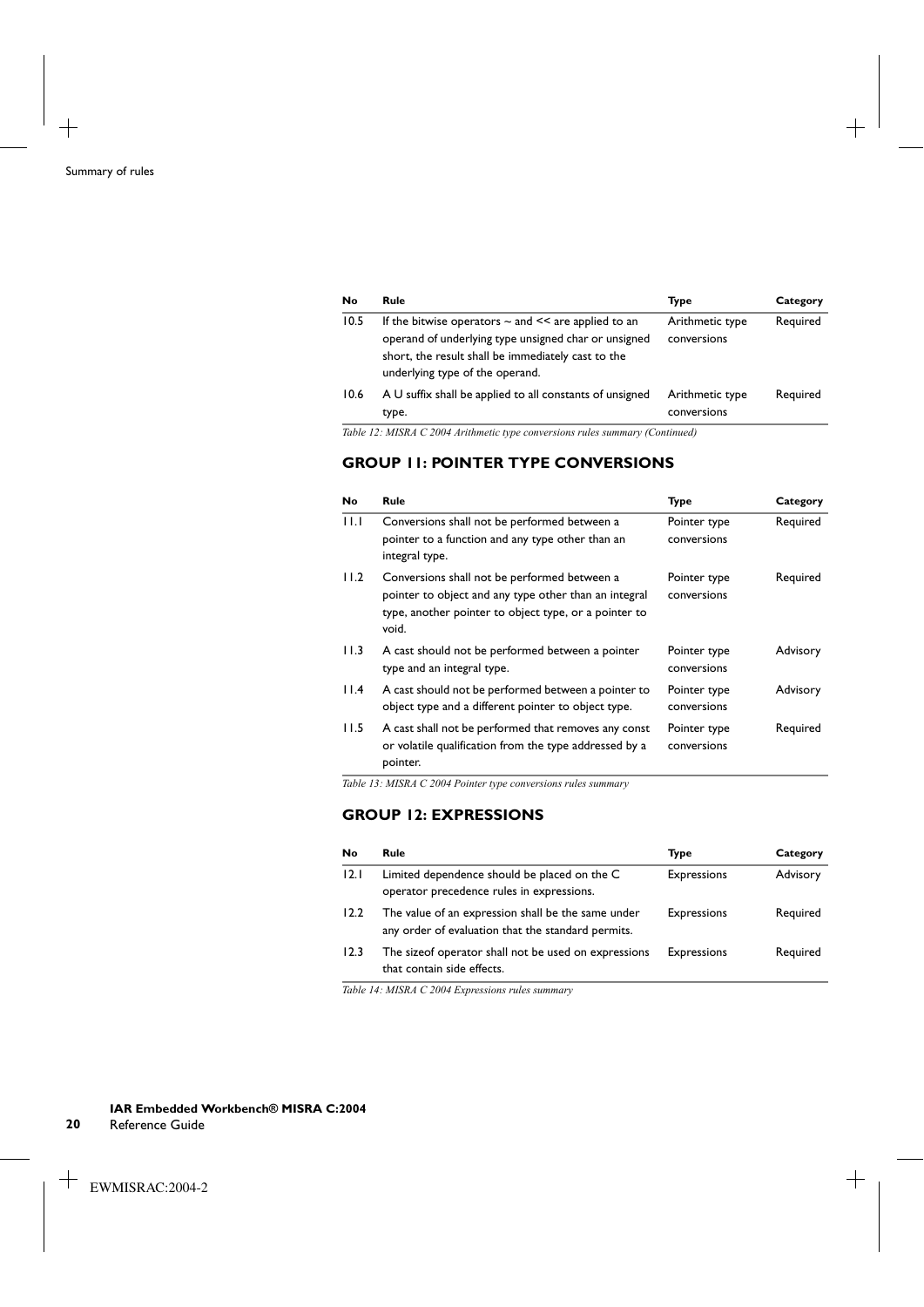| <b>No</b> | Rule                                                                                                                                                                                                                        | <b>Type</b>        | Category |
|-----------|-----------------------------------------------------------------------------------------------------------------------------------------------------------------------------------------------------------------------------|--------------------|----------|
| 12.4      | The right-hand operand of a logical && or    operator<br>shall not contain side effects.                                                                                                                                    | <b>Expressions</b> | Required |
| 12.5      | The operands of a logical $& 8$ or $  $ shall be primary<br>expressions.                                                                                                                                                    | <b>Expressions</b> | Required |
| 12.6      | The operands of logical operators (&&,   , and !)<br>should be effectively boolean. Expressions that are<br>effectively boolean should not be used as operands to<br>operators other than $(8.8,   , !, =, ==, !=, and ?).$ | <b>Expressions</b> | Advisory |
| 12.7      | Bitwise operators shall not be applied to operands<br>whose underlying type is signed.                                                                                                                                      | <b>Expressions</b> | Required |
| 12.8      | The right-hand operand of a shift operator shall lie<br>between zero and one less than the width in bits of<br>the underlying type of the left-hand operand.                                                                | <b>Expressions</b> | Required |
| 12.9      | Trigraphs shall not be used. The unary minus operator<br>shall not be applied to an expression whose<br>underlying type is unsigned.                                                                                        | <b>Expressions</b> | Required |
| 12.10     | The comma operator shall not be used.                                                                                                                                                                                       | <b>Expressions</b> | Required |
| 12.11     | Evaluation of constant unsigned integer expressions<br>should not lead to wrap-around.                                                                                                                                      | <b>Expressions</b> | Advisory |
| 12.12     | The underlying bit representations of floating-point<br>values shall not be used.                                                                                                                                           | <b>Expressions</b> | Required |
| 12.13     | The increment $(++)$ and decrement $(-)$ operators<br>should not be mixed with other operators in an<br>expression.                                                                                                         | <b>Expressions</b> | Advisory |

*Table 14: MISRA C 2004 Expressions rules summary (Continued)*

## <span id="page-24-0"></span>**GROUP 13: CONTROL STATEMENT EXPRESSIONS**

| No   | Rule                                                                                                 | Type                             | Category |
|------|------------------------------------------------------------------------------------------------------|----------------------------------|----------|
| 13.1 | Assignment operators shall not be used in<br>expressions that yield a boolean value.                 | Control statement<br>expressions | Required |
| 13.2 | Tests of a value against zero should be made explicit,<br>unless the operand is effectively boolean. | Control statement<br>expressions | Advisory |
| 13.3 | Floating-point expressions shall not be tested for<br>equality or inequality.                        | Control statement<br>expressions | Required |
| 13.4 | The controlling expression of a for statement shall<br>not contain any objects of floating type.     | Control statement<br>expressions | Required |

*Table 15: MISRA C 2004 Control statement expressions rules summary*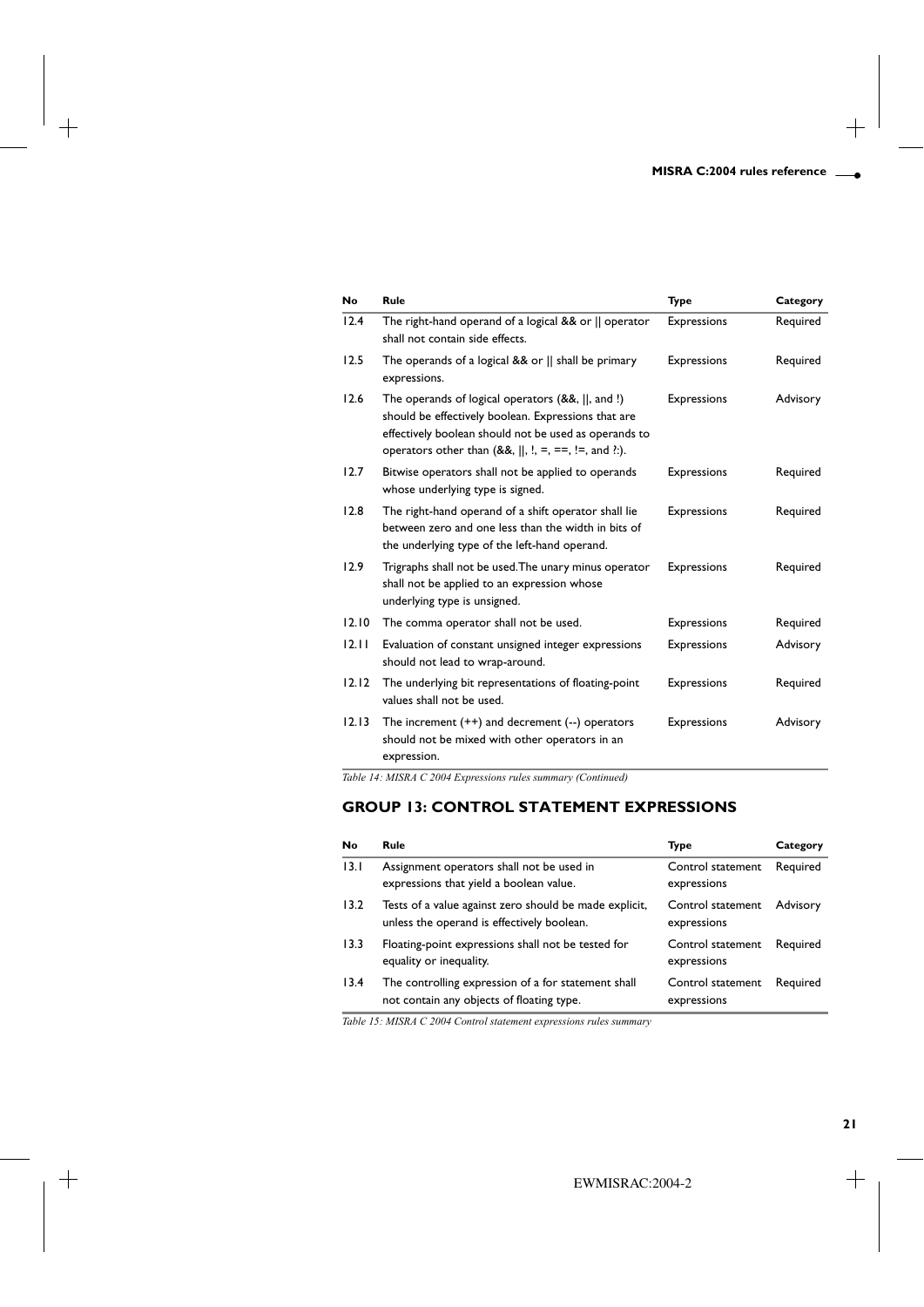| <b>No</b> | Rule                                                                                                                       | Type                             | Category |
|-----------|----------------------------------------------------------------------------------------------------------------------------|----------------------------------|----------|
| 13.5      | The three expressions of a for statement shall be<br>concerned only with loop control.                                     | Control statement<br>expressions | Required |
| 13.6      | Numeric variables being used within a for loop for<br>iteration counting shall not be modified in the body of<br>the loop. | Control statement<br>expressions | Required |
| 13.7      | Boolean operations whose results are invariant shall<br>not be permitted.                                                  | Control statement<br>expressions | Required |

*Table 15: MISRA C 2004 Control statement expressions rules summary (Continued)*

# <span id="page-25-0"></span>**GROUP 14: CONTROL FLOW**

| No    | <b>Rule</b>                                                                                                                                                                                                      | Type         | Category |
|-------|------------------------------------------------------------------------------------------------------------------------------------------------------------------------------------------------------------------|--------------|----------|
| 4.1   | There shall be no unreachable code.                                                                                                                                                                              | Control flow | Required |
| 14.2  | All non-null statements shall either have at least one<br>side effect however executed, or cause control flow<br>to change.                                                                                      | Control flow | Required |
| 14.3  | Before preprocessing, a null statement shall only<br>occur on a line by itself; it may be followed by a<br>comment, provided that the first character following<br>the null statement is a whitespace character. | Control flow | Required |
| 14.4  | The goto statement shall not be used.                                                                                                                                                                            | Control flow | Required |
| 14.5  | The continue statement shall not be used.                                                                                                                                                                        | Control flow | Required |
| 14.6  | For any iteration statement, there shall be at most<br>one break statement used for loop termination.                                                                                                            | Control flow | Required |
| 14.7  | A function shall have a single point of exit at the end<br>of the function.                                                                                                                                      | Control flow | Required |
| 14.8  | The statement forming the body of a switch, while, do<br>while, or for statement shall be a compound<br>statement.                                                                                               | Control flow | Required |
| 14.9  | An if expression construct shall be followed by a<br>compound statement. The else keyword shall be<br>followed by either a compound statement or another<br>if statement.                                        | Control flow | Required |
| 14.10 | All if  else if constructs shall be terminated with an<br>else clause.                                                                                                                                           | Control flow | Reguired |

*Table 16: MISRA C 2004 Control flow rules summary*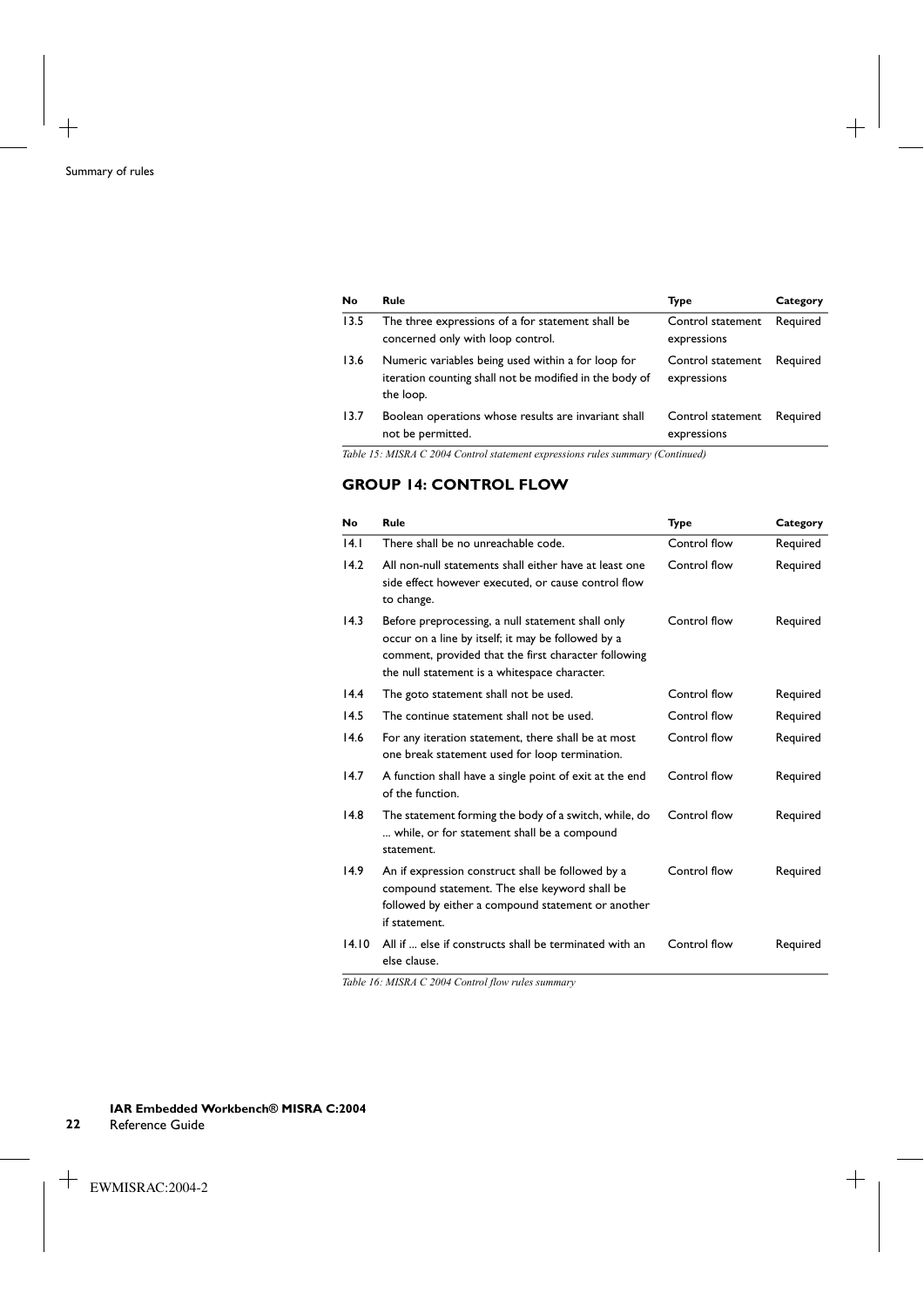| No   | Rule                                                                                                                          | Type              | Category |
|------|-------------------------------------------------------------------------------------------------------------------------------|-------------------|----------|
| 15.1 | A switch label shall only be used when the most<br>closely-enclosing compound statement is the body of<br>a switch statement. | Switch statements | Required |
| 15.2 | An unconditional break statement shall terminate<br>every non-empty switch clause.                                            | Switch statements | Required |
| 15.3 | The final clause of a switch statement shall be the<br>default clause.                                                        | Switch statements | Required |
| 15.4 | A switch expression shall not represent a value that is<br>effectively boolean.                                               | Switch statements | Required |
| 15.5 | Every switch statement shall have at least one case<br>clause.                                                                | Switch statements | Reguired |

## <span id="page-26-0"></span>**GROUP 15: SWITCH STATEMENTS**

*Table 17: MISRA C 2004 Switch statements rules summary*

# <span id="page-26-1"></span>**GROUP 16: FUNCTIONS**

| No   | Rule                                                                                                                                                | Type             | Category |
|------|-----------------------------------------------------------------------------------------------------------------------------------------------------|------------------|----------|
| 16.1 | Functions shall not be defined with a variable number<br>of arguments.                                                                              | <b>Functions</b> | Required |
| 16.2 | Functions shall not call themselves, either directly or<br>indirectly.                                                                              | <b>Functions</b> | Required |
| 16.3 | Identifiers shall be given for all of the parameters in a<br>function prototype declaration.                                                        | <b>Functions</b> | Required |
| 16.4 | The identifiers used in the declaration and definition<br>of a function shall be identical.                                                         | <b>Functions</b> | Required |
| 16.5 | Functions with no parameters shall be declared and<br>defined with the parameter list void.                                                         | <b>Functions</b> | Required |
| 16.6 | The number of arguments passed to a function shall<br>match the number of parameters.                                                               | <b>Functions</b> | Required |
| 16.7 | A pointer parameter in a function prototype should<br>be declared as pointer to const if the pointer is not<br>used to modify the addressed object. | <b>Functions</b> | Advisory |
| 16.8 | All exit paths from a function with non-void return<br>type shall have an explicit return statement with an<br>expression.                          | <b>Functions</b> | Required |

*Table 18: MISRA C 2004 Functions rules summary*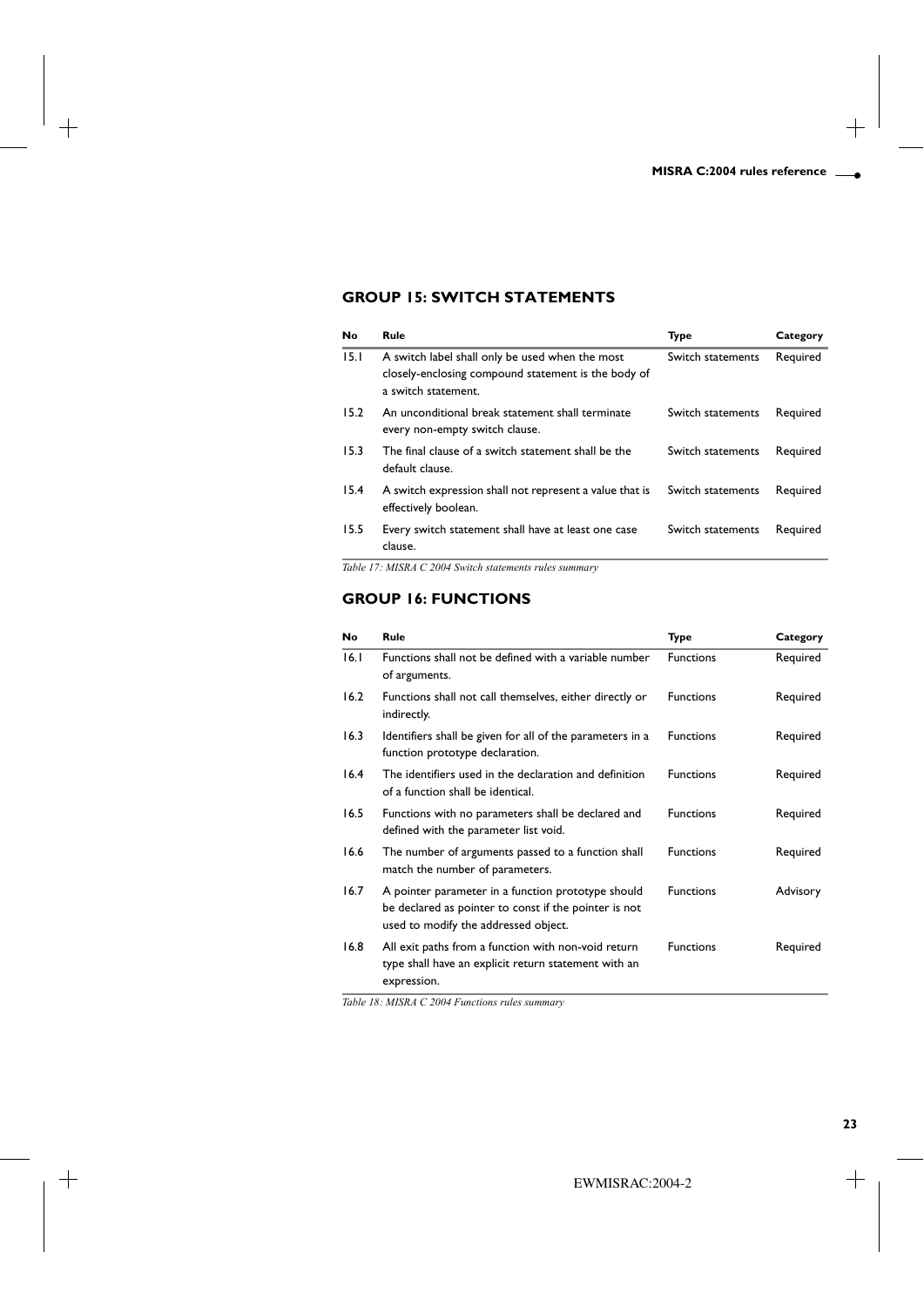| No    | Rule                                                                                                                                  | Type             | Category |
|-------|---------------------------------------------------------------------------------------------------------------------------------------|------------------|----------|
| 16.9  | A function identifier shall only be used with either a<br>preceding &, or with a parenthesized parameter list,<br>which may be empty. | <b>Functions</b> | Required |
| 16.10 | If a function returns error information, then that<br>error information shall be tested.                                              | <b>Functions</b> | Required |

*Table 18: MISRA C 2004 Functions rules summary (Continued)*

## <span id="page-27-0"></span>**GROUP 17: POINTERS AND ARRAYS**

| No   | Rule                                                                                                                                                       | Type                | Category |
|------|------------------------------------------------------------------------------------------------------------------------------------------------------------|---------------------|----------|
| 17.1 | Pointer arithmetic shall only be applied to pointers<br>that address an array or array element.                                                            | Pointers and arrays | Required |
| 17.2 | Pointer subtraction shall only be applied to pointers<br>that address elements of the same array.                                                          | Pointers and arrays | Reguired |
| 17.3 | $>$ , $>$ =, $<$ , $<$ = shall not be applied to pointer types<br>except where they point to the same array.                                               | Pointers and arrays | Reguired |
| 17.4 | Array indexing shall be the only allowed form of<br>pointer arithmetic.                                                                                    | Pointers and arrays | Reguired |
| 17.5 | The declaration of objects should contain no more<br>than two levels of pointer indirection.                                                               | Pointers and arrays | Advisory |
| 17.6 | The address of an object with automatic storage shall<br>not be assigned to another object that may persist<br>after the first object has ceased to exist. | Pointers and arrays | Required |

*Table 19: MISRA C 2004 Pointers and arrays rules summary*

# <span id="page-27-1"></span>**GROUP 18: STRUCTURES AND UNIONS**

| No   | Rule                                                                                   | Type                     | Category |
|------|----------------------------------------------------------------------------------------|--------------------------|----------|
| 18.1 | All structure and union types shall be complete at the<br>end of the translation unit. | Structures and<br>unions | Required |
| 18.2 | An object shall not be assigned to an overlapping<br>object.                           | Structures and<br>unions | Required |
| 18.3 | An area of memory shall not be used for unrelated<br>purposes.                         | Structures and<br>unions | Required |
| 18.4 | Unions shall not be used.                                                              | Structures and<br>unions | Required |

*Table 20: MISRA C 2004 Structures and unions rules summary*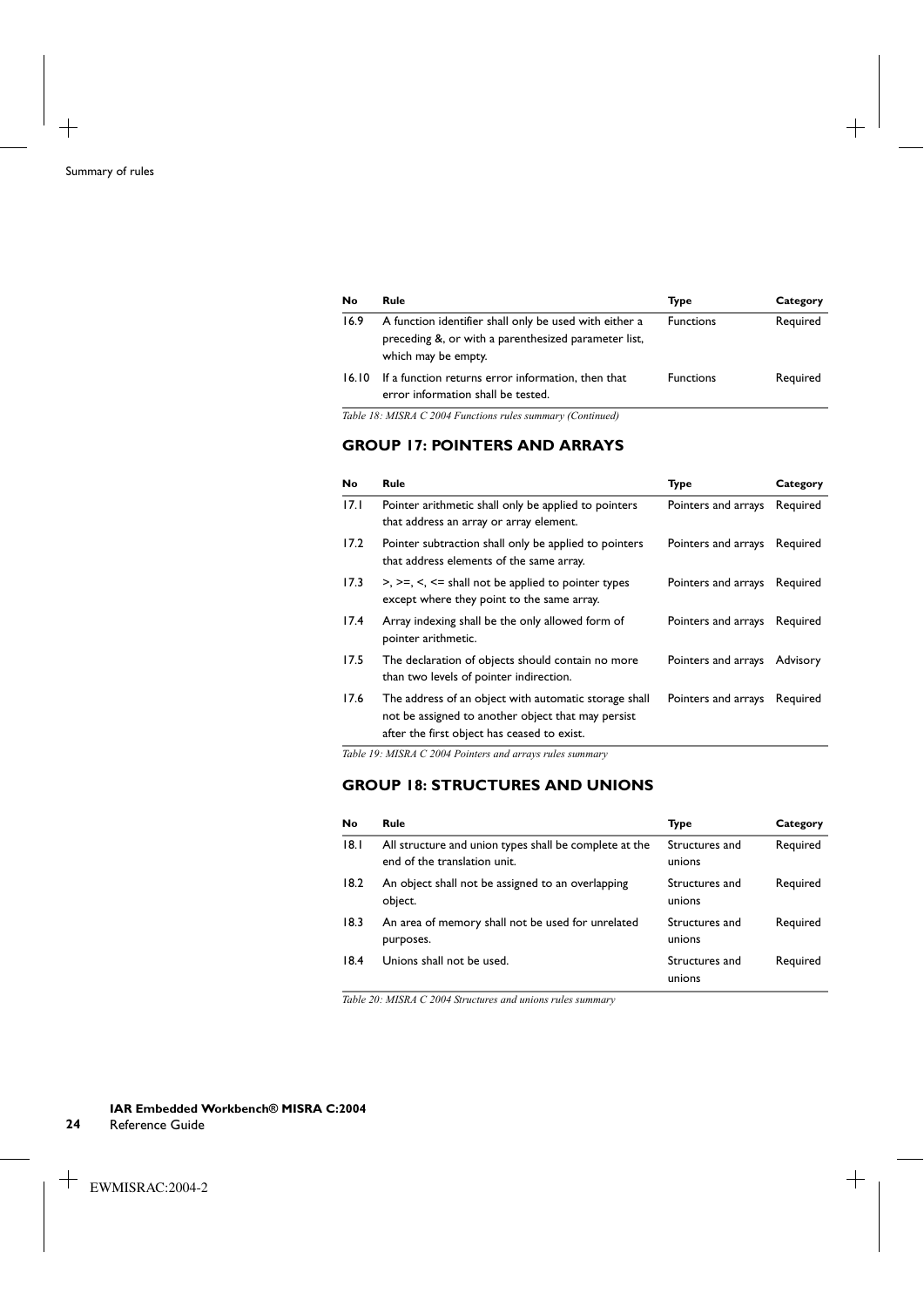| No    | Rule                                                                                                                                                                                              | <b>Type</b>                             | Category |
|-------|---------------------------------------------------------------------------------------------------------------------------------------------------------------------------------------------------|-----------------------------------------|----------|
| 19.1  | #include statements in a file should only be<br>Preprocessing<br>directives<br>preceded by other preprocessor directives or<br>comments.                                                          |                                         | Advisory |
| 19.2  | Non-standard characters should not occur in header<br>file names in #include directives.                                                                                                          | Preprocessing<br>directives             | Advisory |
| 19.3  | The #include directive shall be followed by either a<br><filename> or "filename" sequence.</filename>                                                                                             | Preprocessing<br>directives             | Required |
| 19.4  | C macros shall only expand to a braced initializer, a<br>constant, a string literal, a parenthesized expression, a<br>type qualifier, a storage class specifier, or a<br>do-while-zero construct. | Preprocessing<br>Required<br>directives |          |
| 19.5  | Macros shall not be #define'd or #undef'd within a<br>block.                                                                                                                                      | Preprocessing<br>directives             | Required |
| 19.6  | #undef shall not be used.                                                                                                                                                                         | Preprocessing<br>directives             | Required |
| 19.7  | A function should be used in preference to a<br>function-like macro.                                                                                                                              | Preprocessing<br>directives             | Advisory |
| 19.8  | A function-like macro shall not be invoked without all<br>of its arguments.                                                                                                                       | Preprocessing<br>directives             | Required |
| 19.9  | Arguments to a function-like macro shall not contain<br>tokens that look like preprocessing directives.                                                                                           | Preprocessing<br>directives             | Required |
| 19.10 | In the definition of a function-like macro, each<br>instance of a parameter shall be enclosed in<br>parentheses unless it is used as the operand of $#$ or<br>##.                                 | Preprocessing<br>directives             | Required |
| 19.11 | All macro identifiers in preprocessor directives shall<br>be defined before use, except in #ifdef and #ifndef<br>preprocessor directives and the defined() operator.                              | Preprocessing<br>directives             | Required |
| 19.12 | There shall be at most one occurrence of the # or ##<br>preprocessor operators in a single macro definition.                                                                                      | Preprocessing<br>directives             | Required |
| 19.13 | The $#$ and $##$ preprocessor operators should not be<br>used.                                                                                                                                    | Preprocessing<br>directives             | Advisory |
| 19.14 | The defined preprocessor operator shall only be used<br>in one of the two standard forms.                                                                                                         | Preprocessing<br>directives             | Required |

# <span id="page-28-0"></span>**GROUP 19: PREPROCESSING DIRECTIVES**

*Table 21: MISRA C 2004 Preprocessing directives rules summary*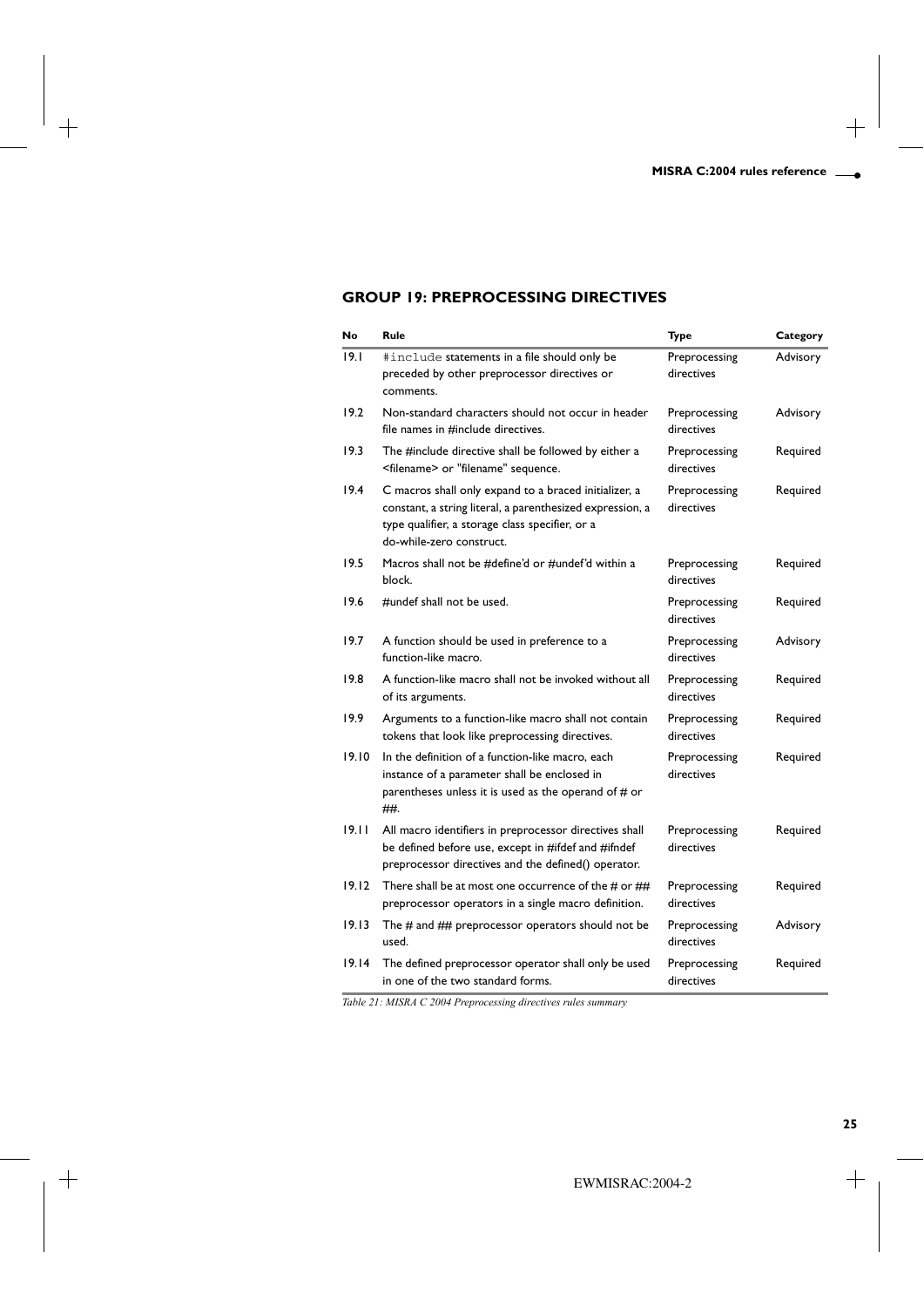| No    | Rule                                                                                                                                               | Type                        | Category |
|-------|----------------------------------------------------------------------------------------------------------------------------------------------------|-----------------------------|----------|
| 19.15 | Precautions shall be taken in order to prevent the<br>contents of a header file being included twice.                                              | Preprocessing<br>directives | Required |
| 19.16 | Preprocessing directives shall be syntactically<br>meaningful even when excluded by the preprocessor.                                              | Preprocessing<br>directives | Required |
| 19.17 | All #else, #elif, and #endif preprocessor directives<br>shall reside in the same file as the #if or #ifdef<br>directive to which they are related. | Preprocessing<br>directives | Required |

*Table 21: MISRA C 2004 Preprocessing directives rules summary (Continued)*

# <span id="page-29-0"></span>**GROUP 20: STANDARD LIBRARIES**

| <b>No</b> | Rule                                                                                                                     | <b>Type</b>               | Category |
|-----------|--------------------------------------------------------------------------------------------------------------------------|---------------------------|----------|
| 20.1      | Reserved identifiers, macros, and functions in the<br>standard library shall not be defined, redefined, or<br>undefined. | <b>Standard libraries</b> | Required |
| 20.2      | The names of Standard Library macros, objects, and<br>functions shall not be reused.                                     | <b>Standard libraries</b> | Required |
| 20.3      | The validity of values passed to library functions shall<br>be checked.                                                  | <b>Standard libraries</b> | Required |
| 20.4      | Dynamic heap memory allocation shall not be used.                                                                        | Standard libraries        | Required |
| 20.5      | The error indicator errno shall not be used.                                                                             | <b>Standard libraries</b> | Required |
| 20.6      | The macro offsetof in the stddef.h library shall not be<br>used.                                                         | <b>Standard libraries</b> | Required |
| 20.7      | The setimp macro and the longimp function shall not<br>be used.                                                          | <b>Standard libraries</b> | Required |
| 20.8      | The signal handling facilities of signal.h shall not be<br>used.                                                         | <b>Standard libraries</b> | Required |
| 20.9      | The input/output library stdio.h shall not be used in<br>production code.                                                | <b>Standard libraries</b> | Required |
| 20.10     | The functions atof, atoi, and atol from the library<br>stdlib.h shall not be used.                                       | <b>Standard libraries</b> | Required |
| 20.11     | The functions abort, exit, geteny, and system from the<br>library stdlib.h shall not be used.                            | <b>Standard libraries</b> | Required |
| 20.12     | The time handling functions of time.h shall not be<br>used.                                                              | Standard libraries        | Required |

*Table 22: MISRA C 2004 Standard libraries rules summary*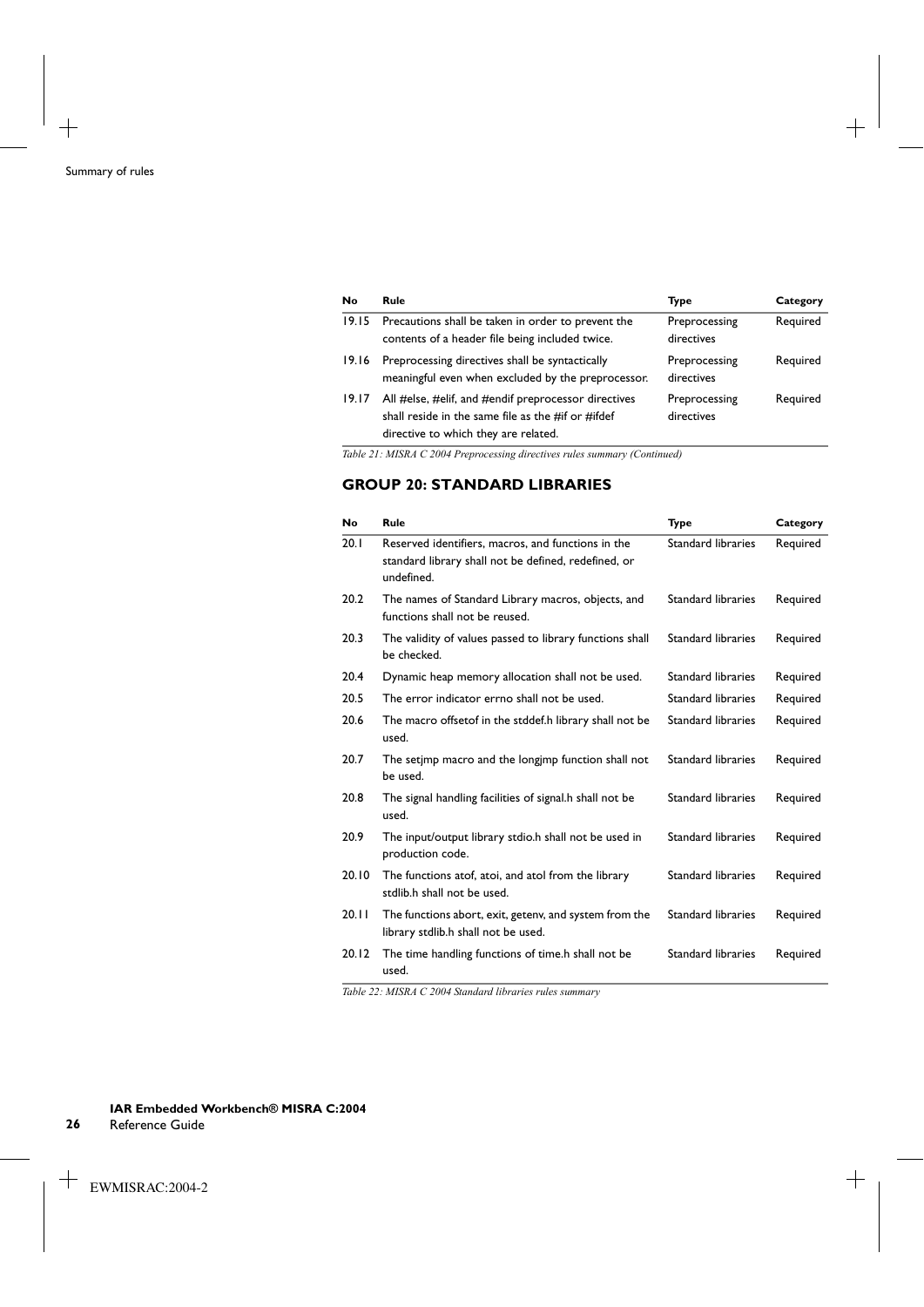<span id="page-30-1"></span>

|                          | No   | Rule                                                                                                                                                                                 | <b>Type</b>             | Category |
|--------------------------|------|--------------------------------------------------------------------------------------------------------------------------------------------------------------------------------------|-------------------------|----------|
|                          | 21.1 | Minimization of runtime failures shall be ensured by                                                                                                                                 | <b>Runtime failures</b> | Required |
|                          |      | the use of at least one of:                                                                                                                                                          |                         |          |
|                          |      | a. static analysis tools/techniques                                                                                                                                                  |                         |          |
|                          |      | b. dynamic analysis tools/techniques                                                                                                                                                 |                         |          |
|                          |      | c. explicit coding of checks to handle runtime faults.                                                                                                                               |                         |          |
|                          |      | Table 23: MISRA C 2004 Runtime failures rules summary                                                                                                                                |                         |          |
| <b>Environment rules</b> |      | The rules in this section are concerned with the language environment.                                                                                                               |                         |          |
|                          |      |                                                                                                                                                                                      |                         |          |
| Rule I.I (required)      |      | All code shall conform to ISO 9899:1990 <i>Programming languages</i> – C, amended and<br>corrected by ISO/IEC 9899/COR1:1995, ISO/IEC 9899/AMD1:1995, and ISO/IEC<br>9899/COR2:1996. |                         |          |
|                          |      | How the rule is checked                                                                                                                                                              |                         |          |
|                          |      | The compiler will generate an error, indicating a violation of this rule, if the compiler is<br>configured (using command line options or IDE options) to:                           |                         |          |
|                          |      | • compile with IAR extensions                                                                                                                                                        |                         |          |
|                          |      | • compile $C++$ or Embedded $C++$ code                                                                                                                                               |                         |          |
|                          |      | • compile in C99 mode.                                                                                                                                                               |                         |          |
|                          |      |                                                                                                                                                                                      |                         |          |
|                          |      | Note: The compiler does not generate this error if you use IAR extensions in your<br>source code by means of a pragma directive.                                                     |                         |          |
|                          |      | <b>Examples of rule violations</b>                                                                                                                                                   |                         |          |
|                          |      | int16_t __far my_far_variable;<br>int16_t port @ 0xBEEF;                                                                                                                             |                         |          |
|                          |      | <b>Example of correct code</b>                                                                                                                                                       |                         |          |
|                          |      | #pragma location=0xBEEF<br>$int16_t$ port;                                                                                                                                           |                         |          |
|                          |      |                                                                                                                                                                                      |                         |          |

# <span id="page-30-2"></span><span id="page-30-0"></span>**GROUP 21: RUNTIME FAILURES**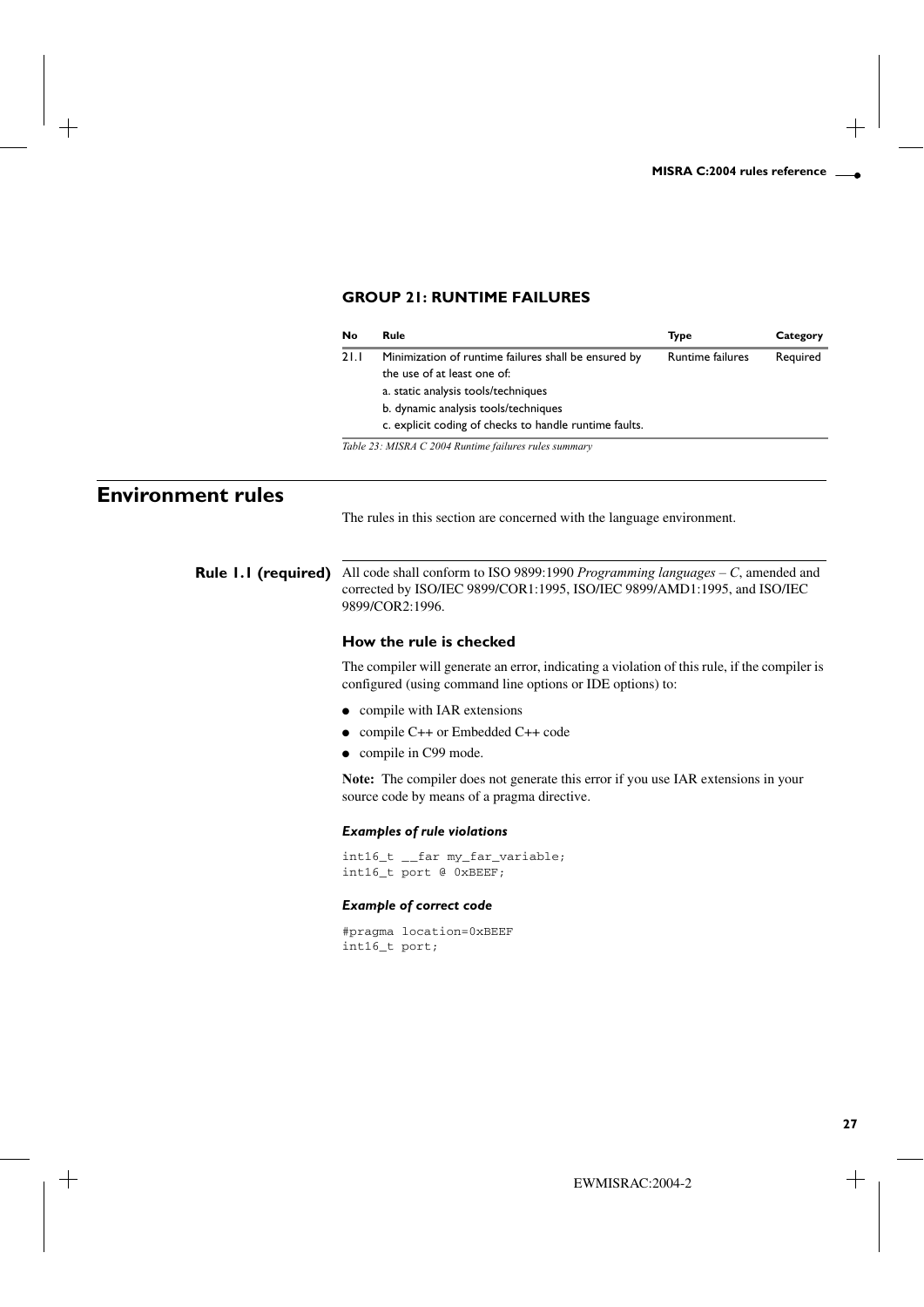<span id="page-31-3"></span><span id="page-31-2"></span><span id="page-31-1"></span>

|                     | <b>Rule 1.2 (required)</b> No reliance shall be placed on undefined or unspecified behavior.                                                                                  |
|---------------------|-------------------------------------------------------------------------------------------------------------------------------------------------------------------------------|
|                     | How the rule is checked                                                                                                                                                       |
|                     | Violations of this rule are not checked for by the compiler or linker. This rule requires<br>manual checking.                                                                 |
| Rule 1.3 (required) | Multiple compilers and/or languages shall only be used if there is a common defined<br>interface standard for object code to which the language/compilers/assemblers conform. |
|                     | How the rule is checked                                                                                                                                                       |
|                     | Violations of this rule are not checked for by the compiler or linker. This rule requires<br>manual checking.                                                                 |
| Rule 1.4 (required) | The compiler/linker shall be checked to ensure that 31 character significance and case<br>sensitivity are supported for external identifiers.                                 |
|                     | How the rule is checked                                                                                                                                                       |
|                     | All IAR Systems compilers and linkers adhere to this rule. This rule is always followed.                                                                                      |
| Rule 1.5 (advisory) | Floating-point implementations should comply with a defined floating-point standard.                                                                                          |
|                     | How the rule is checked                                                                                                                                                       |
|                     | All IAR Systems compilers and runtime libraries comply with the IEEE 754<br>floating-point standard. This rule is always followed.                                            |
| Language extensions |                                                                                                                                                                               |
|                     | The rules in this section are concerned with how extensions to the C language can be<br>used.                                                                                 |
|                     |                                                                                                                                                                               |

<span id="page-31-0"></span>**Rule 2.1 (required)** Assembler language shall be encapsulated and isolated.

### <span id="page-31-5"></span><span id="page-31-4"></span>**How the rule is checked**

Violations of this rule are not checked for by the compiler or linker. This rule requires manual checking.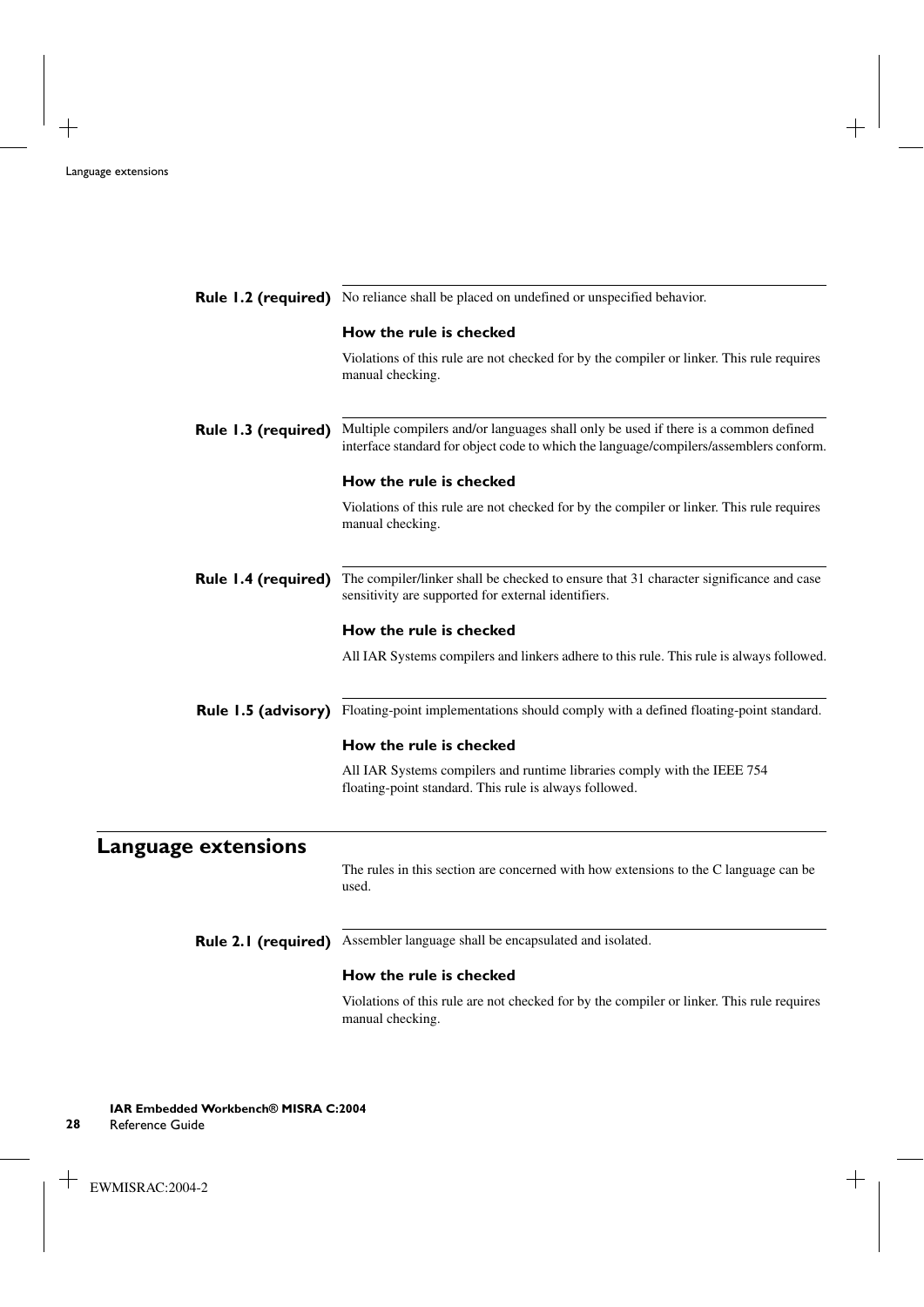<span id="page-32-5"></span><span id="page-32-4"></span><span id="page-32-3"></span><span id="page-32-2"></span><span id="page-32-1"></span><span id="page-32-0"></span>

|                      | <b>Rule 2.2 (required)</b> Source code shall only use $/* \ldots */$ style comments.                                                                          |
|----------------------|---------------------------------------------------------------------------------------------------------------------------------------------------------------|
|                      | How the rule is checked                                                                                                                                       |
|                      | The compiler will generate an error, indicating a violation of this rule, if $C++$ style<br>comments $\left(\frac{7}{2}\right)$ are used in your source code. |
|                      | <b>Rule 2.3 (required)</b> The character sequence /* shall not be used within a comment.                                                                      |
|                      | <b>How the rule is checked</b>                                                                                                                                |
|                      | The compiler will generate an error, indicating a violation of this rule, if $\prime *$ is used<br>inside a comment.                                          |
| Rule 2.4 (advisory)  | Sections of code should not be commented out.                                                                                                                 |
|                      | How the rule is checked                                                                                                                                       |
|                      | The compiler will generate an error, indicating a violation of this rule, whenever a<br>comment ends with $\tau$ , $\zeta$ , or $\zeta$ .                     |
|                      | Note: This rule is checked in such a manner that code samples inside comments are<br>allowed and do not generate an error.                                    |
| <b>Documentation</b> |                                                                                                                                                               |
|                      | The rules in this section are concerned with documentation issues.                                                                                            |
|                      | Rule 3.1 (advisory) All usage of implementation-defined behavior shall be documented.                                                                         |
|                      | How the rule is checked                                                                                                                                       |
|                      | Violations of this rule are not checked for by the compiler or linker. This rule requires<br>manual checking.                                                 |
|                      | Rule 3.2 (required) The character set and the corresponding encoding shall be documented.                                                                     |
|                      | How the rule is checked                                                                                                                                       |
|                      | Violations of this rule are not checked for by the compiler or linker.                                                                                        |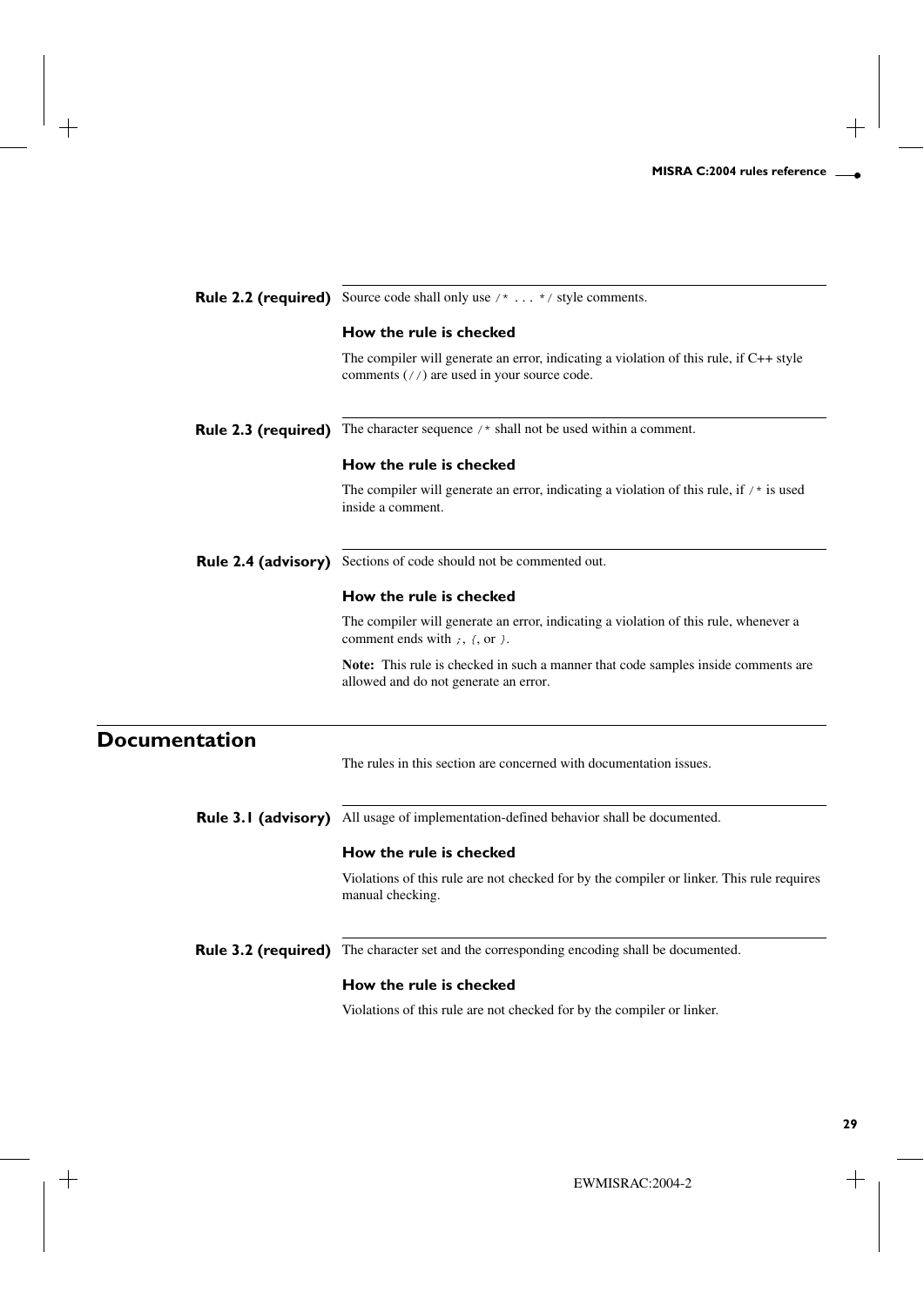<span id="page-33-3"></span><span id="page-33-2"></span><span id="page-33-1"></span><span id="page-33-0"></span>

| Rule 3.3 (advisory)        | The implementation of integer division in the chosen compiler should be determined,<br>documented, and taken into account.                                                                                                      |
|----------------------------|---------------------------------------------------------------------------------------------------------------------------------------------------------------------------------------------------------------------------------|
|                            | How the rule is checked                                                                                                                                                                                                         |
|                            | This is implementation-defined behavior. For all IAR Systems compilers, the sign of the<br>remainder on integer division is the same as the sign of the dividend, as documented in<br>the IAR $C/C++$ Compiler Reference Guide. |
|                            | Rule 3.4 (required) All uses of the #pragma directive shall be documented and explained.                                                                                                                                        |
|                            | How the rule is checked                                                                                                                                                                                                         |
|                            | Violations of this rule are not checked for by the compiler or linker. This rule requires<br>manual checking.                                                                                                                   |
| <b>Rule 3.5 (required)</b> | If it is being relied upon, the implementation-defined behavior and packing of bitfields<br>shall be documented.                                                                                                                |
|                            | How the rule is checked                                                                                                                                                                                                         |
|                            | Violations of this rule are not checked for by the compiler or linker.                                                                                                                                                          |
|                            | <b>Note:</b> See the <i>IAR C/C++ Compiler Reference Guide</i> or <i>IAR C/C++ Development</i><br>Guide for a description of how bitfields are stored in memory.                                                                |
| <b>Rule 3.6 (required)</b> | All libraries used in production code shall be written to comply with the provisions of<br>this document, and shall have been subject to appropriate validation.                                                                |
|                            | How the rule is checked                                                                                                                                                                                                         |
|                            | Violations of this rule are not checked for by the compiler or linker. This rule requires<br>manual checking.                                                                                                                   |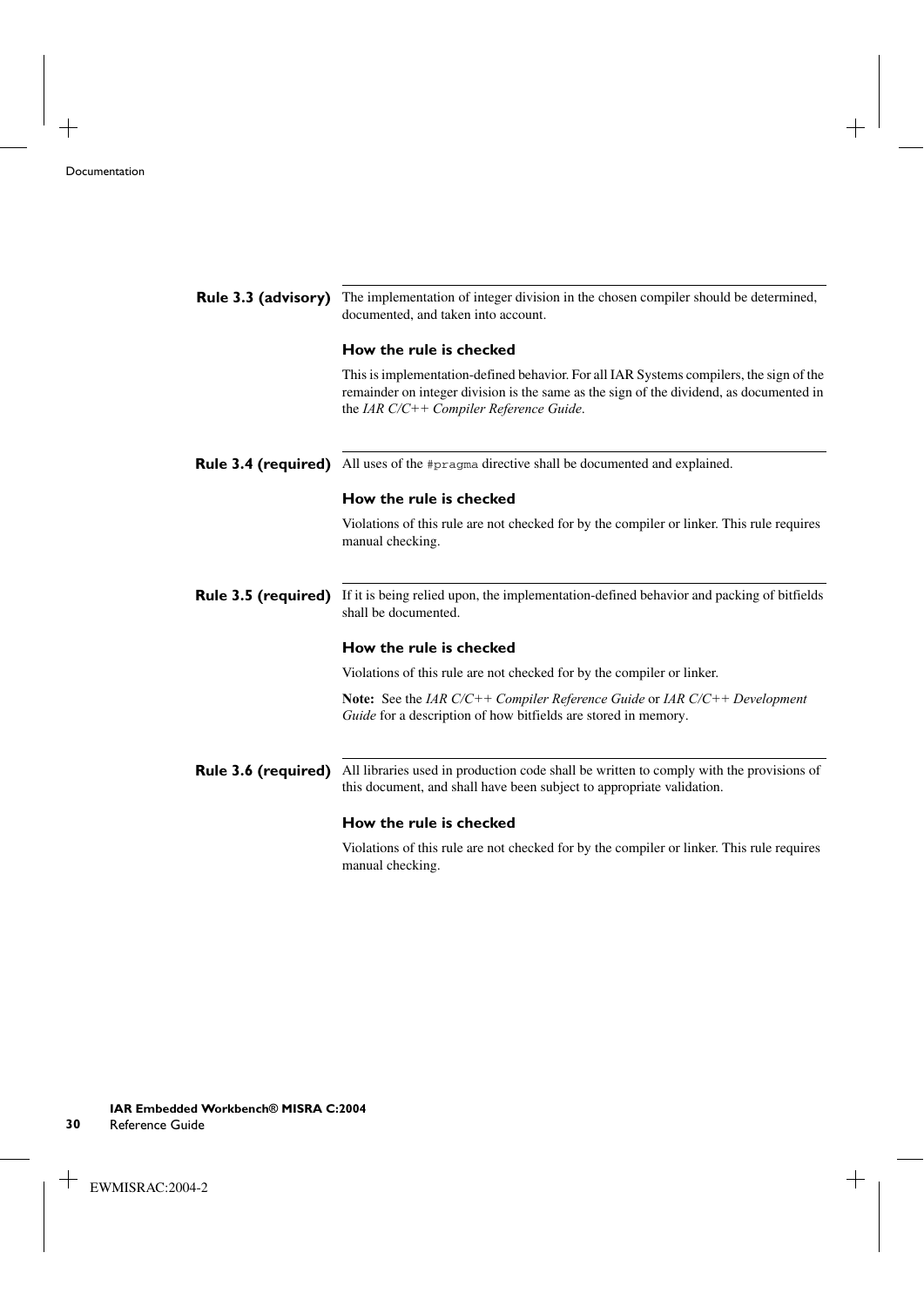<span id="page-34-1"></span><span id="page-34-0"></span>

| <b>Character sets</b> | The rules in this section are concerned with how character sets can be used.                                                                                                                                                                                                                                                                                                                                                                                           |
|-----------------------|------------------------------------------------------------------------------------------------------------------------------------------------------------------------------------------------------------------------------------------------------------------------------------------------------------------------------------------------------------------------------------------------------------------------------------------------------------------------|
|                       |                                                                                                                                                                                                                                                                                                                                                                                                                                                                        |
| Rule 4.1 (required)   | Only those escape sequences that are defined in the ISO C standard shall be used.                                                                                                                                                                                                                                                                                                                                                                                      |
|                       | How the rule is checked                                                                                                                                                                                                                                                                                                                                                                                                                                                |
|                       | The compiler will generate an error, indicating a violation of this rule, if any of the<br>following are read inside a string or character literal:                                                                                                                                                                                                                                                                                                                    |
|                       | • A character with an ASCII code outside the ranges 32–35, 37–63, 65–95, and<br>$97 - 126$                                                                                                                                                                                                                                                                                                                                                                             |
|                       | • An escape sequence that is not one of: $\a, \b, \f, \n, \r, \t, \r, \t, \v, \r, \r, \r, \r, \r, \r, \r, \r$                                                                                                                                                                                                                                                                                                                                                          |
|                       | <b>Note:</b> $\sin(\theta)$ (at), and $\sin(\theta)$ (backguote) are not part of the source character set.                                                                                                                                                                                                                                                                                                                                                             |
|                       | <b>Examples of rule violations</b>                                                                                                                                                                                                                                                                                                                                                                                                                                     |
|                       | "Just my \$0.02"<br>"Just my £0.02"                                                                                                                                                                                                                                                                                                                                                                                                                                    |
|                       | <b>Examples of correct code</b>                                                                                                                                                                                                                                                                                                                                                                                                                                        |
|                       | "Hello world!\n"<br>$' \n\wedge n'$                                                                                                                                                                                                                                                                                                                                                                                                                                    |
|                       | Note: This rule aims to restrict undefined behavior and implementation-defined<br>behavior. The implementation-defined behavior applies only when characters are<br>converted to internal representation, which only applies to character constants and string<br>literals. For that reason, the IAR Systems implementation restricts the usage of<br>characters only within character literals and string literals; characters within comments<br>are not restricted. |
|                       | <b>Rule 4.2 (required)</b> Trigraphs shall not be used.                                                                                                                                                                                                                                                                                                                                                                                                                |
|                       | <b>How the rule is checked</b>                                                                                                                                                                                                                                                                                                                                                                                                                                         |
|                       | The compiler will generate an error, indicating a violation of this rule, if a trigraph is<br>used.                                                                                                                                                                                                                                                                                                                                                                    |
|                       | <b>Examples of rule violations</b>                                                                                                                                                                                                                                                                                                                                                                                                                                     |

<span id="page-34-2"></span>SI\_16 a ??( 3 ??); STRING sic = "??(sic??)";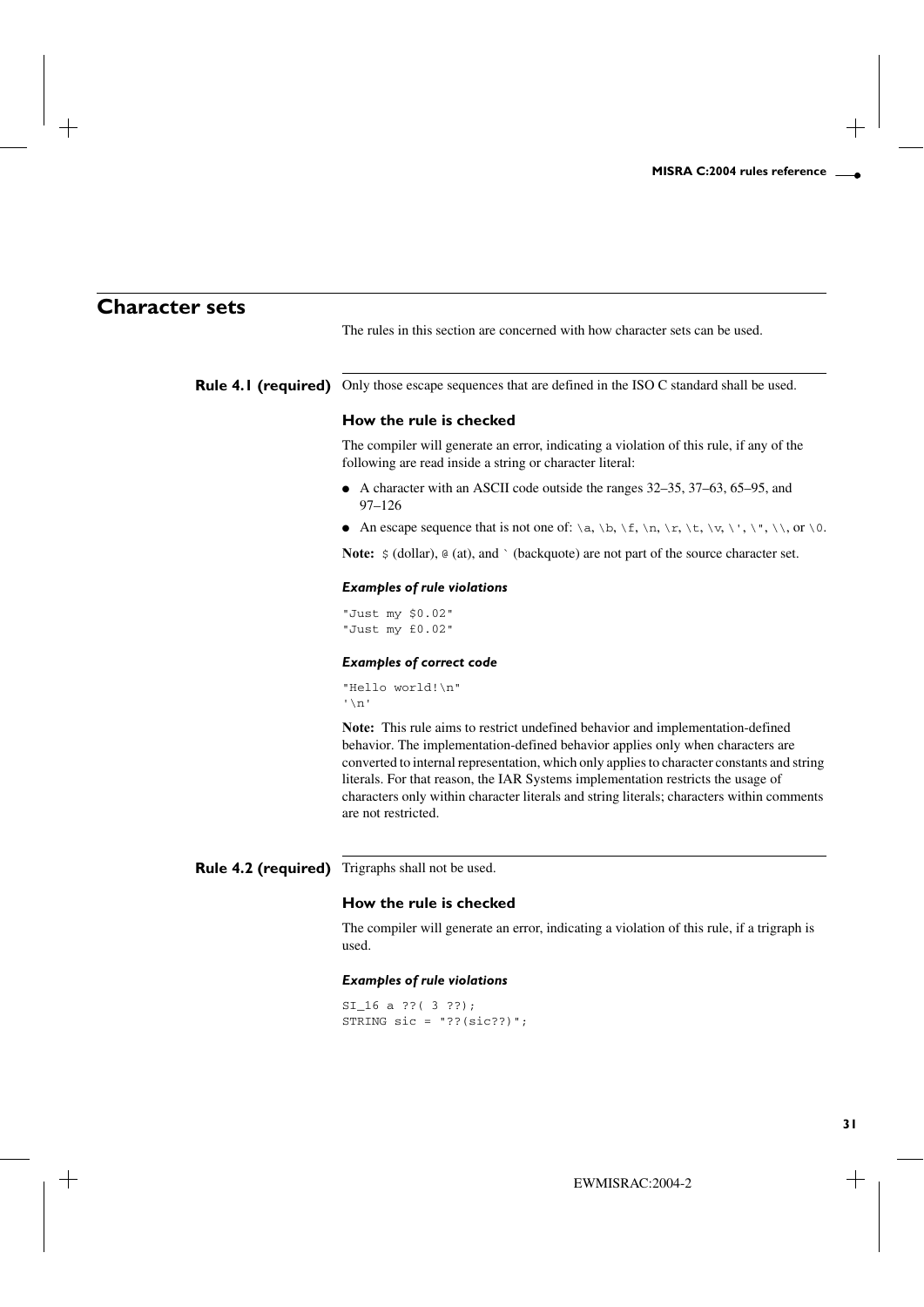#### *Example of correct code*

STRING str = "What???";

# <span id="page-35-0"></span>**Identifiers**

<span id="page-35-1"></span>The rules in this section are concerned with identifiers used in the code.

**Rule 5.1 (required)** Identifiers (internal and external) shall not rely on the significance of more than 31 characters.

## **How the rule is checked**

The compiler will generate an error, indicating a violation of this rule, in a declaration or definition of an identifier if it has the same 31 initial characters as a previously declared or defined identifier.

The linker will generate an error, indicating a violation of this rule, if any identifiers have the same 31 initial characters.

### **Rule 5.2 (required)** Identifiers in an inner scope shall not use the same name as an identifier in an outer scope, and therefore hide that identifier.

#### <span id="page-35-2"></span>**How the rule is checked**

The compiler will generate an error, indicating a violation of this rule, whenever a declaration or definition hides the name of another identifier.

**Rule 5.3 (required)** A typedef name shall be a unique identifier.

#### <span id="page-35-3"></span>**How the rule is checked**

The compiler will generate an error, indicating a violation of this rule, for:

- any declaration or definition that uses a name previously used as a typedef
- any typedef name previously used in a declaration or definition.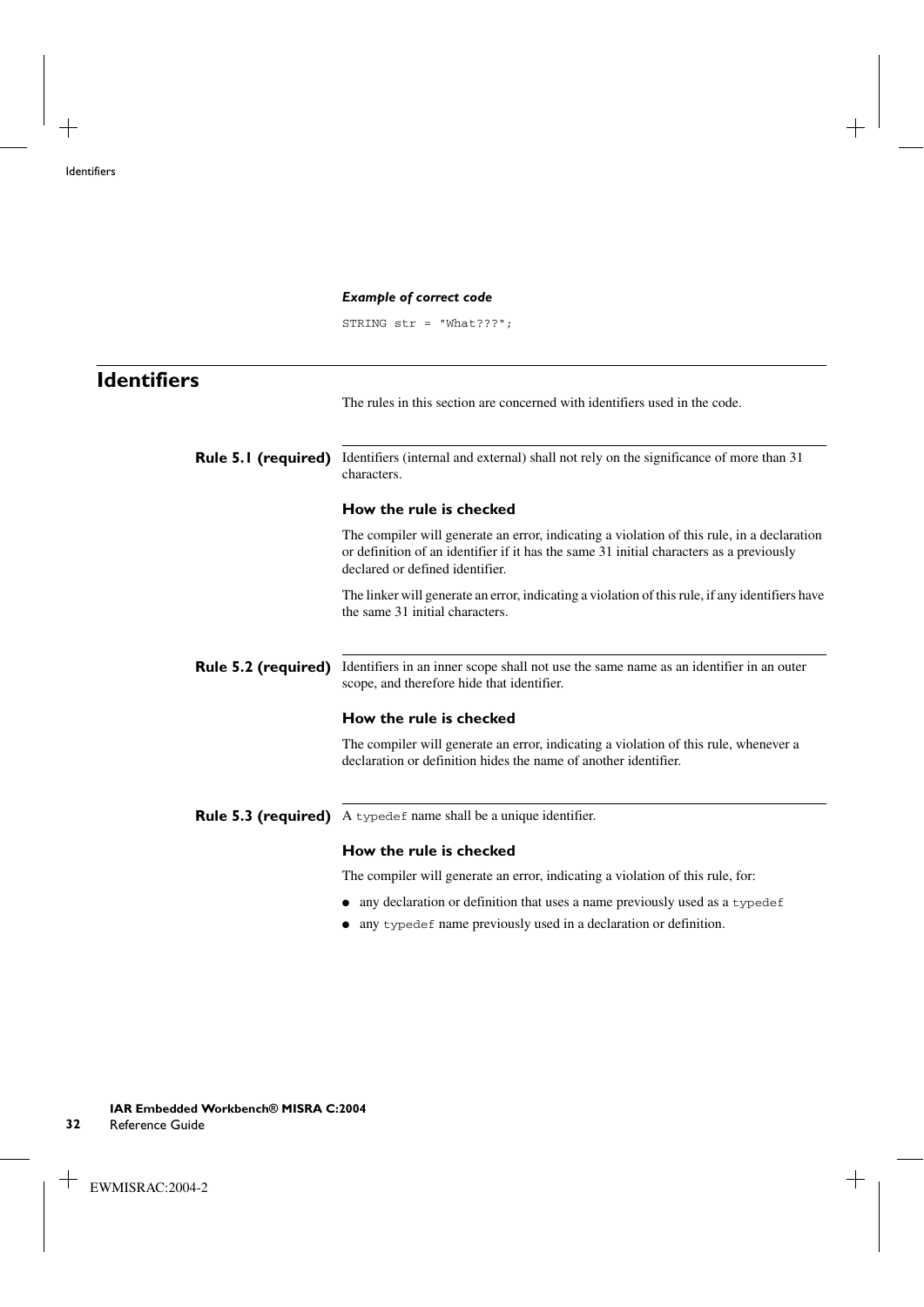<span id="page-36-3"></span><span id="page-36-2"></span><span id="page-36-1"></span>

|                     | <b>Rule 5.4 (required)</b> A tag name shall be a unique identifier.                                                                                                   |
|---------------------|-----------------------------------------------------------------------------------------------------------------------------------------------------------------------|
|                     | How the rule is checked                                                                                                                                               |
|                     | Violations of this rule are not checked for by the compiler or linker. This rule requires<br>manual checking.                                                         |
| Rule 5.5 (advisory) | No object or function identifier with static storage duration should be reused.                                                                                       |
|                     | How the rule is checked                                                                                                                                               |
|                     | Violations of this rule are not checked for by the compiler or linker. This rule requires<br>manual checking.                                                         |
| Rule 5.6 (advisory) | No identifier in one namespace should have the same spelling as an identifier in another<br>namespace, with the exception of structure member and union member names. |
|                     | How the rule is checked                                                                                                                                               |
|                     | Violations of this rule are not checked for by the compiler or linker. This rule requires<br>manual checking.                                                         |
|                     | Rule 5.7 (advisory) No identifier name should be reused.                                                                                                              |
|                     | How the rule is checked                                                                                                                                               |
|                     | Violations of this rule are not checked for by the compiler or linker. This rule requires<br>manual checking.                                                         |
|                     |                                                                                                                                                                       |
|                     | The rules in this section are concerned with how data types are allowed to be declared.                                                                               |
|                     | <b>Rule 6.1 (required)</b> The plain char type shall be used only for the storage and use of character values.                                                        |
|                     | How the rule is checked                                                                                                                                               |
|                     | Violations of this rule are not checked for by the compiler or linker. This rule requires<br>manual checking.                                                         |

<span id="page-36-5"></span><span id="page-36-4"></span><span id="page-36-0"></span>**Types**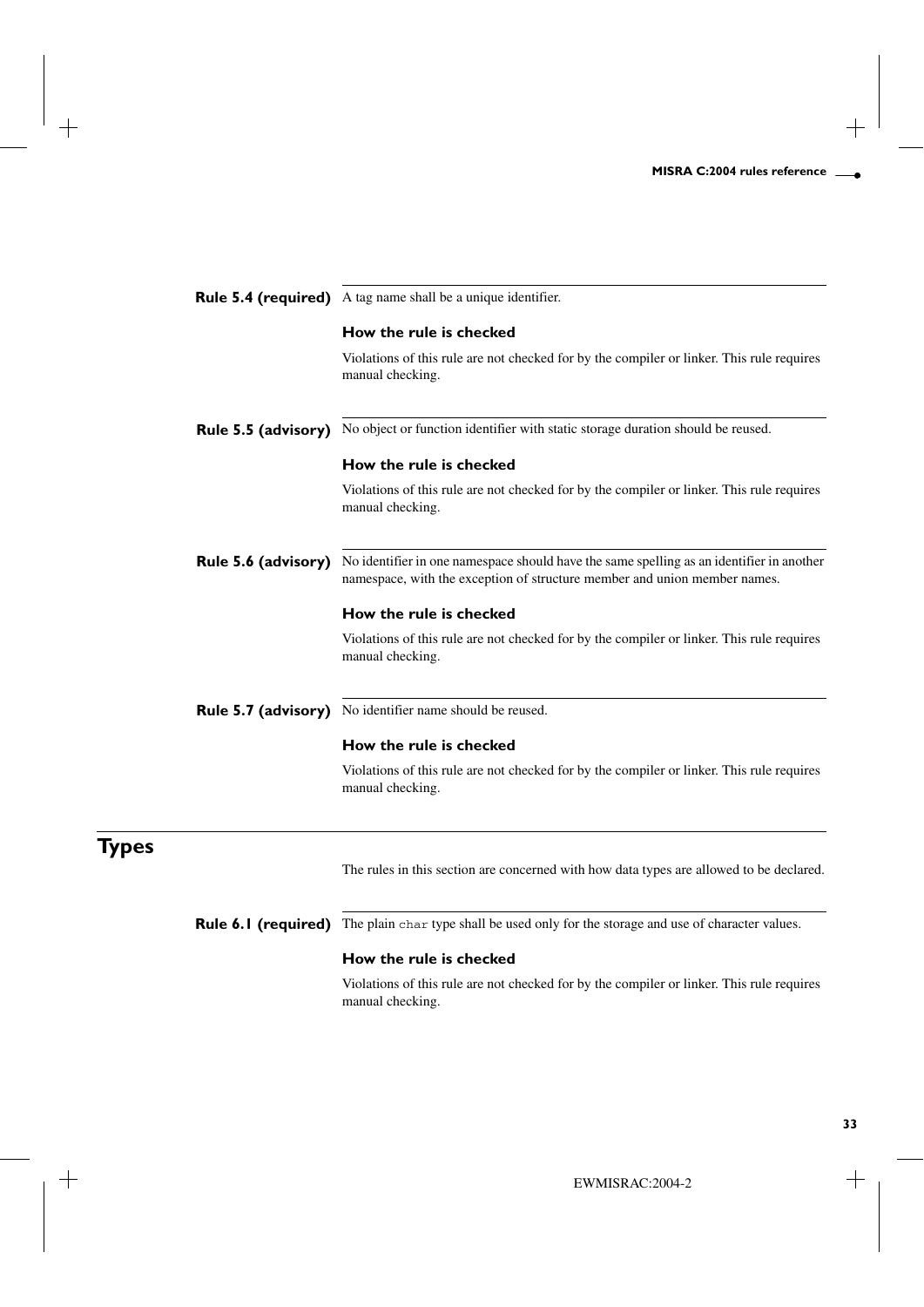<span id="page-37-3"></span><span id="page-37-2"></span><span id="page-37-1"></span><span id="page-37-0"></span>

|                     | Rule 6.2 (required) signed and unsigned char type shall be used only for the storage and use of numeric<br>values.                                                    |
|---------------------|-----------------------------------------------------------------------------------------------------------------------------------------------------------------------|
|                     | How the rule is checked                                                                                                                                               |
|                     | Violations of this rule are not checked for by the compiler or linker. This rule requires<br>manual checking.                                                         |
| Rule 6.3 (advisory) | typedefs that indicate size and signedness should be used in place of the basic types.                                                                                |
|                     | How the rule is checked                                                                                                                                               |
|                     | The compiler will generate an error, indicating a violation of this rule, if any of the basic<br>types are used in a declaration or definition that is not a typedef. |
|                     | <b>Example of a rule violation</b>                                                                                                                                    |
|                     | int x;                                                                                                                                                                |
|                     | <b>Example of correct code</b>                                                                                                                                        |
|                     | typedef int SI_16<br>$SI_16 \times;$                                                                                                                                  |
|                     | Note: The basic types are allowed in bitfields.                                                                                                                       |
| Rule 6.4 (required) | Bitfields shall only be defined to be of type unsigned int or signed int.                                                                                             |
|                     | How the rule is checked                                                                                                                                               |
|                     | The compiler will generate an error, indicating a violation of this rule, if a bitfield is<br>declared to have any type other than unsigned int or signed int.        |
|                     | Note: An error is given if a bitfield is declared to be of type int without using a<br>signed or unsigned specifier.                                                  |
| Rule 6.5 (required) | Bitfields of signed type shall be at least 2 bits long.                                                                                                               |
|                     | How the rule is checked                                                                                                                                               |
|                     | The compiler will generate an error, indicating a violation of this rule, if a bitfield of type<br>signed int is declared to have size 0 or 1.                        |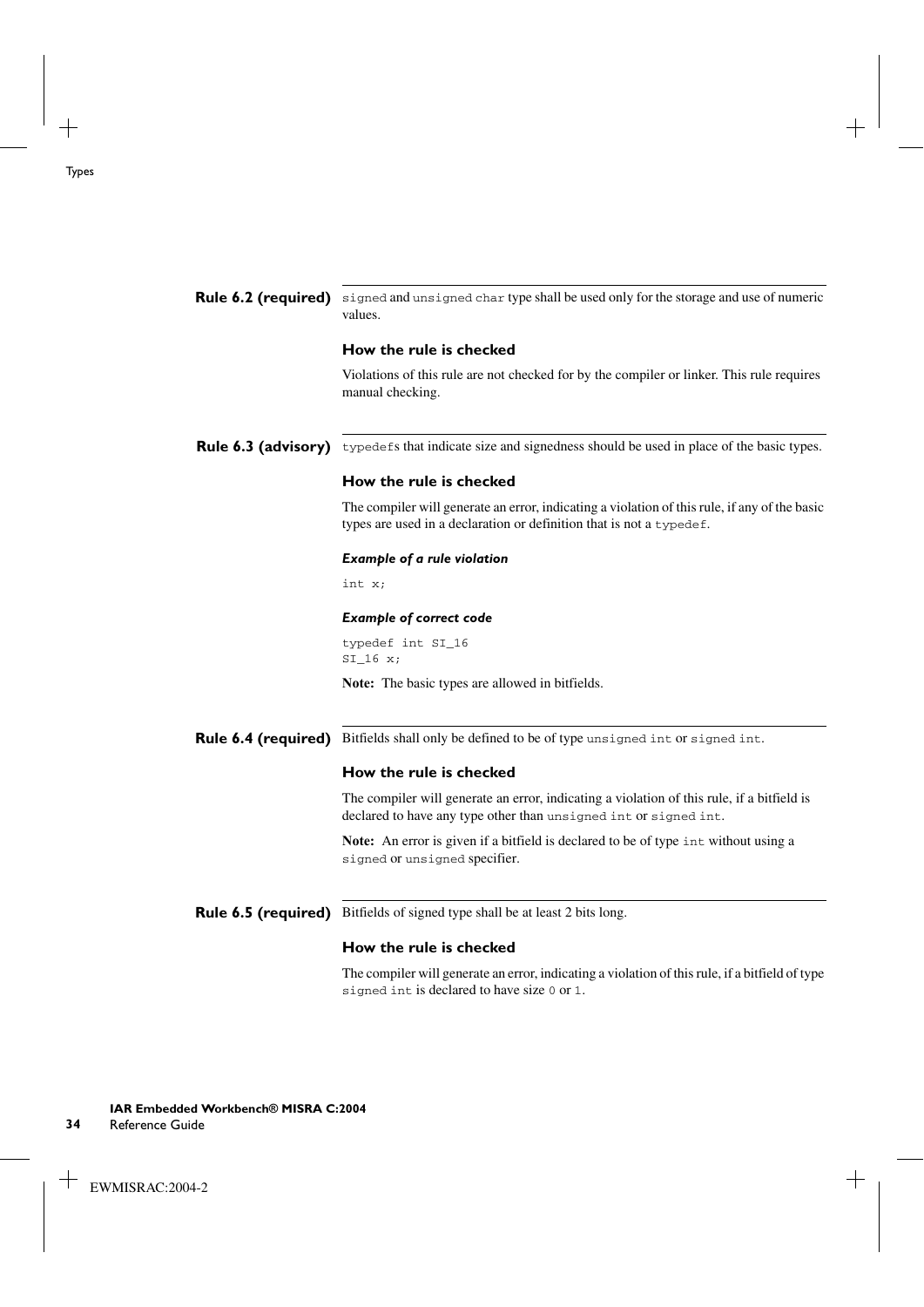<span id="page-38-2"></span><span id="page-38-1"></span><span id="page-38-0"></span>

| <b>Constants</b>                    |                                                                                                                             |
|-------------------------------------|-----------------------------------------------------------------------------------------------------------------------------|
|                                     | The rule in this section is concerned with the use of constants.                                                            |
| Rule 7.1 (required)                 | Octal constants (other than zero) and octal escape sequences shall not be used.                                             |
|                                     | How the rule is checked                                                                                                     |
|                                     | The compiler will generate an error, indicating a violation of this rule, whenever a<br>non-zero constant starts with a 0.  |
|                                     |                                                                                                                             |
| <b>Declarations and definitions</b> |                                                                                                                             |
|                                     | The rules in this section are concerned with declarations and definitions.                                                  |
| Rule 8.1 (required)                 | Functions shall have prototype declarations and the prototype shall be visible at both the<br>function definition and call. |
|                                     | How the rule is checked                                                                                                     |
|                                     | The compiler will generate an error, indicating a violation of this rule, whenever:                                         |
|                                     | A non-static function is defined but there is no prototype visible at the point of<br>definition                            |

- <span id="page-38-3"></span>● A function pointer type with no prototype is used
- A non-prototype function is declared.

## *Example of a rule violation*

void func(); /\* Not a prototype \*/

## *Example of correct code*

void func(void); void func(void) { … }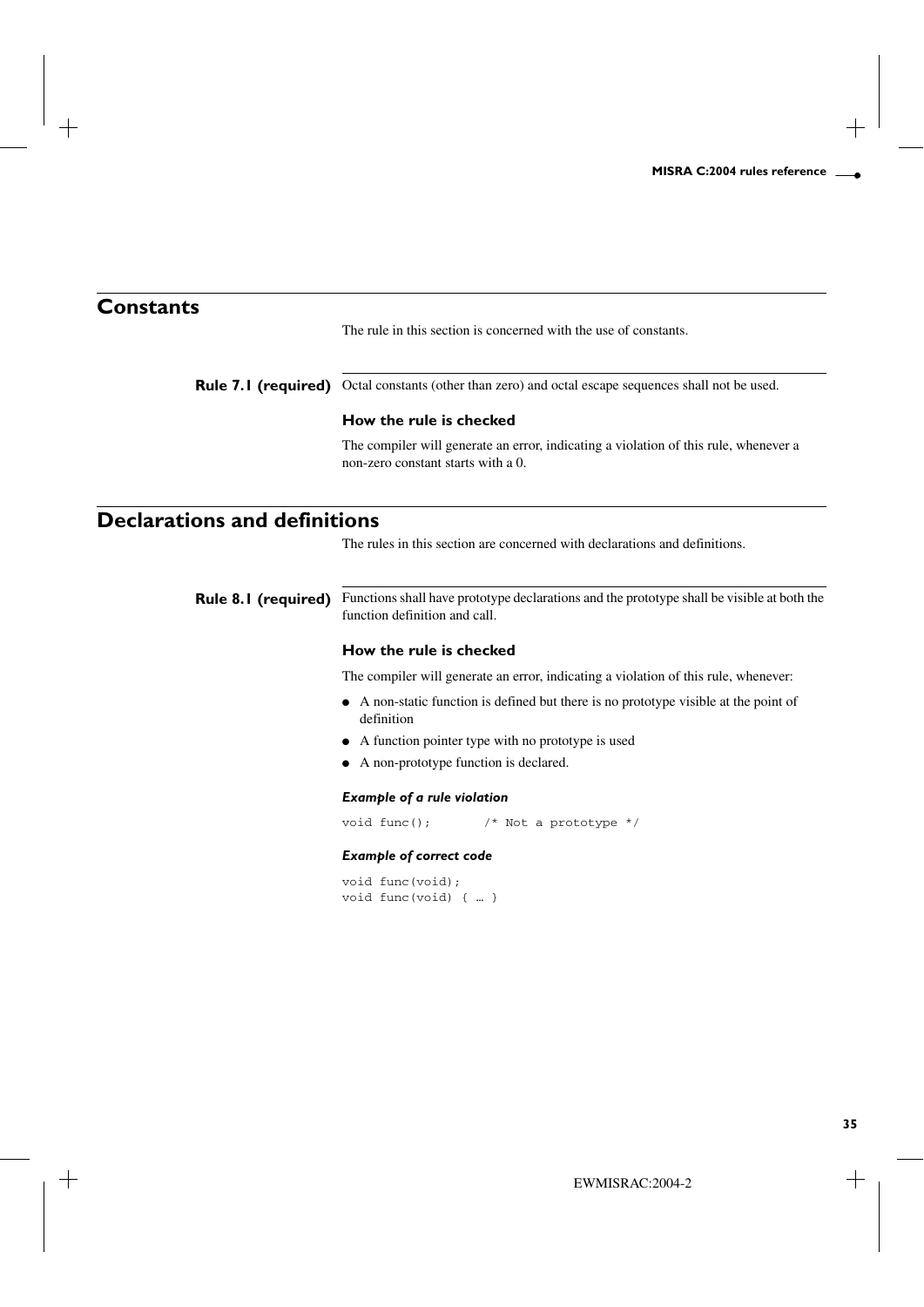<span id="page-39-2"></span><span id="page-39-1"></span><span id="page-39-0"></span>

|                     | Rule 8.2 (required) Whenever an object or function is declared or defined, its type shall be explicitly stated.                                                                                                                                                                                                                                           |
|---------------------|-----------------------------------------------------------------------------------------------------------------------------------------------------------------------------------------------------------------------------------------------------------------------------------------------------------------------------------------------------------|
|                     | How the rule is checked                                                                                                                                                                                                                                                                                                                                   |
|                     | The compiler will generate an error, indicating a violation of this rule, if the type is<br>missing.                                                                                                                                                                                                                                                      |
| Rule 8.3 (required) | For each function parameter, the type given in the declaration and definition shall be<br>identical and the return types shall also be identical.                                                                                                                                                                                                         |
|                     | How the rule is checked                                                                                                                                                                                                                                                                                                                                   |
|                     | The compiler will generate an error, indicating a violation of this rule, for any function<br>definition where the type given in the definition is not identical with the return type and<br>the type of the parameters in the declaration. In particular, typedef types with different<br>names are not considered identical and will generate an error. |
| Rule 8.4 (required) | If objects or functions are declared more than once, their types shall be compatible.                                                                                                                                                                                                                                                                     |
|                     | How the rule is checked                                                                                                                                                                                                                                                                                                                                   |
|                     | The linker always checks for this, also when the MISRA C rules are disabled, and issues<br>a warning. When the MISRA C rules are enabled, an error is issued instead.                                                                                                                                                                                     |
|                     | The linker checks that declarations and definitions have compatible types, with these<br>exceptions:                                                                                                                                                                                                                                                      |
|                     | • bool and wchar_t are compatible with all int types of the same size.                                                                                                                                                                                                                                                                                    |
|                     | • For parameters to Kernighan & Ritchie functions:                                                                                                                                                                                                                                                                                                        |
|                     | • int and unsigned int are considered compatible                                                                                                                                                                                                                                                                                                          |
|                     | • long and unsigned long are considered compatible.<br>• Incomplete types are considered compatible if they have the same name.                                                                                                                                                                                                                           |
|                     | • Complete types are considered compatible if they have fields with compatible types.                                                                                                                                                                                                                                                                     |
|                     | Rule 8.5 (required) There shall be no definitions of objects or functions in a header file.                                                                                                                                                                                                                                                               |
|                     | How the rule is checked                                                                                                                                                                                                                                                                                                                                   |

<span id="page-39-3"></span>The compiler will generate an error, indicating a violation of this rule, if a function or variable is defined in a header file.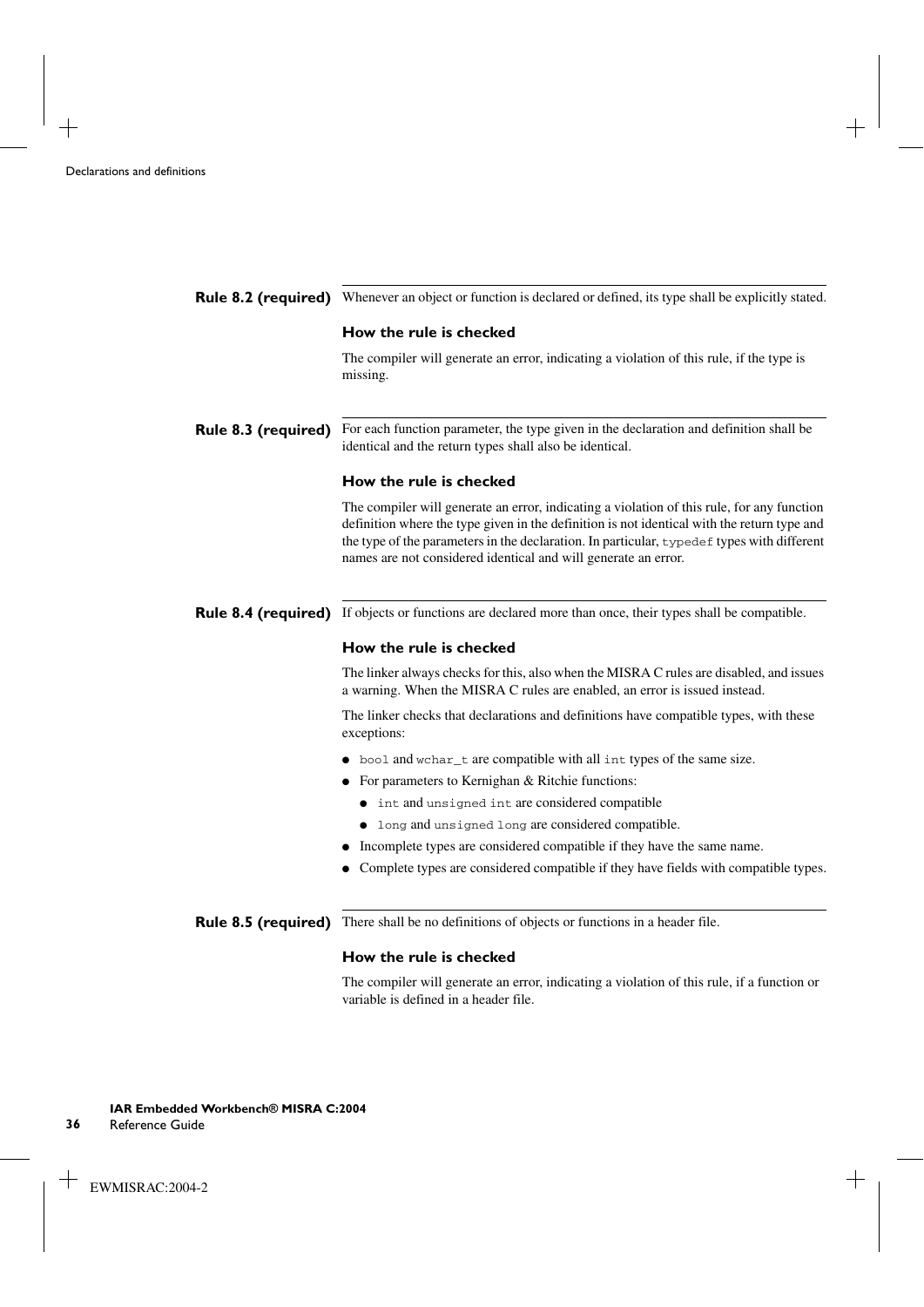**Note:** The compiler will not generate an error when a variable is placed at an absolute address using the @ operator or the #pragma location directive.

**Rule 8.6 (required)** Functions shall be declared at file scope.

#### <span id="page-40-0"></span>**How the rule is checked**

The compiler will generate an error, indicating a violation of this rule, on encountering a function declaration at block scope.

**Rule 8.7 (required)** Objects shall be defined at block scope if they are only accessed from within a single function.

#### <span id="page-40-1"></span>**How the rule is checked**

Violations of this rule are not checked for by the compiler or linker. This rule requires manual checking.

**Rule 8.8 (required)** An external object or function shall be declared in one and only one file.

#### <span id="page-40-2"></span>**How the rule is checked**

Violations of this rule are not checked for by the compiler or linker. This rule requires manual checking.

**Rule 8.9 (required)** An identifier with external linkage shall have exactly one external definition.

#### <span id="page-40-3"></span>**How the rule is checked**

The linker always checks for this, also when the MISRA C rules are disabled.

**Note:** Multiple definitions of global symbols are considered to be errors by the linker. The use of a symbol with no definition available is also considered to be a linker error.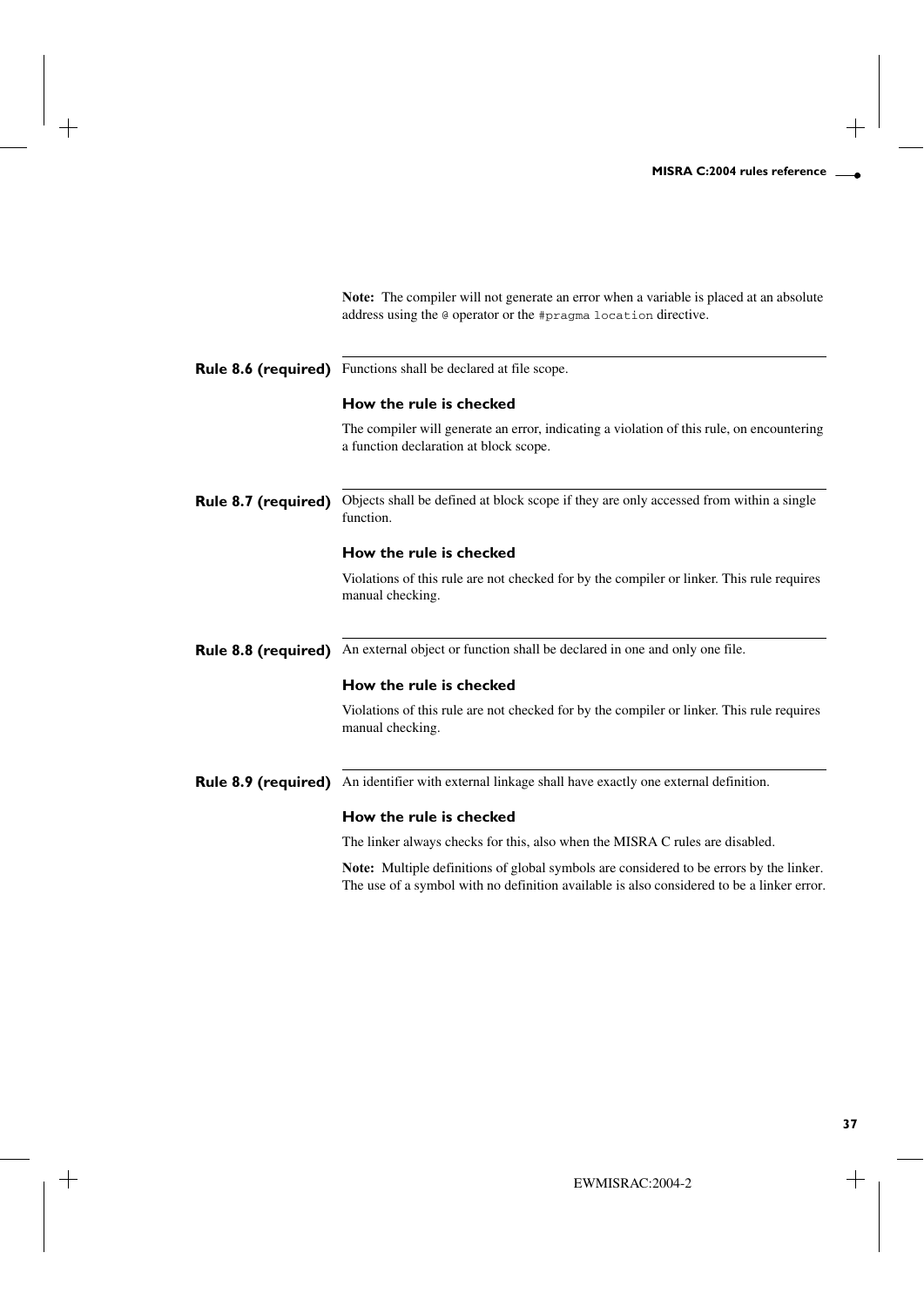<span id="page-41-2"></span><span id="page-41-1"></span>

| Rule 8.10 (required) | All declarations and definitions of objects or functions at file scope shall have internal<br>linkage unless external linkage is required.                             |
|----------------------|------------------------------------------------------------------------------------------------------------------------------------------------------------------------|
|                      | How the rule is checked                                                                                                                                                |
|                      | The linker will generate an error, indicating a violation of this rule, if a symbol is used<br>in—and exported from—a module but not referenced from any other module. |
| Rule 8.11 (required) | The static storage class specifier shall be used in definitions and declarations of<br>objects and functions that have internal linkage.                               |
|                      | How the rule is checked                                                                                                                                                |
|                      | The compiler will generate an error, indicating a violation of this rule, if the static<br>keyword is used in some but not all declarations and the definition.        |
| Rule 8.12 (required) | When an array is declared with external linkage, its size shall be stated explicitly or<br>defined implicitly by initialization.                                       |
|                      | How the rule is checked                                                                                                                                                |
|                      | The compiler will generate an error, indicating a violation of this rule, if the size of an<br>array cannot be determined.                                             |
|                      | <b>Example of a rule violation</b>                                                                                                                                     |
|                      | extern int16_t array[];                                                                                                                                                |
|                      | <b>Examples of correct code</b>                                                                                                                                        |
|                      | $int16_t array2[10];$<br>$int16_t = array2[] = { 1, 2, 3 }$                                                                                                            |
|                      |                                                                                                                                                                        |

# <span id="page-41-0"></span>**Initialization**

<span id="page-41-3"></span>The rules in this section are concerned with the initialization of variables.

**Rule 9.1 (required)** All automatic variables shall have been assigned a value before being used.

## <span id="page-41-4"></span>**How the rule is checked**

Partial support for checking this rule is available.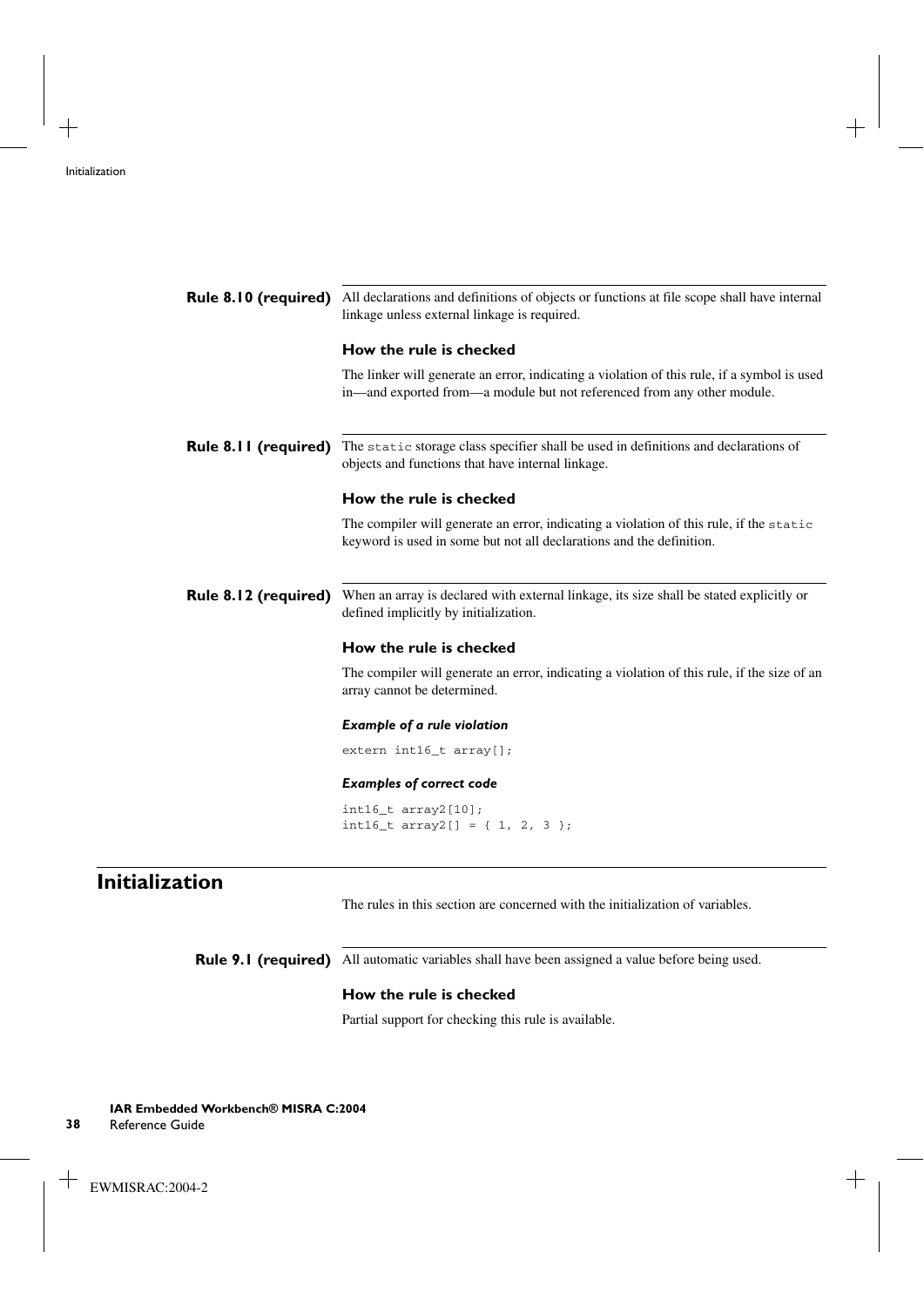The compiler will generate an error, indicating a violation of this rule, if a variable is used but not previously assigned a value, but only if no execution path contains an assignment.

**Rule 9.2 (required)** Braces shall be used to indicate and match the structure in the non-zero initialization of arrays and structures.

#### <span id="page-42-1"></span>**How the rule is checked**

The compiler will generate an error, indicating a violation of this rule, for any initializer that does not have the correct brace structure and number of elements. The compiler will not generate an error if the initializer { 0 } is used.

#### *Examples of rule violations*

struct { int16 t a,b; } a struct = { 1 }; struct { int16\_t a[3]; } a\_struct = { 1, 2 };

#### *Examples of correct code*

struct { int16 t a,b; } a struct = { 1, 2 }; struct { int16\_t a,b; } a\_struct = {  $0$  }; struct { int16\_t a[3]; } a\_struct = {  $0$  };

**Rule 9.3 (required)** In an enumerator list, the "=" construct shall not be used to explicitly initialize members other than the first, unless all items are explicitly initialized.

#### <span id="page-42-2"></span>**How the rule is checked**

The compiler will generate an error, indicating a violation of this rule, if there are initializers for at least one of the enumeration constants, but:

- the first enumeration constant does not have an initializer, or
- the number of initializers is more than one but fewer than the number of enumeration constants.

# <span id="page-42-0"></span>**Arithmetic type conversions**

The rules in this section are concerned with type conversions and casts.

Internally, the compiler tracks the underlying type of all expressions, as described in section 6.10.4 of the *Guidelines for the Use of the C Language in Critical Systems*. The definition of a *complex expression* can be found in section 6.10.5.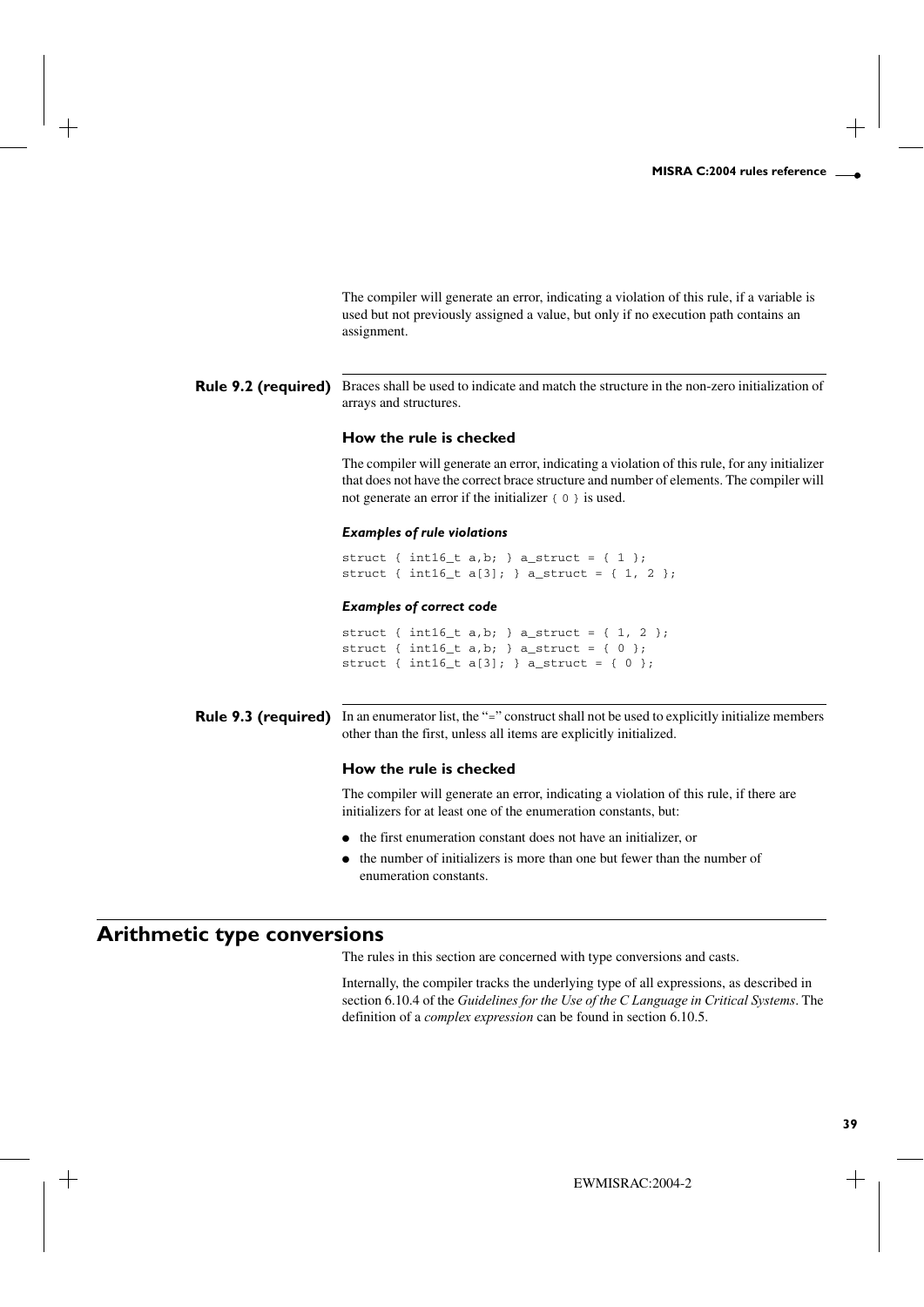<span id="page-43-3"></span><span id="page-43-2"></span><span id="page-43-1"></span><span id="page-43-0"></span>

| Rule 10.1 (required) | The value of an expression of integer type shall not be implicitly converted to a different<br>underlying type if:                                                       |
|----------------------|--------------------------------------------------------------------------------------------------------------------------------------------------------------------------|
|                      | a. it is not a conversion to a wider integer type of the same signedness, or                                                                                             |
|                      | b. the expression is complex, or                                                                                                                                         |
|                      | c. the expression is not constant and is a function argument, or                                                                                                         |
|                      | d. the expression is not constant and is a return expression.                                                                                                            |
|                      | How the rule is checked                                                                                                                                                  |
|                      | The compiler will generate an error, indicating a violation of this rule, for implicit<br>integer conversions that do not comply with rule 10.1.                         |
| Rule 10.2 (required) | The value of an expression of floating type shall not be implicitly converted to a different<br>underlying type if:                                                      |
|                      | a. it is not a conversion to a wider floating type, or                                                                                                                   |
|                      | b. the expression is complex, or                                                                                                                                         |
|                      | c. the expression is a function argument, or                                                                                                                             |
|                      | d. the expression is a return expression.                                                                                                                                |
|                      | How the rule is checked                                                                                                                                                  |
|                      | The compiler will generate an error, indicating a violation of this rule, for implicit<br>floating-point conversions that do not comply with rule 10.2.                  |
| Rule 10.3 (required) | The value of a complex expression of integer type shall only be cast to a type that is not<br>wider and of the same signedness as the underlying type of the expression. |
|                      | How the rule is checked                                                                                                                                                  |
|                      | The compiler will generate an error, indicating a violation of this rule, for integer casts<br>that do not comply with rule 10.3.                                        |
| Rule 10.4 (required) | The value of a complex expression of floating type shall only be cast to a floating type<br>which is narrower or of the same size.                                       |
|                      | How the rule is checked                                                                                                                                                  |
|                      | The compiler will generate an error, indicating a violation of this rule, for floating-point<br>casts that do not comply with rule 10.4.                                 |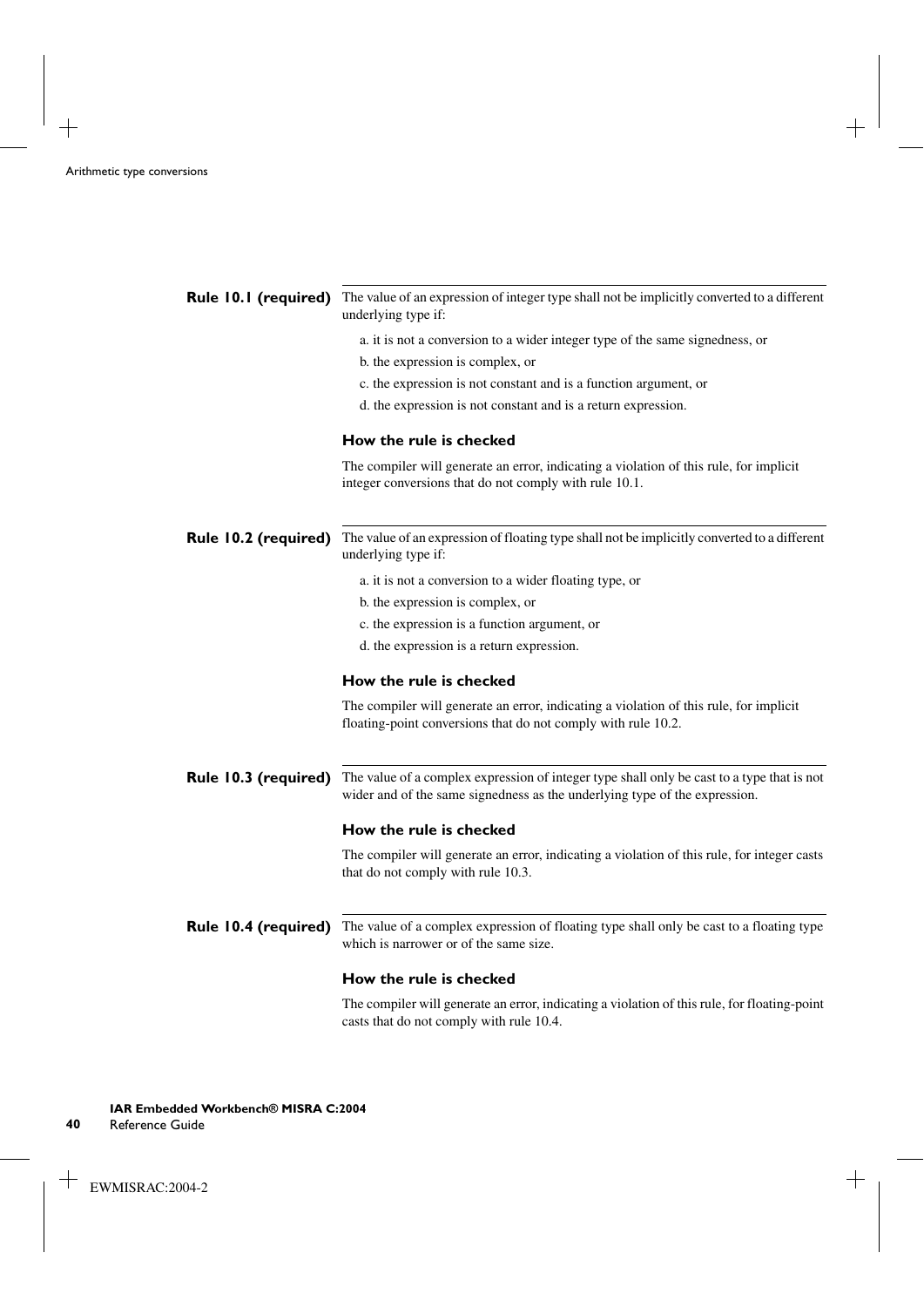**Rule 10.5 (required)** If the bitwise operators ~ and << are applied to an operand of underlying type unsigned char or unsigned short, the result shall be immediately cast to the underlying type of the operand.

#### <span id="page-44-0"></span>**How the rule is checked**

The compiler will generate an error, indicating a violation of this rule, if the result of the ~ and << operators, when applied to the specified types, is not immediately cast to the underlying type.

**Rule 10.6 (required)** A U suffix shall be applied to all constants of unsigned type.

#### <span id="page-44-1"></span>**How the rule is checked**

The compiler will generate an error, indicating a violation of this rule, if a numeric integer constant without the U suffix is used in an unsigned operation.

#### *Example of a rule violation*

uint $8_t$  uc = 10;

#### *Examples of correct code*

| uint16 t ui = OU;          |                                                                               |
|----------------------------|-------------------------------------------------------------------------------|
| $\ddots$<br>ui = ui + 10U; |                                                                               |
| uint8 t uc;                |                                                                               |
|                            | $int16_t i = uc + 1$ ; /* The + operation is performed with<br>type int. $*/$ |
| char ch = $'a$ ;           | $/*$ Not a numeric constant $*/$                                              |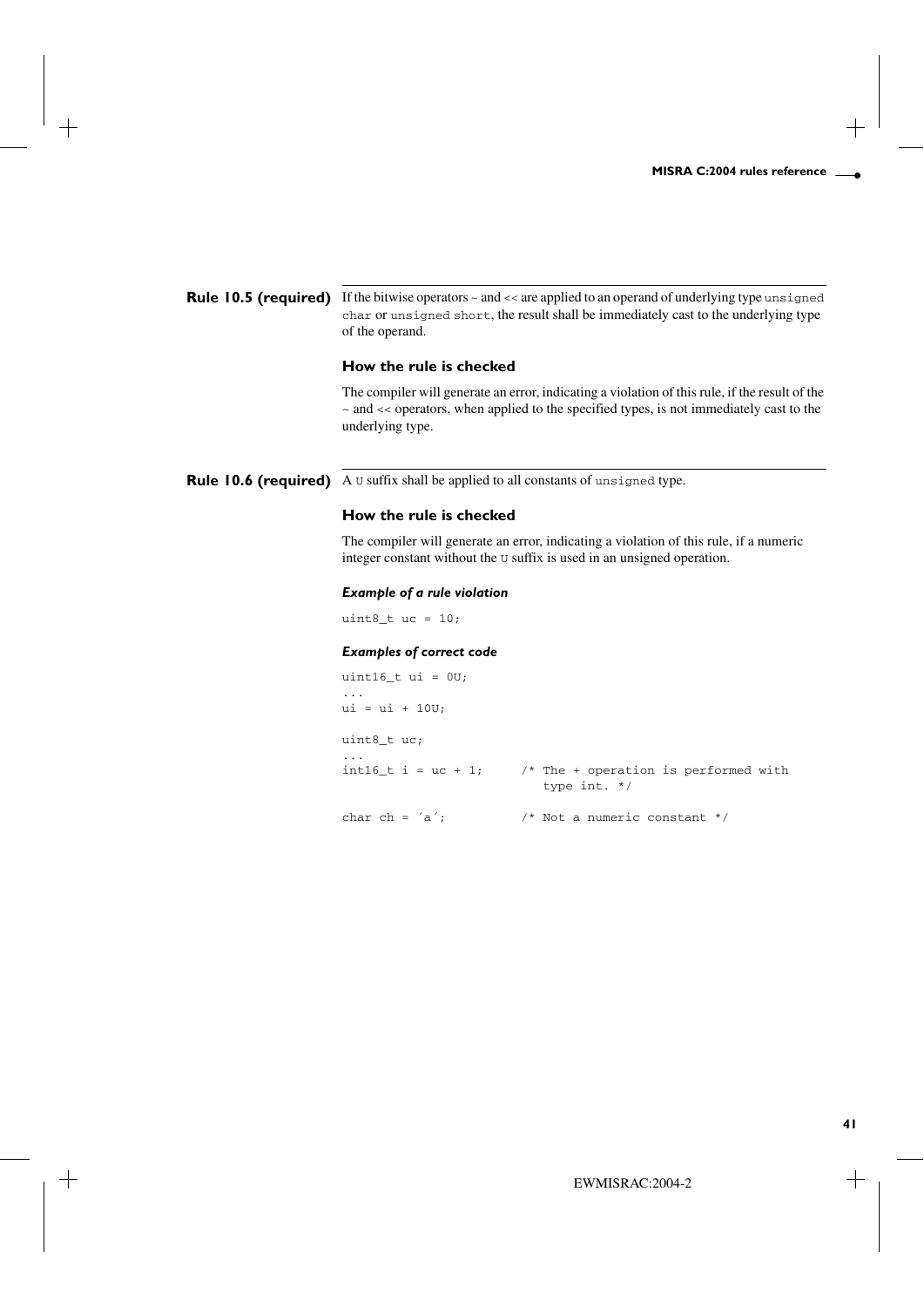<span id="page-45-4"></span><span id="page-45-3"></span><span id="page-45-2"></span><span id="page-45-1"></span><span id="page-45-0"></span>

| <b>Pointer type conversions</b> |                                                                                                                                                                                   |
|---------------------------------|-----------------------------------------------------------------------------------------------------------------------------------------------------------------------------------|
|                                 | The rules in this section are concerned with pointer type conversions and casts.                                                                                                  |
| Rule II.I (required)            | Conversions shall not be performed between a pointer to a function and any type other<br>than an integral type.                                                                   |
|                                 | How the rule is checked                                                                                                                                                           |
|                                 | The compiler will generate an error, indicating a violation of this rule, if a pointer to a<br>function is converted to any type other than an integral type.                     |
| Rule 11.2 (required)            | Conversions shall not be performed between a pointer to object and any type other than<br>an integral type, another pointer to object type, or a pointer to void.                 |
|                                 | How the rule is checked                                                                                                                                                           |
|                                 | The compiler will generate an error, indicating a violation of this rule, if a pointer to an<br>object type is converted to any type other than the types specified in rule 11.2. |
| Rule 11.3 (advisory)            | A cast should not be performed between a pointer type and an integral type.                                                                                                       |
|                                 | How the rule is checked                                                                                                                                                           |
|                                 | The compiler will generate an error, indicating a violation of this rule, if a cast is<br>performed between a pointer type and an integral type.                                  |
| Rule 11.4 (advisory)            | A cast should not be performed between a pointer to object type and a different pointer<br>to object type.                                                                        |
|                                 | How the rule is checked                                                                                                                                                           |
|                                 | The compiler will generate an error, indicating a violation of this rule, if a cast is<br>performed between two different pointer to object types.                                |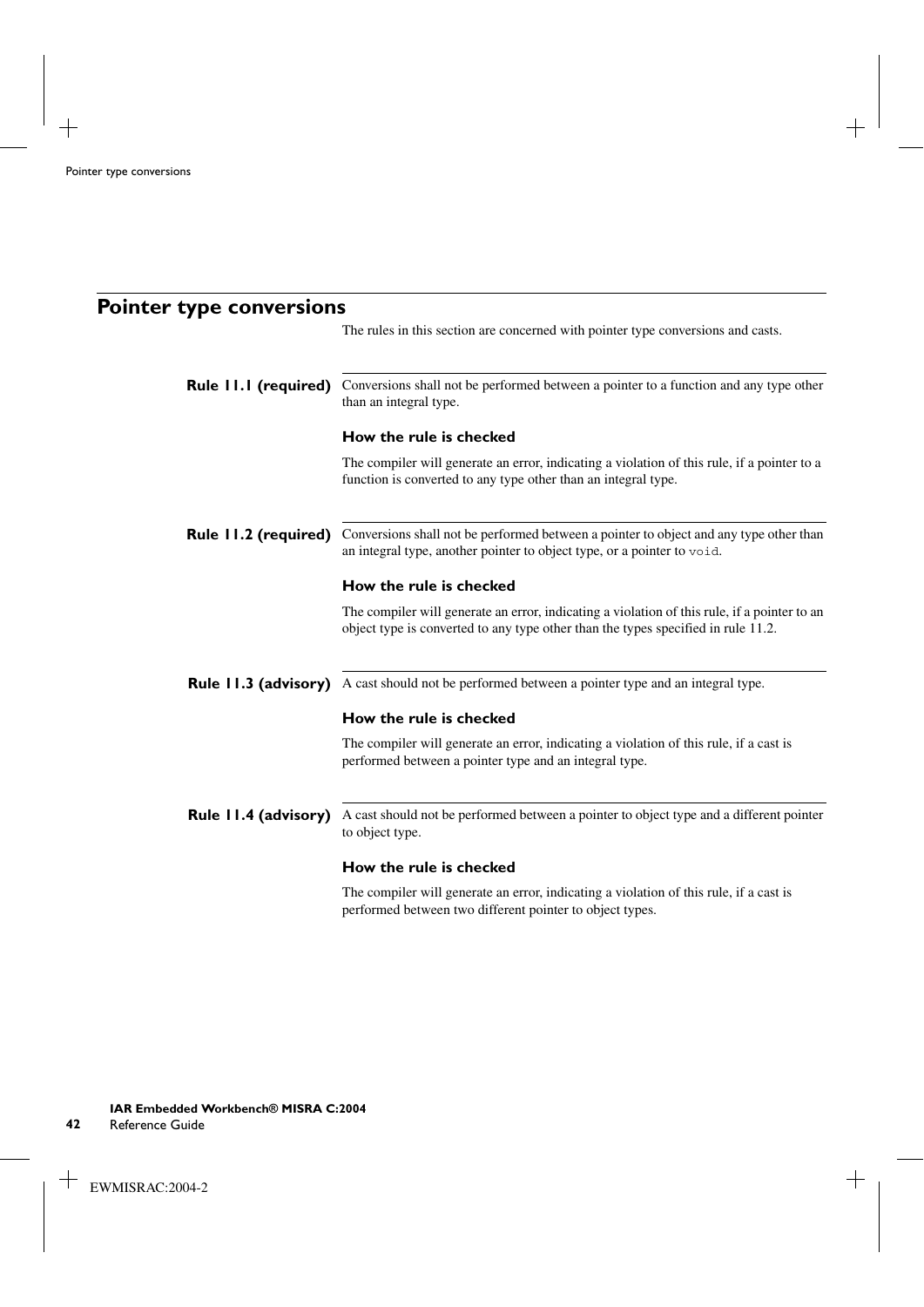<span id="page-46-4"></span><span id="page-46-3"></span><span id="page-46-2"></span><span id="page-46-1"></span><span id="page-46-0"></span>

|                      | <b>Rule 11.5 (required)</b> A cast shall not be performed that removes any const or volatile qualification from<br>the type addressed by a pointer.                                                               |
|----------------------|-------------------------------------------------------------------------------------------------------------------------------------------------------------------------------------------------------------------|
|                      | How the rule is checked                                                                                                                                                                                           |
|                      | The compiler will generate an error, indicating a violation of this rule, if a cast removes<br>any const or volatile qualifications from a pointer type.                                                          |
| <b>Expressions</b>   | The rules in this section are concerned with expressions.                                                                                                                                                         |
|                      |                                                                                                                                                                                                                   |
|                      | <b>Rule 12.1 (advisory)</b> Limited dependence should be placed on the C operator precedence rules in expressions.                                                                                                |
|                      | <b>How the rule is checked</b>                                                                                                                                                                                    |
|                      | Violations of this rule are not checked for by the compiler or linker. This rule requires<br>manual checking.                                                                                                     |
| Rule 12.2 (required) | The value of an expression shall be the same under any order of evaluation that the<br>standard permits.                                                                                                          |
|                      | How the rule is checked                                                                                                                                                                                           |
|                      | The compiler will generate an error, indicating a violation of this rule, for an expression<br>if there are:                                                                                                      |
|                      | • multiple writes to a location without an intervening sequence point                                                                                                                                             |
|                      | unordered reads and writes to or from the same location                                                                                                                                                           |
|                      | unordered accesses to a volatile location.                                                                                                                                                                        |
|                      | <b>Note:</b> An error is not generated for the expression $f(t) + f(t)$ .                                                                                                                                         |
| Rule 12.3 (required) | The size of operator shall not be used on expressions that contain side effects.                                                                                                                                  |
|                      | How the rule is checked                                                                                                                                                                                           |
|                      | The compiler will generate an error, indicating a violation of this rule, if the $size of$<br>operator is applied to an expression containing either $++$ , $--$ , an assignment operator, or<br>a function call. |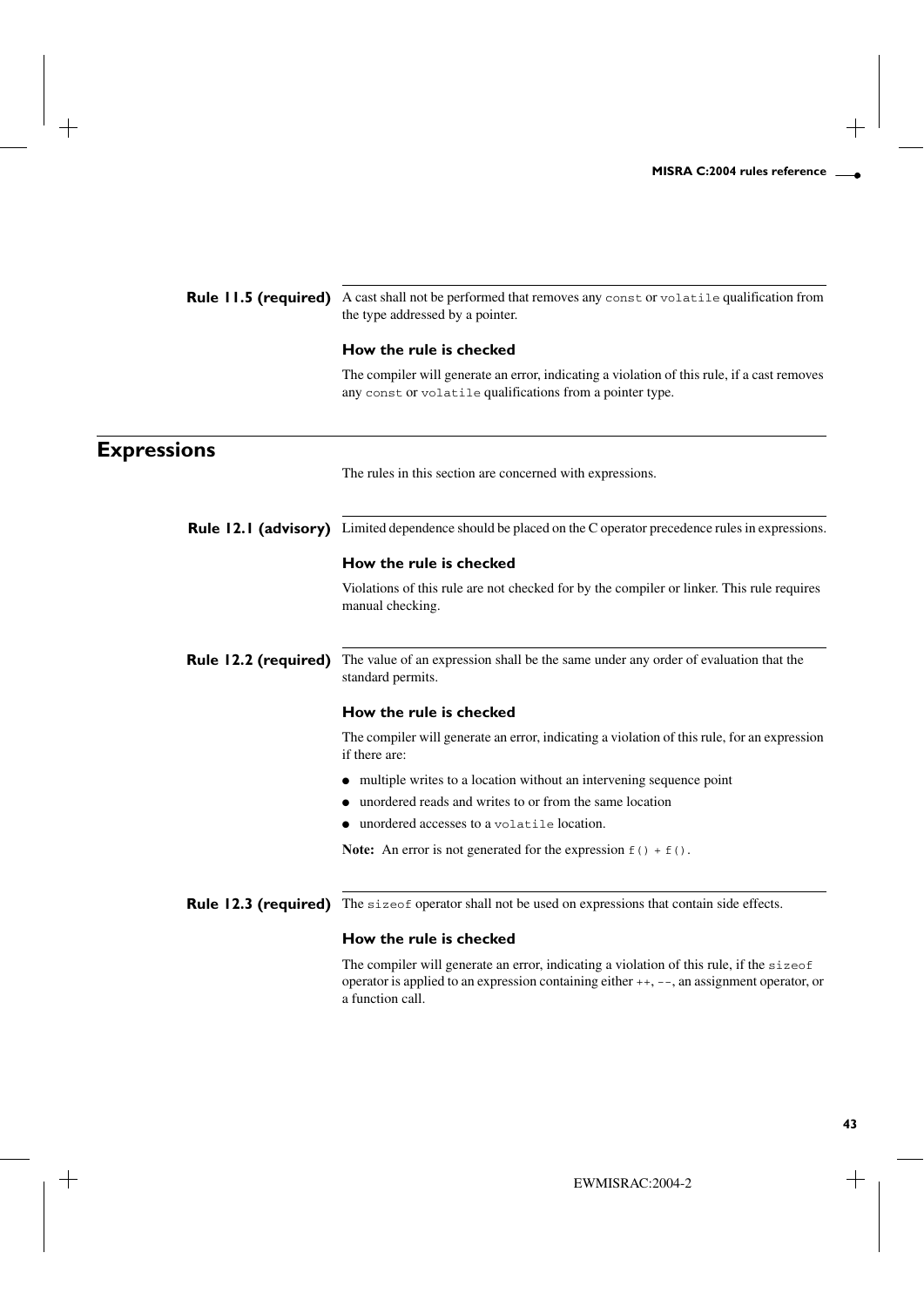**Rule 12.4 (required)** The right-hand operand of a logical  $\&&$  or  $||$  operator shall not contain side effects.

#### <span id="page-47-0"></span>**How the rule is checked**

The compiler will generate an error, indicating a violation of this rule, if the right-hand side expression of an  $\&\&$  or || operator contains either ++, --, an assignment operator, or a function call.

**Rule 12.5 (required)** The operands of a logical && or || shall be *primary expressions*.

#### <span id="page-47-1"></span>**How the rule is checked**

The compiler will generate an error, indicating a violation of this rule, unless both the left- and right-hand sides of a binary logical operator are either a single variable, a constant, or an expression in parentheses.

**Note:** No error is generated when the left- or right-hand expression is using the same logical operator. These are safe with respect to evaluation order and readability.

#### *Examples of rule violations*

a && b || c a || b && c  $a == 3$  ||  $b > 5$ 

#### *Examples of correct code*

a && b && c a || b || c  $(a == 3) || (b > 5)$ 

**Rule 12.6 (advisory)** The operands of logical operators (&&, ||, and !) should be effectively boolean. Expressions that are effectively boolean should not be used as operands to operators other than  $(x_{\delta}, | \cdot, \cdot, \cdot, \cdot, \cdot, \cdot, \cdot, \cdot)$ .

#### <span id="page-47-2"></span>**How the rule is checked**

The compiler will generate an error, indicating a violation of this rule, in the following situations:

- If a bitwise operator is used in a boolean context
- If a logical operator is used in a non-boolean context.

A boolean context is: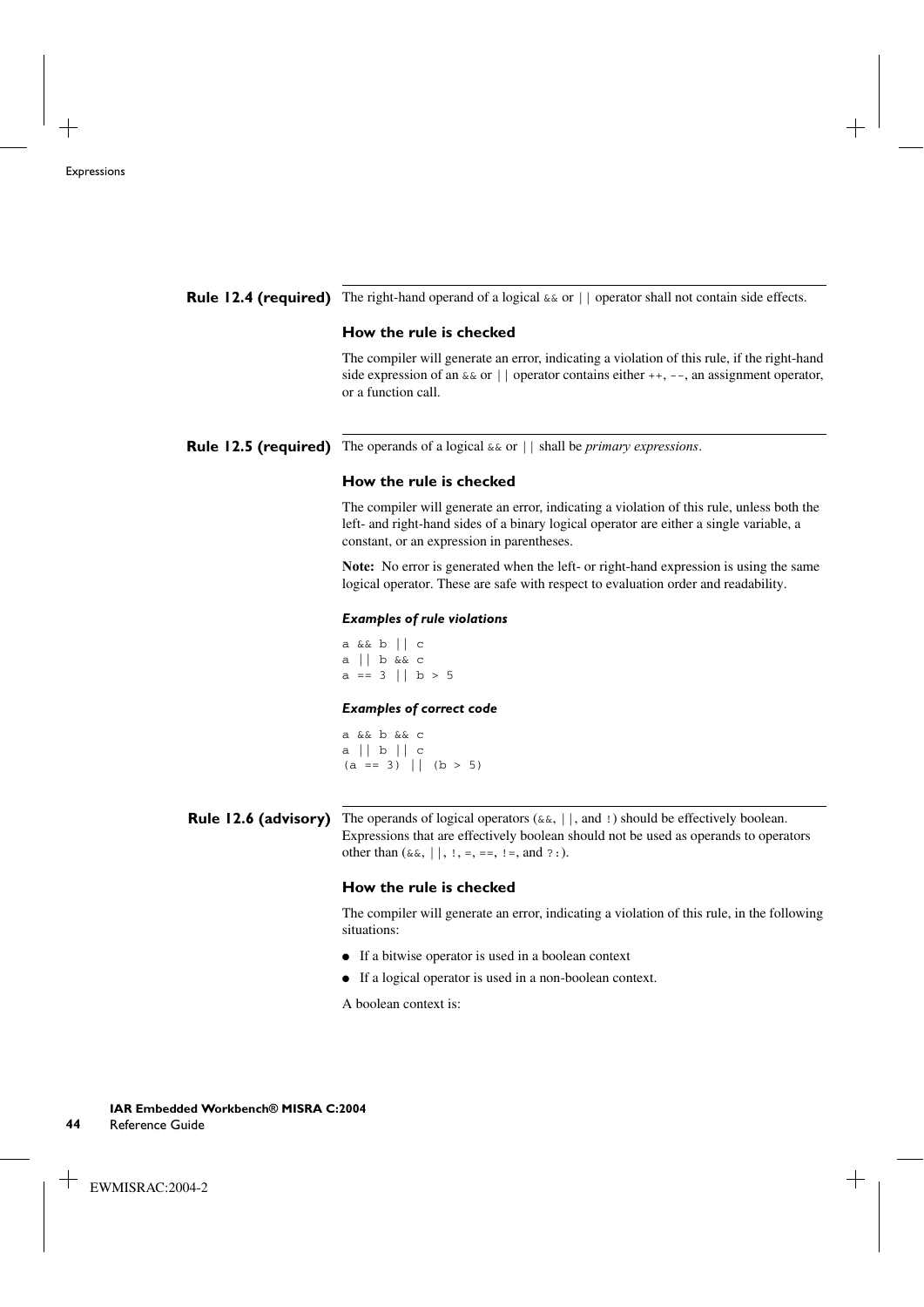- The top level of the controlling expression in an if, while, or for statement
- The top level of the first expression of an ?: operator
- The top level of the left- or right-hand side of an  $\&\&$  or  $||$  operator.

#### *Examples of rule violations*

 $d = (c \& a) \& b$ ;  $d = a \&&b \iff c$ ; if ( ga & 1 ) { … }

#### *Examples of correct code*

 $d = a \&b ? a : c;$  $d = -a$  & b; if (  $(qa \& 1) == 0$  ) { ... }

**Rule 12.7 (required)** Bitwise operators shall not be applied to operands whose underlying type is signed.

#### <span id="page-48-0"></span>**How the rule is checked**

The compiler will generate an error, indicating a violation of this rule, if a bitwise operator is applied to an operand whose underlying type is signed.

**Rule 12.8 (required)** The right-hand operand of a shift operator shall lie between zero and one less than the width in bits of the underlying type of the left-hand operand.

#### <span id="page-48-1"></span>**How the rule is checked**

The compiler will generate an error, indicating a violation of this rule, if the right-hand side of a shift operator is an integer constant with a value exceeding the width of the left-hand type after integer promotion.

Specifically, for a signed 8-bit integer variable i8, the compiler will not generate an error when shifting 8 positions because the value of i8 is promoted to int before the left-shift operator is applied, and therefore has a well-defined behavior.

#### *Example of correct code*

 $i8 = i8 \gg 8$ ; /\* i8 promoted to int \*/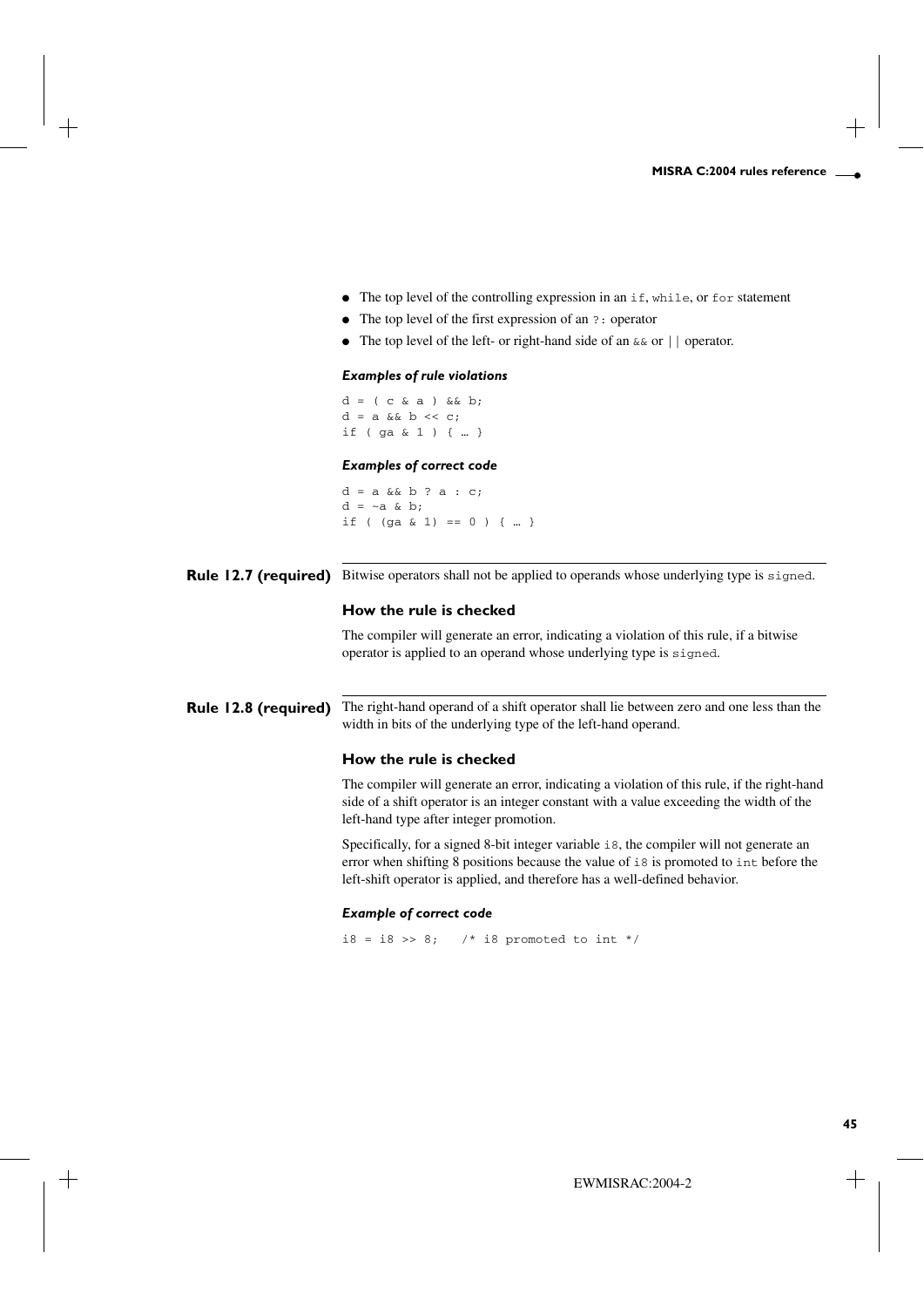<span id="page-49-4"></span><span id="page-49-3"></span><span id="page-49-2"></span><span id="page-49-1"></span><span id="page-49-0"></span>

| Rule 12.9 (required)  | The unary minus operator shall not be applied to an expression whose underlying type<br>is unsigned.                                                                                                    |
|-----------------------|---------------------------------------------------------------------------------------------------------------------------------------------------------------------------------------------------------|
|                       | How the rule is checked                                                                                                                                                                                 |
|                       | The compiler will generate an error, indicating a violation of this rule, if unary minus is<br>applied to an expression with an unsigned type.                                                          |
| Rule 12.10 (required) | The comma operator shall not be used.                                                                                                                                                                   |
|                       | How the rule is checked                                                                                                                                                                                 |
|                       | The compiler will generate an error, indicating a violation of this rule, if the comma<br>operator is used.                                                                                             |
| Rule 12.11 (advisory) | Evaluation of constant unsigned integer expressions should not lead to wrap-around.                                                                                                                     |
|                       | <b>How the rule is checked</b>                                                                                                                                                                          |
|                       | The compiler will generate an error, indicating a violation of this rule, if the evaluation<br>of a constant unsigned integer expression leads to wrap-around.                                          |
| Rule 12.12 (required) | The underlying bit representations of floating-point values shall not be used.                                                                                                                          |
|                       | <b>How the rule is checked</b>                                                                                                                                                                          |
|                       | Violations of this rule are not checked for by the compiler or linker. This rule requires<br>manual checking.                                                                                           |
| Rule 12.13 (advisory) | The increment $(++)$ and decrement $(--)$ operators should not be mixed with other<br>operators in an expression.                                                                                       |
|                       | How the rule is checked                                                                                                                                                                                 |
|                       | The compiler will generate an error, indicating a violation of this rule, if the $++$ and $--$<br>operators are mixed with other operators that perform side effects.                                   |
|                       | <b>Note:</b> Reading or writing volatile variables is not considered to be a side effect in<br>this context, because it is not considered a violation to apply $++$ and $--$ to a volatile<br>variable. |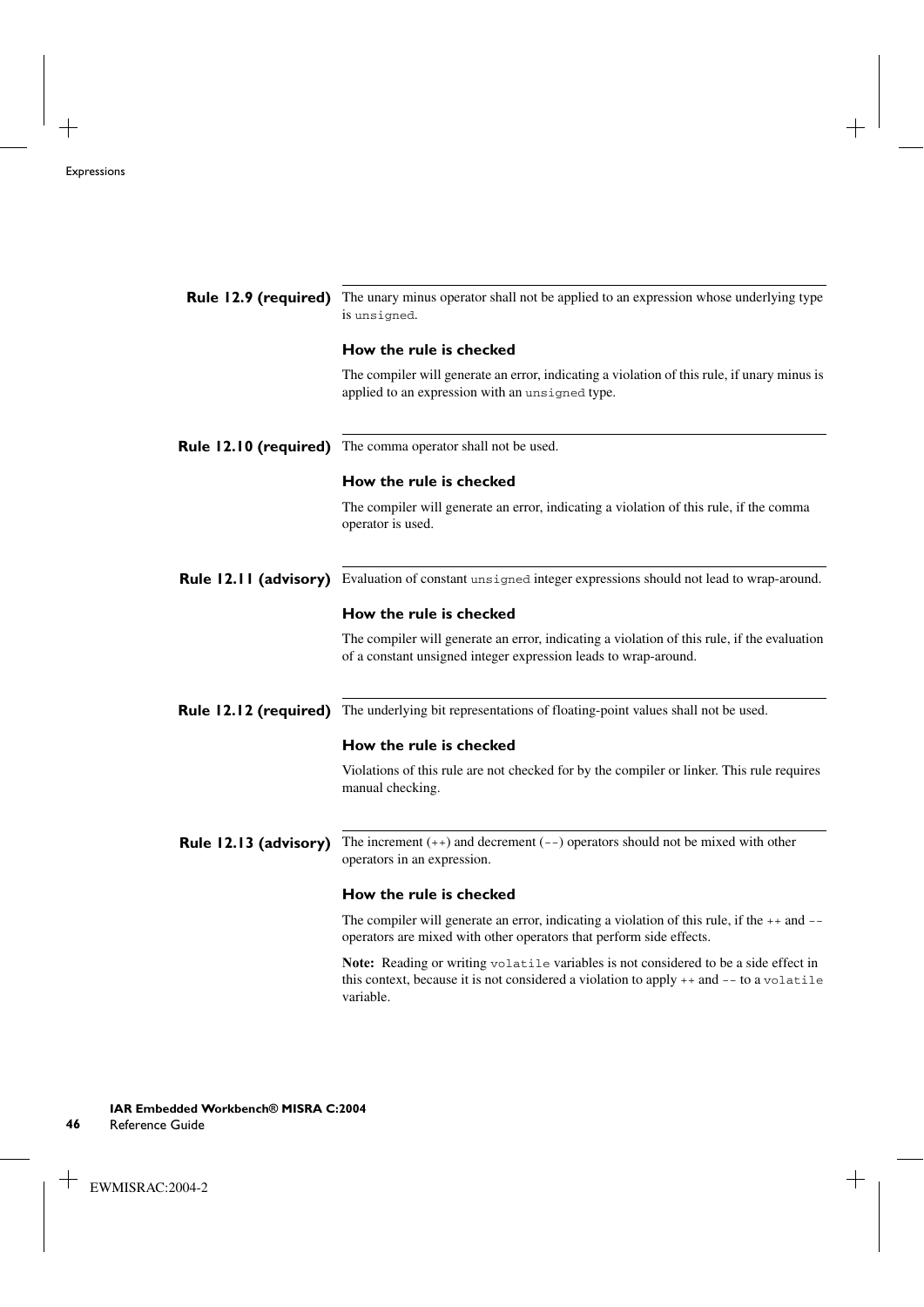# <span id="page-50-0"></span>**Control statement expressions**

The rules in this section are concerned with expressions of control flow statements.

**Rule 13.1 (required)** Assignment operators shall not be used in expressions that yield a boolean value.

#### <span id="page-50-1"></span>**How the rule is checked**

The compiler will generate an error, indicating a violation of this rule, for any assignment operator appearing in a boolean context, that is:

- On the top level of the controlling expression in an if, while, or for statement
- In the first part of an ?: operator
- On the top level of the left- or right-hand side of an  $\&\&$  or  $||$  operator.

#### *Example of a rule violation*

if  $(a = func())$  { … }

**Rule 13.2 (advisory)** Tests of a value against zero should be made explicit, unless the operand is effectively boolean.

#### <span id="page-50-2"></span>**How the rule is checked**

Violations of this rule are not checked for by the compiler or linker. This rule requires manual checking.

**Rule 13.3 (required)** Floating-point expressions shall not be tested for equality or inequality.

#### <span id="page-50-3"></span>**How the rule is checked**

The compiler will generate an error, indicating a violation of this rule, if  $=$  or  $!=$  is applied to a floating-point value.

**Note:** The compiler does not check the correctness of indirect equality tests such as  $((x \le y) \& (x \le y)).$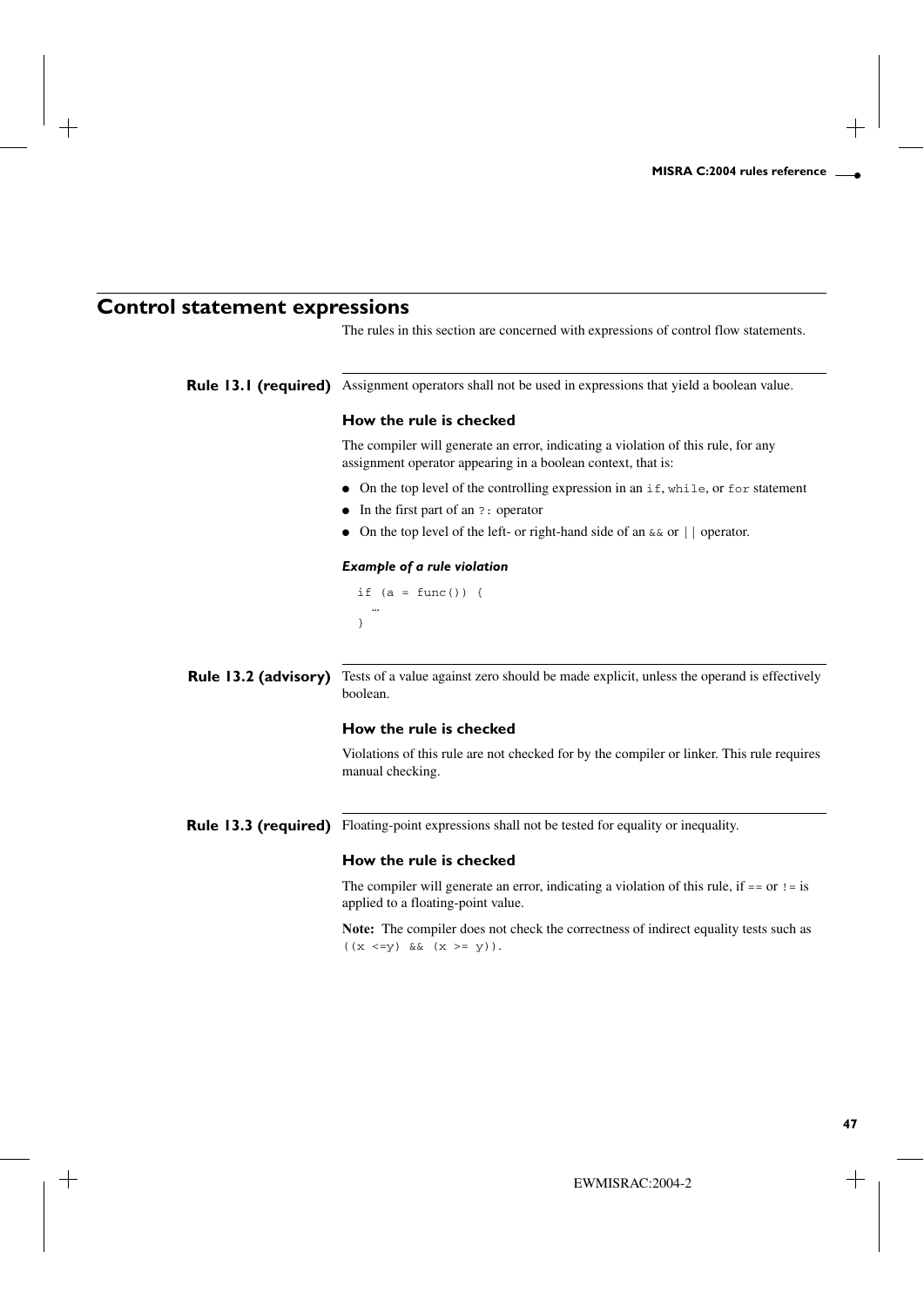| <b>Rule 13.4 (required)</b> The controlling expression of a for statement shall not contain any objects of floating |
|---------------------------------------------------------------------------------------------------------------------|
| type.                                                                                                               |

#### <span id="page-51-0"></span>**How the rule is checked**

The compiler will generate an error, indicating a violation of this rule, if the controlling expression of a for statement contains any floating-point expressions.

**Rule 13.5 (required)** The three expressions of a for statement shall be concerned only with loop control.

#### <span id="page-51-1"></span>**How the rule is checked**

The compiler will generate an error, indicating a violation of this rule, if a for statement is not of this form:

- The first expression is a simple assignment, and
- The second expression is a simple test, and
- The third expression is some kind of update expression. This includes applying a variable to the pre- or post-increment and -decrement operation, any operation-assign operators, or the plain assign operator (provided that the right-hand side is not a constant).

In addition, these combinations are allowed:

- All three expressions exist
- The second and third expressions exist
- <span id="page-51-2"></span>● None of the expressions exist, indicating an infinite loop.

**Rule 13.6 (required)** Numeric variables being used within a for loop for iteration counting shall not be modified in the body of the loop.

#### **How the rule is checked**

Violations of this rule are not checked for by the compiler or linker. This rule requires manual checking.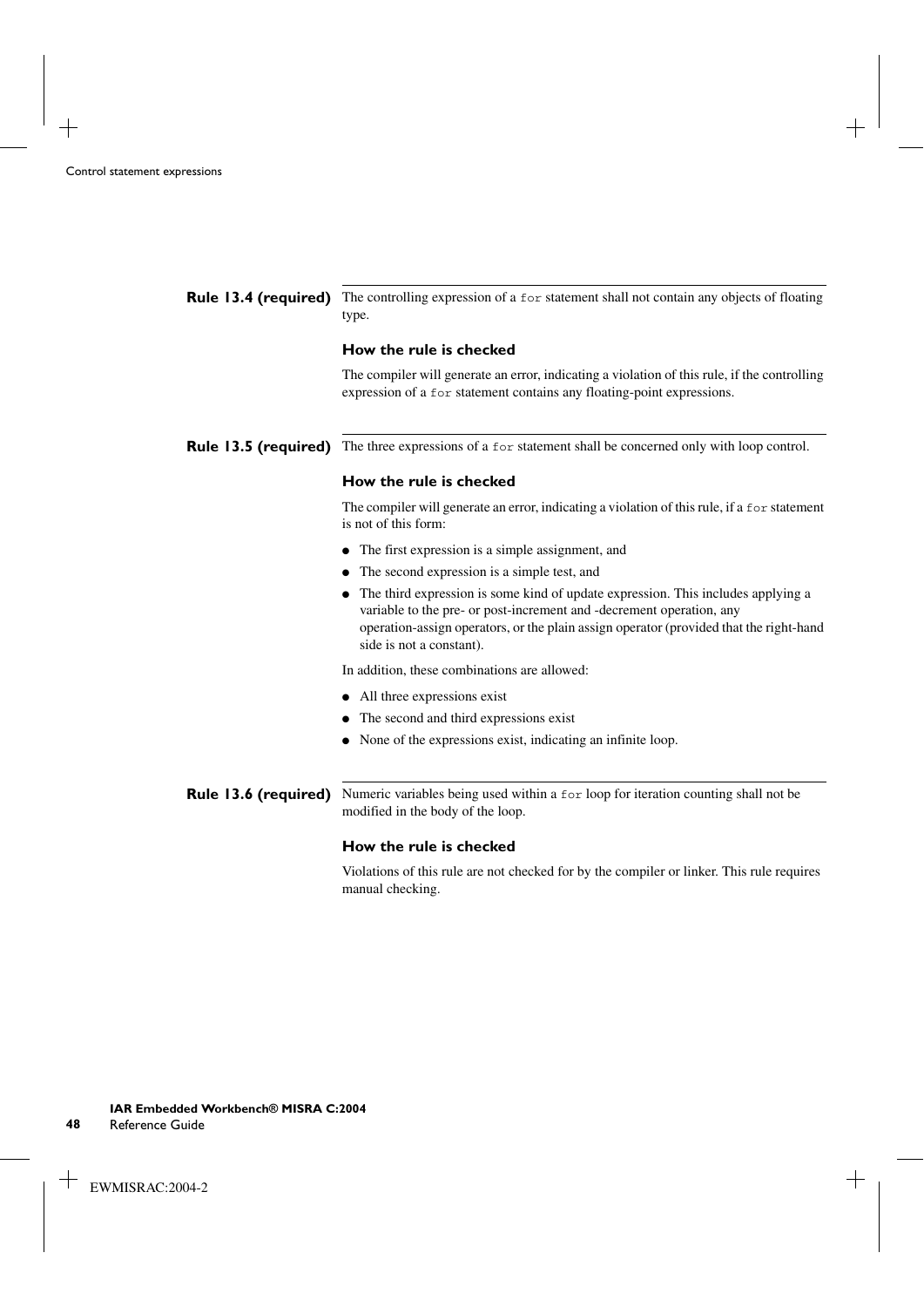<span id="page-52-3"></span><span id="page-52-2"></span><span id="page-52-1"></span><span id="page-52-0"></span>

|                     |                      | Rule 13.7 (required) Boolean operations whose results are invariant shall not be permitted.                                                                                                                                                              |
|---------------------|----------------------|----------------------------------------------------------------------------------------------------------------------------------------------------------------------------------------------------------------------------------------------------------|
|                     |                      | How the rule is checked                                                                                                                                                                                                                                  |
|                     |                      | The compiler will generate an error, indicating a violation of this rule, when a<br>comparison cannot be true or is always true. However, the compiler does not detect<br>when two or more expressions together cause an expression to be true or false. |
| <b>Control flow</b> |                      |                                                                                                                                                                                                                                                          |
|                     |                      | The rules in this section are concerned with the flow of the application code.                                                                                                                                                                           |
|                     |                      | <b>Rule 14.1 (required)</b> There shall be no unreachable code.                                                                                                                                                                                          |
|                     |                      | How the rule is checked                                                                                                                                                                                                                                  |
|                     |                      | The compiler will generate an error, indicating a violation of this rule, in any of the<br>following cases:                                                                                                                                              |
|                     |                      | $\bullet$ Code after a goto or return                                                                                                                                                                                                                    |
|                     |                      | • Code in a switch body, before the first label                                                                                                                                                                                                          |
|                     |                      | • Code after an infinite loop (a loop with a constant controlling expression that<br>evaluates to true)                                                                                                                                                  |
|                     |                      | • Code after a function call of a function that is known not to return                                                                                                                                                                                   |
|                     |                      | • Code after break in a switch clause                                                                                                                                                                                                                    |
|                     |                      | • Code after an if statement that is always taken where the end of the dependent<br>statement is unreachable                                                                                                                                             |
|                     |                      | • Code after an if statement where the ends of both dependent statements are<br>unreachable                                                                                                                                                              |
|                     |                      | Code after a switch statement where the ends of all clauses are unreachable.                                                                                                                                                                             |
|                     | Rule 14.2 (required) | All non-null statements shall either have at least one side effect however executed, or<br>cause control flow to change.                                                                                                                                 |
|                     |                      | How the rule is checked                                                                                                                                                                                                                                  |
|                     |                      | The compiler will generate an error, indicating a violation of this rule, if a statement<br>does not contain a function call, an assignment, an operator with a side-effect (++ and<br>--), or an access to a volatile variable.                         |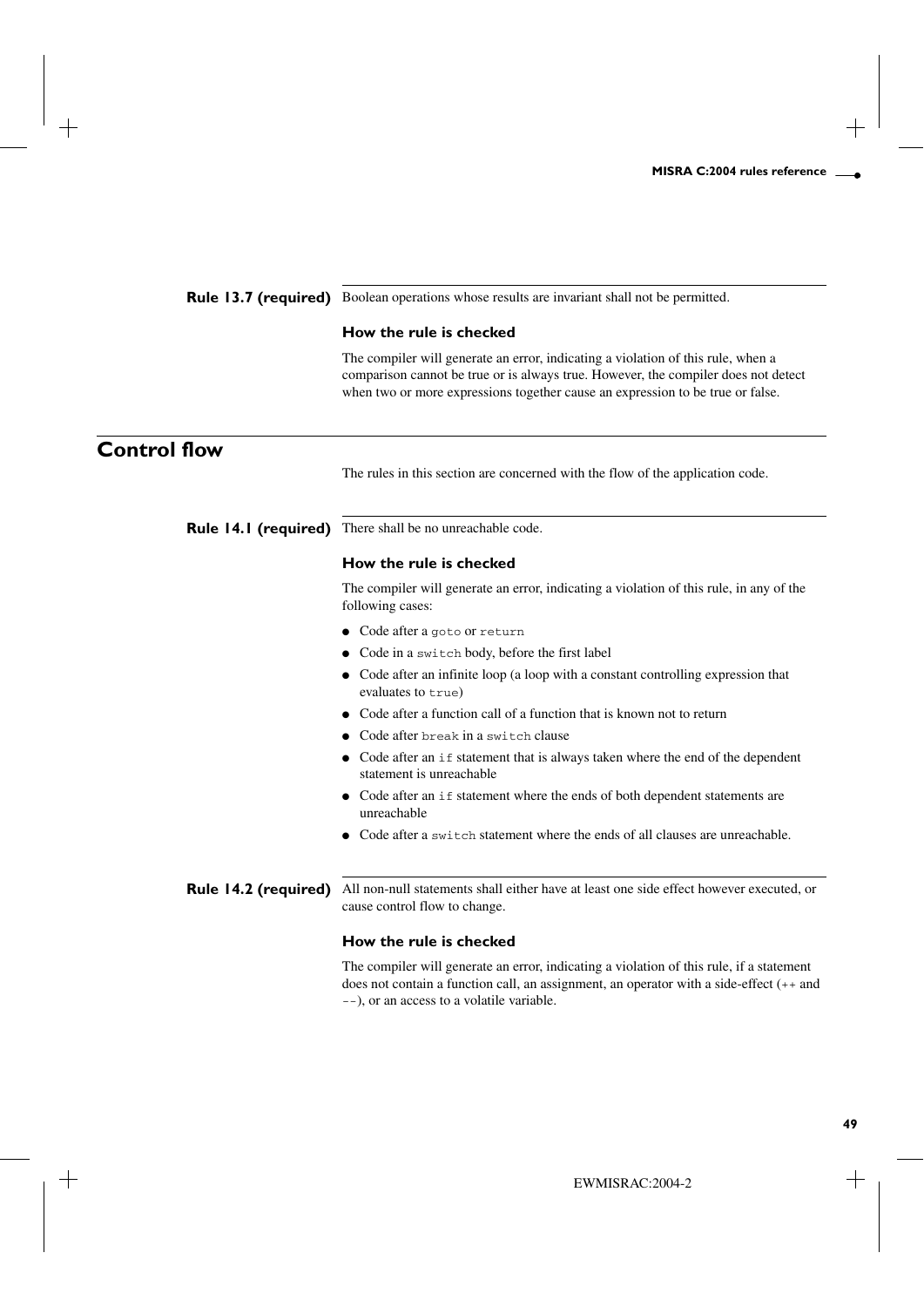#### *Example of a rule violation*

v; /\* If 'v' is non-volatile \*/

#### *Examples of correct code*

do\_stuff(); ; /\* A null statement \*/ v; /\* If 'v' is volatile \*/

**Rule 14.3 (required)** Before preprocessing, a null statement shall only occur on a line by itself; it may be followed by a comment, provided that the first character following the null statement is a whitespace character.

#### <span id="page-53-0"></span>**How the rule is checked**

The compiler will generate an error, indicating a violation of this rule, for a null statement if the last *physical* line contains anything else than a single semicolon surrounded by whitespace. A comment may follow the semicolon as long as there is at least one whitespace character between the semicolon and the comment.

**Rule 14.4 (required)** The goto statement shall not be used.

#### <span id="page-53-1"></span>**How the rule is checked**

The compiler will generate an error, indicating a violation of this rule, if a goto statement is used.

**Rule 14.5 (required)** The continue statement shall not be used.

#### <span id="page-53-2"></span>**How the rule is checked**

The compiler will generate an error, indicating a violation of this rule, if a continue statement is used.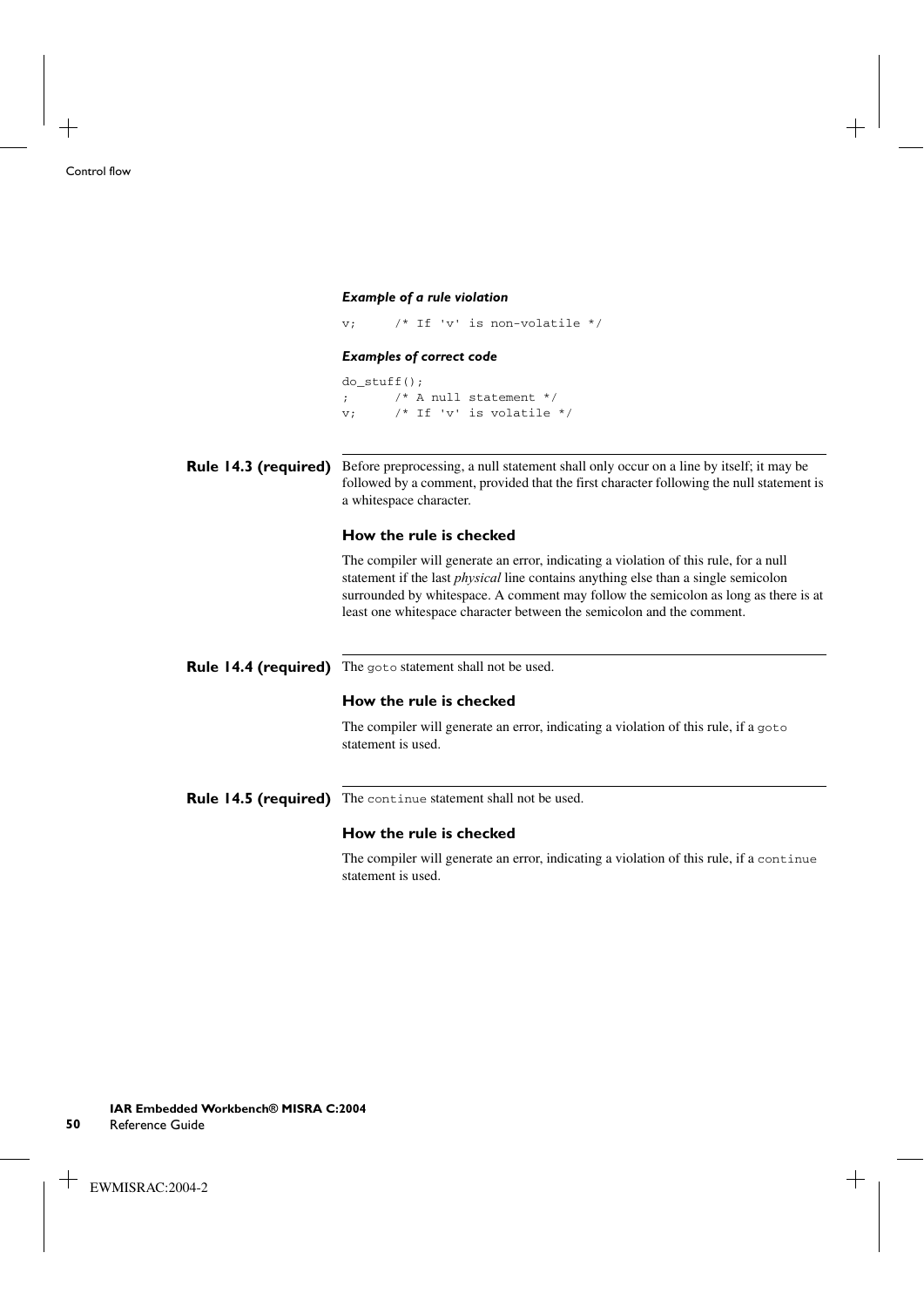<span id="page-54-4"></span><span id="page-54-3"></span><span id="page-54-2"></span><span id="page-54-1"></span><span id="page-54-0"></span>

|                      | <b>Rule 14.6 (required)</b> For any iteration statement, there shall be at most one break statement used for loop<br>termination.                                   |
|----------------------|---------------------------------------------------------------------------------------------------------------------------------------------------------------------|
|                      | How the rule is checked                                                                                                                                             |
|                      | The compiler will generate an error, indicating a violation of this rule, if there are more<br>than one break statement in a loop.                                  |
|                      | <b>Rule 14.7 (required)</b> A function shall have a single point of exit at the end of the function.                                                                |
|                      | How the rule is checked                                                                                                                                             |
|                      | The compiler will generate an error, indicating a violation of this rule, if there is a return<br>statement anywhere else than at the end of a function.            |
| Rule 14.8 (required) | The statement forming the body of a switch, while, do  while, or for statement<br>shall be a compound statement.                                                    |
|                      | How the rule is checked                                                                                                                                             |
|                      | The compiler will generate an error, indicating a violation of this rule, if the statements<br>forming the body of the constructions in rule 14.8 is not a block.   |
| Rule 14.9 (required) | An if expression construct shall be followed by a compound statement. The else<br>keyword shall be followed by either a compound statement or another if statement. |
|                      | How the rule is checked                                                                                                                                             |
|                      | The compiler will generate an error, indicating a violation of this rule, if the statements<br>forming the body of the constructions in rule 14.9 is not a block.   |
|                      | <b>Rule 14.10 (required)</b> All if $\ldots$ else if constructs shall be terminated with an else clause.                                                            |
|                      | How the rule is checked                                                                                                                                             |
|                      | The compiler will generate an error, indicating a violation of this rule, if an $if \dots$<br>else if construct is not terminated by an else clause.                |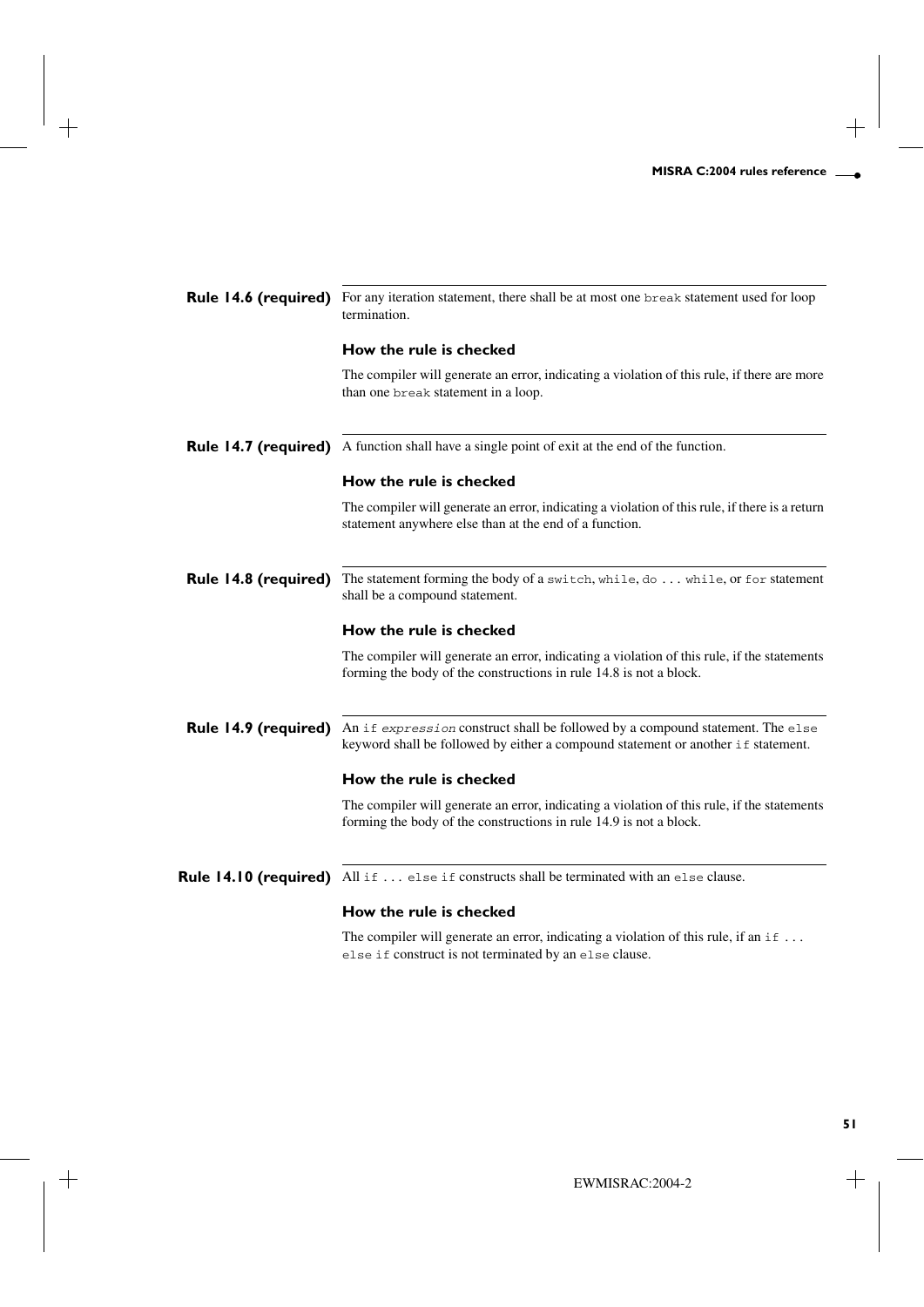<span id="page-55-4"></span><span id="page-55-3"></span><span id="page-55-2"></span><span id="page-55-1"></span><span id="page-55-0"></span>

| The rules in this section are concerned with the allowed syntax of switch statements.                                                                                                               |
|-----------------------------------------------------------------------------------------------------------------------------------------------------------------------------------------------------|
| A switch label shall only be used when the most closely-enclosing compound<br>Rule 15.1 (required)<br>statement is the body of a switch statement.                                                  |
| How the rule is checked                                                                                                                                                                             |
| The compiler will generate an error, indicating a violation of this rule, if a case label is<br>not at the outermost block in the switch statement.                                                 |
| An unconditional break statement shall terminate every non-empty switch clause.<br>Rule 15.2 (required)                                                                                             |
| How the rule is checked                                                                                                                                                                             |
| The compiler will generate an error, indicating a violation of this rule, for any case<br>clause that is not terminated by a break statement.                                                       |
| Note: An error will be generated even if the case statement is terminated with a<br>return statement.                                                                                               |
| <b>Rule 15.3 (required)</b> The final clause of a switch statement shall be the default clause.                                                                                                     |
| How the rule is checked                                                                                                                                                                             |
| The compiler will generate an error, indicating a violation of this rule, whenever a<br>switch statement does not have a default label or the default label is not last in the<br>switch statement. |
| <b>Rule 15.4 (required)</b> A switch expression shall not represent a value that is effectively boolean.                                                                                            |
| How the rule is checked                                                                                                                                                                             |
| The compiler will generate an error, indicating a violation of this rule, in the following<br>two cases:                                                                                            |
| • The controlling expression of a switch is the result of a comparison operator<br>(equality or relational operator) or a logical operator ( $\&\&$ , $  $ , or $\&$ )                              |
| • There is only one case label in the switch body.                                                                                                                                                  |
|                                                                                                                                                                                                     |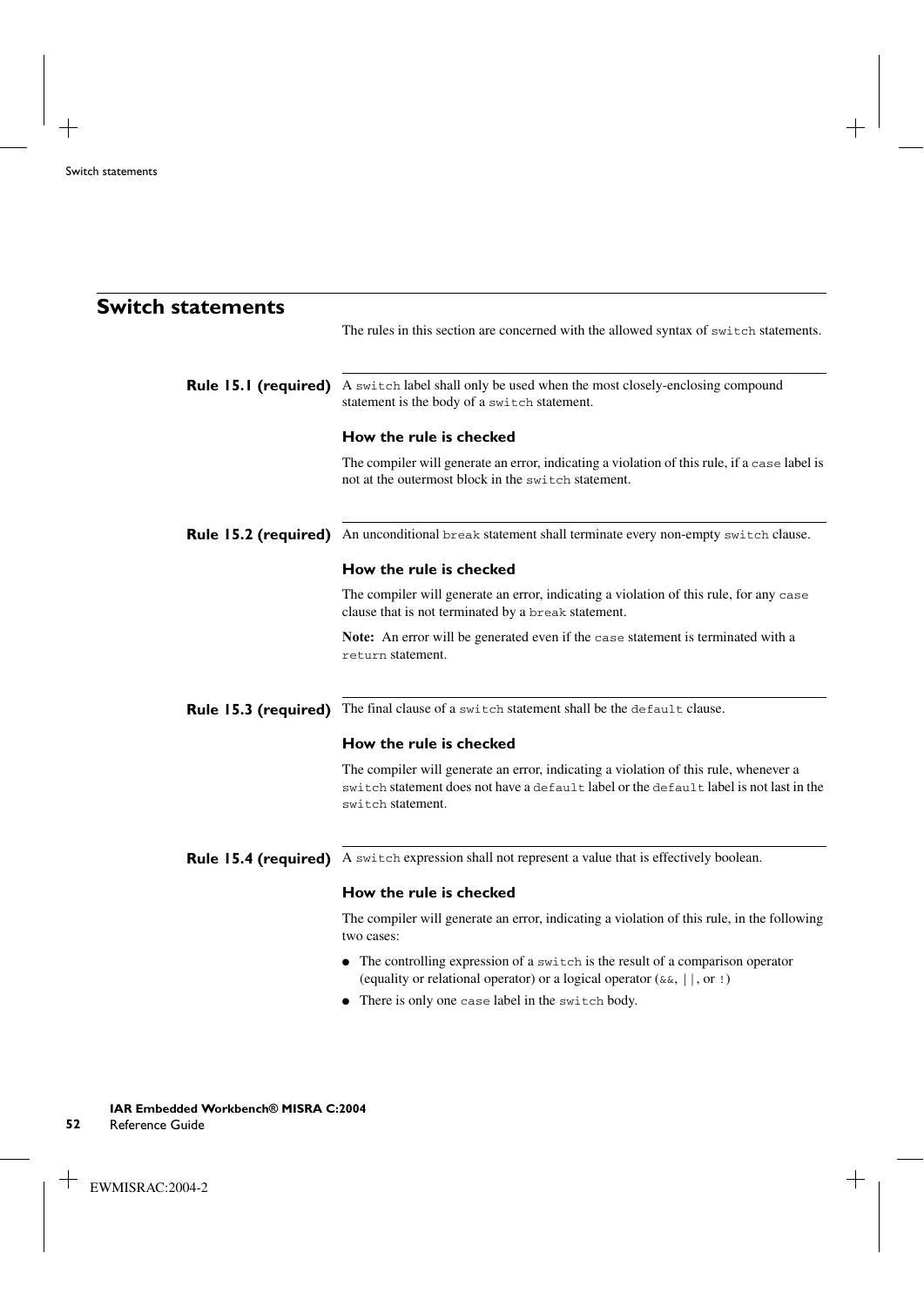**Rule 15.5 (required)** Every switch statement shall have at least one case clause.

#### <span id="page-56-1"></span>**How the rule is checked**

The compiler will generate an error, indicating a violation of this rule, if a switch statement does not contain at least one case clause.

<span id="page-56-0"></span>

| <b>Functions</b> |  |
|------------------|--|
|                  |  |

The rules in this section are concerned with the declaration and use of functions.

**Rule 16.1 (required)** Functions shall not be defined with a variable number of arguments.

#### <span id="page-56-2"></span>**How the rule is checked**

The compiler will generate an error, indicating a violation of this rule, whenever a function is declared, defined, or called using the ellipsis notation.

**Note:** No error is given for using va\_start, va\_end, or va\_arg macros, because it is pointless to use them without using the ellipsis notation.

**Rule 16.2 (required)** Functions shall not call themselves, either directly or indirectly.

### <span id="page-56-3"></span>**How the rule is checked**

Violations of this rule are not checked for by the compiler or linker. This rule requires manual checking.

**Rule 16.3 (required)** Identifiers shall be given for all of the parameters in a function prototype declaration.

#### <span id="page-56-4"></span>**How the rule is checked**

The compiler will generate an error, indicating a violation of this rule, unless identifiers are given for all parameters.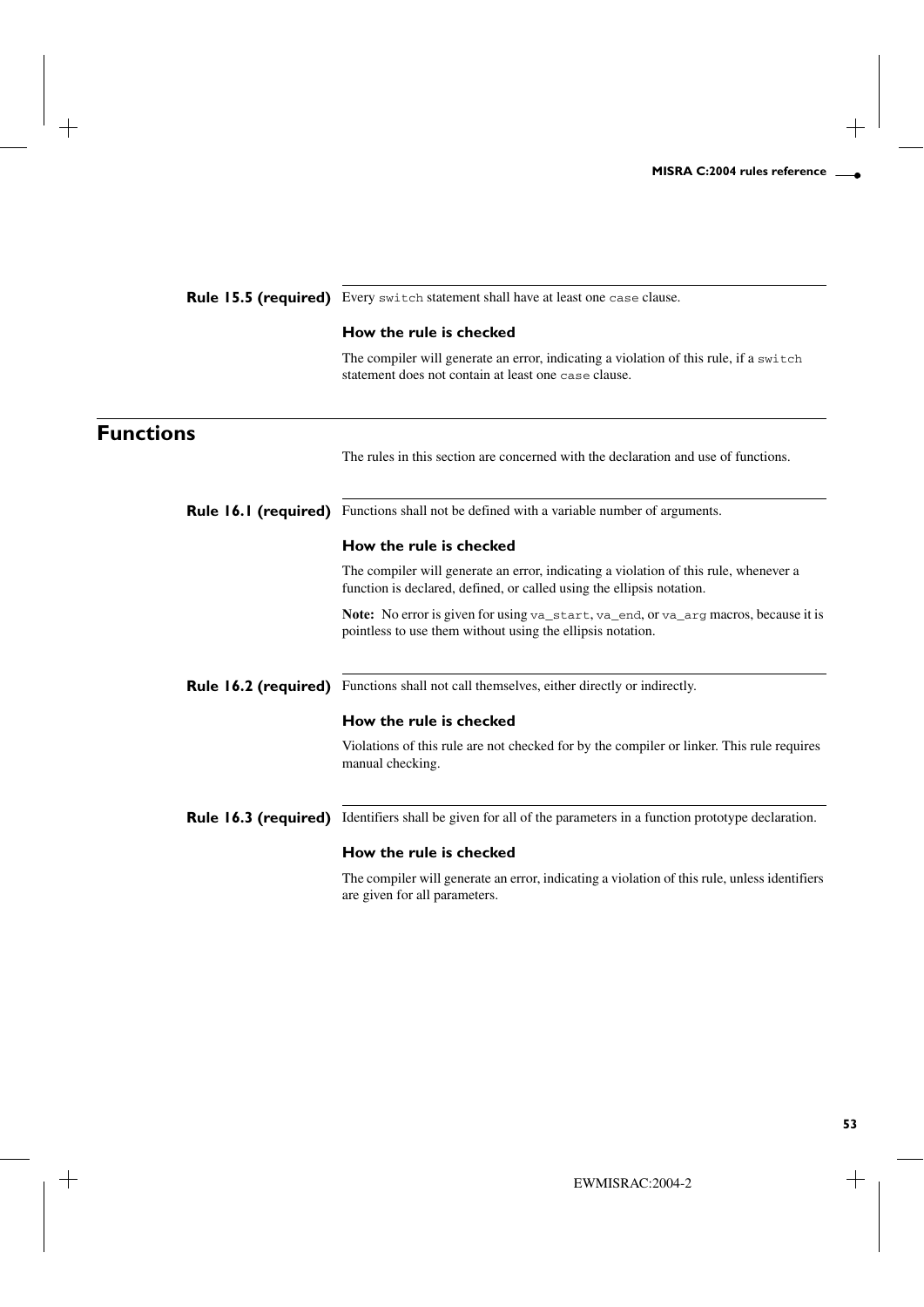<span id="page-57-3"></span><span id="page-57-2"></span><span id="page-57-1"></span><span id="page-57-0"></span>

|                      | Rule 16.4 (required) The identifiers used in the declaration and definition of a function shall be identical.                                                  |
|----------------------|----------------------------------------------------------------------------------------------------------------------------------------------------------------|
|                      | How the rule is checked                                                                                                                                        |
|                      | The compiler will generate an error, indicating a violation of this rule, unless the<br>parameter identifiers of the declaration and the definition are equal. |
| Rule 16.5 (required) | Functions with no parameters shall be declared and defined with the parameter list<br>void.                                                                    |
|                      | How the rule is checked                                                                                                                                        |
|                      | The compiler will generate an error, indicating a violation of this rule, if a function is<br>declared or defined without a parameter list.                    |
|                      | <b>Example of a rule violation</b>                                                                                                                             |
|                      | void myfunc1();                                                                                                                                                |
|                      | <b>Example of correct code</b>                                                                                                                                 |
|                      | void myfunc1(void);                                                                                                                                            |
|                      | <b>Rule 16.6 (required)</b> The number of arguments passed to a function shall match the number of parameters.                                                 |
|                      | How the rule is checked                                                                                                                                        |
|                      | The compiler always checks for this, also when the MISRA C rules are disabled.                                                                                 |
| Rule 16.7 (advisory) | A pointer parameter in a function prototype should be declared as pointer to const if<br>the pointer is not used to modify the addressed object.               |
|                      | How the rule is checked                                                                                                                                        |
|                      | Violations of this rule are not checked for by the compiler or linker. This rule requires<br>manual checking.                                                  |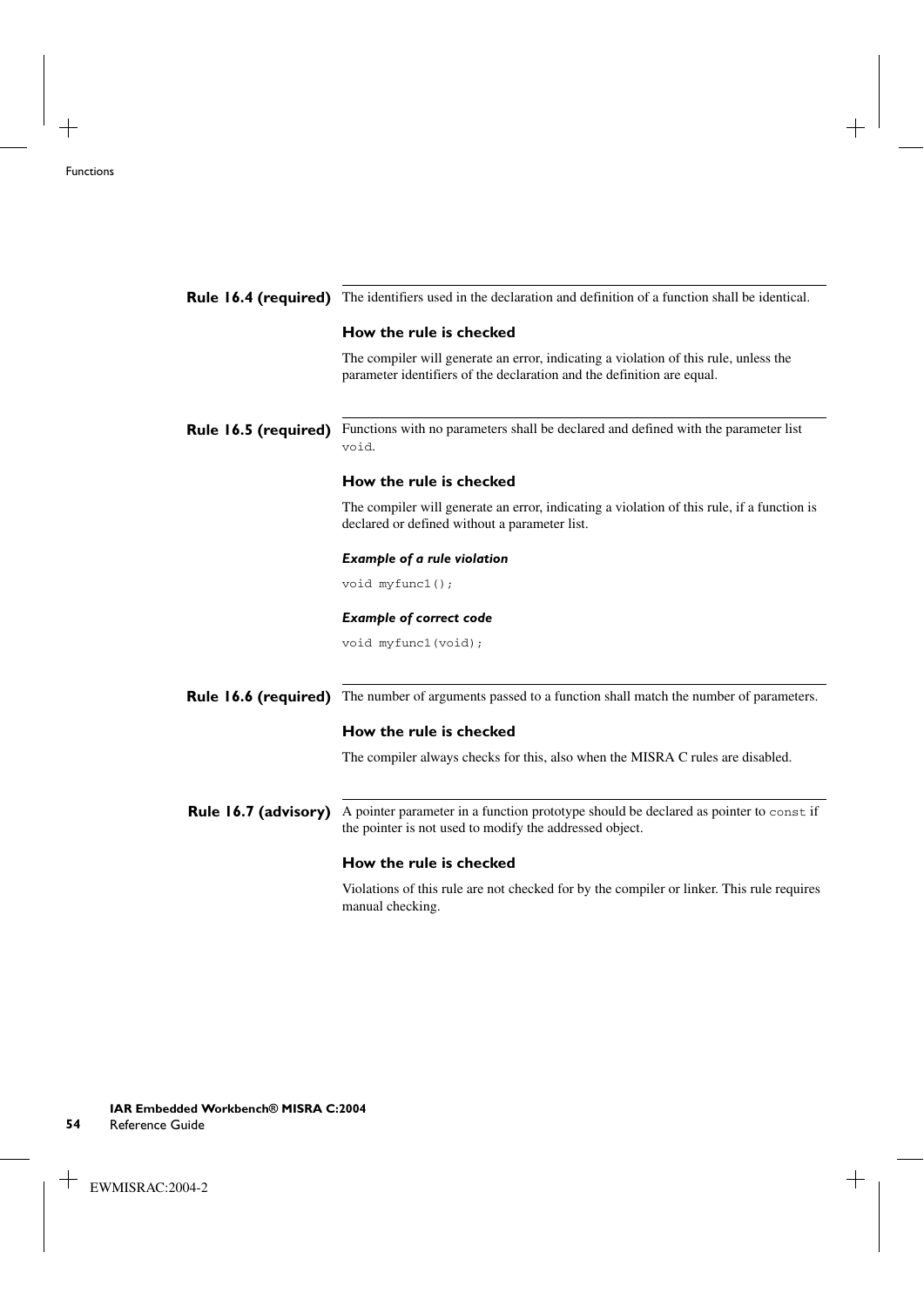**Rule 16.8 (required)** All exit paths from a function with non-void return type shall have an explicit return statement with an expression.

#### <span id="page-58-0"></span>**How the rule is checked**

The compiler will generate an error, indicating a violation of this rule, for non-void functions if:

- $\bullet$  the end of a function can be reached and it does not contain a return statement
- <span id="page-58-1"></span>● a return statement does not have an expression.

**Rule 16.9 (required)** A function identifier shall only be used with either a preceding  $\alpha$ , or with a parenthesized parameter list, which may be empty.

#### **How the rule is checked**

The compiler will generate an error, indicating a violation of this rule, if:

- a function designator (a function name without parentheses) is used in the controlling expression of an if, while, or for statement
- a function designator is compared with 0 using either  $==$  or  $!=$
- a function designator is used in a void expression.

#### *Example of a rule violation*

```
extern int func(void);
if ( func ) { … }
```
#### *Example of correct code*

```
extern int func(void);
if ( func() ) { … }
```
**Rule 16.10 (required)** If a function returns error information, then that error information shall be tested.

#### <span id="page-58-2"></span>**How the rule is checked**

Violations of this rule are not checked for by the compiler or linker. This rule requires manual checking.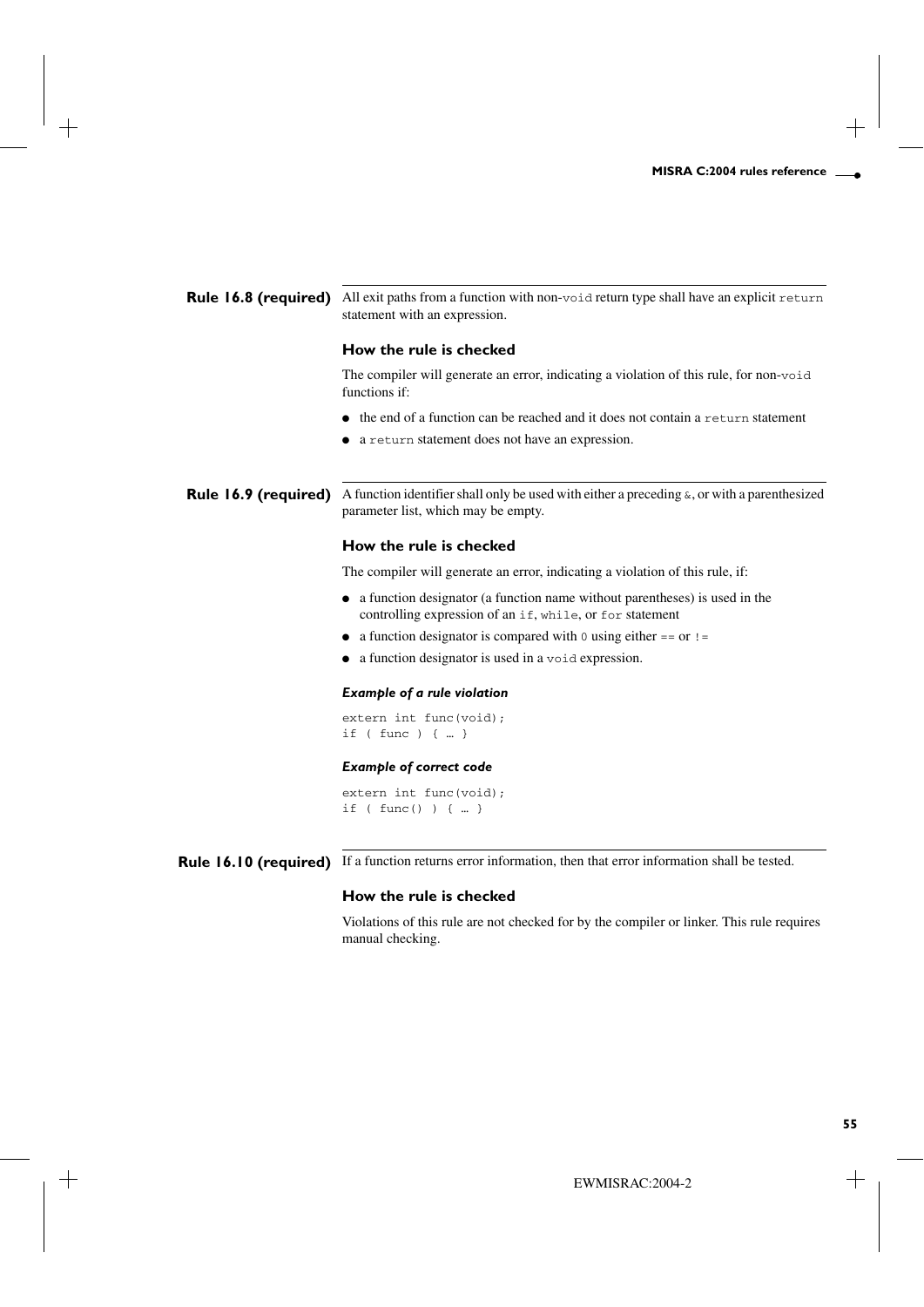<span id="page-59-4"></span><span id="page-59-3"></span><span id="page-59-2"></span><span id="page-59-1"></span><span id="page-59-0"></span>

| <b>Pointers and arrays</b> | The rules in this section are concerned with pointers and arrays.                                                                 |
|----------------------------|-----------------------------------------------------------------------------------------------------------------------------------|
|                            | Rule 17.1 (required) Pointer arithmetic shall only be applied to pointers that address an array or array<br>element.              |
|                            | How the rule is checked                                                                                                           |
|                            | Violations of this rule are not checked for by the compiler or linker. This rule requires<br>manual checking.                     |
| Rule 17.2 (required)       | Pointer subtraction shall only be applied to pointers that address elements of the same<br>array.                                 |
|                            | How the rule is checked                                                                                                           |
|                            | Violations of this rule are not checked for by the compiler or linker. This rule requires<br>manual checking.                     |
|                            | <b>Rule 17.3 (required)</b> >, >=, <, <= shall not be applied to pointer types except where they point to the same<br>array.      |
|                            | How the rule is checked                                                                                                           |
|                            | Violations of this rule are not checked for by the compiler or linker. This rule requires<br>manual checking.                     |
|                            | Rule 17.4 (required) Array indexing shall be the only allowed form of pointer arithmetic.                                         |
|                            | How the rule is checked                                                                                                           |
|                            | The compiler will generate an error, indicating a violation of this rule, if a value is added<br>to or subtracted from a pointer. |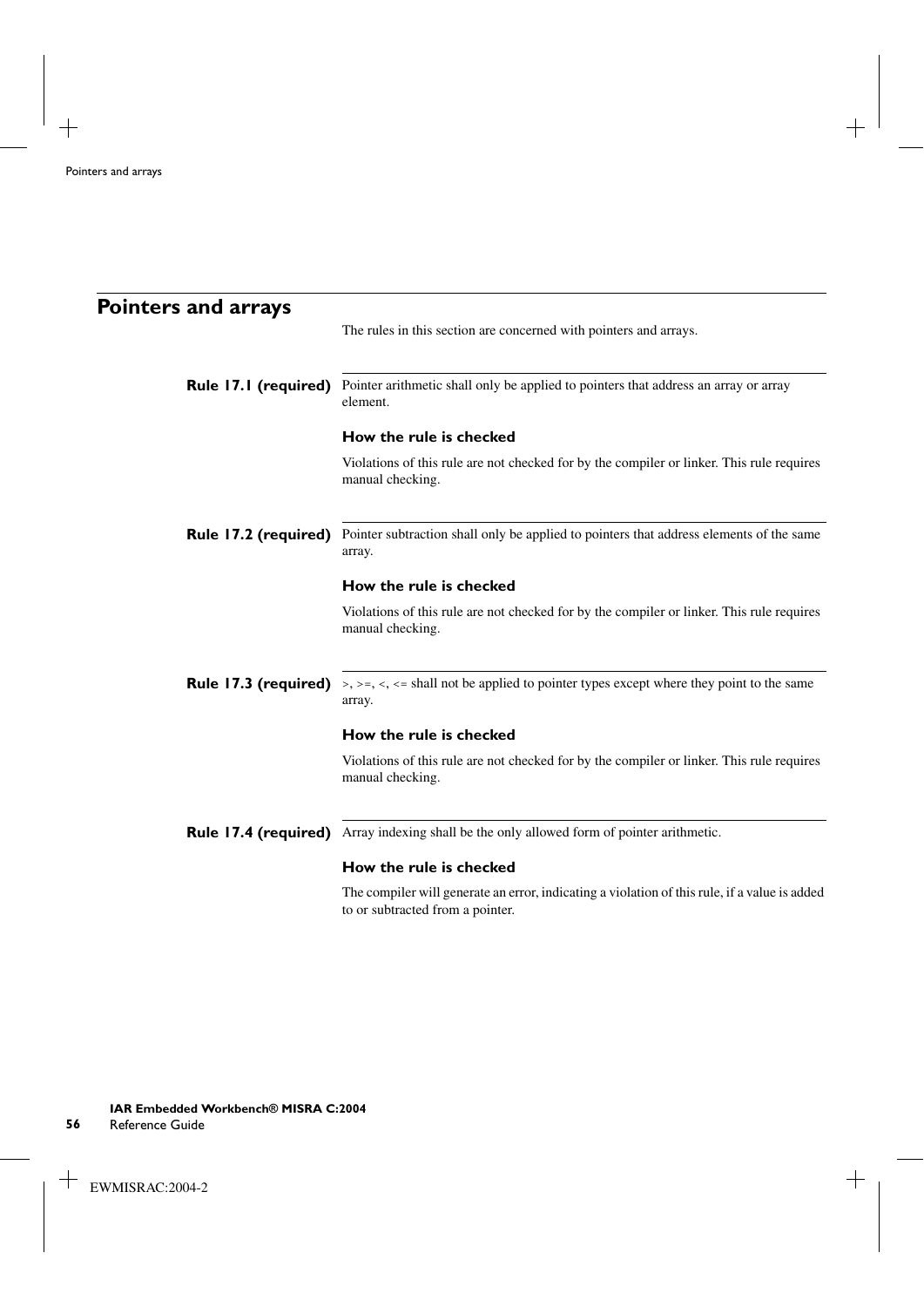<span id="page-60-4"></span><span id="page-60-3"></span><span id="page-60-2"></span><span id="page-60-1"></span><span id="page-60-0"></span>

|                              | Rule 17.5 (advisory) The declaration of objects should contain no more than two levels of pointer indirection.                                                                                        |
|------------------------------|-------------------------------------------------------------------------------------------------------------------------------------------------------------------------------------------------------|
|                              | How the rule is checked                                                                                                                                                                               |
|                              | The compiler will generate an error, indicating a violation of this rule, if any type with<br>more than two levels of indirection is used in a declaration or definition of an object or<br>function. |
| Rule 17.6 (required)         | The address of an object with automatic storage shall not be assigned to another object<br>that may persist after the first object has ceased to exist.                                               |
|                              | How the rule is checked                                                                                                                                                                               |
|                              | Violations of this rule are not checked for by the compiler or linker. This rule requires<br>manual checking.                                                                                         |
| <b>Structures and unions</b> | The rules in this section are concerned with the specification and use of structures and<br>unions.                                                                                                   |
|                              |                                                                                                                                                                                                       |
| Rule 18.1 (required)         | All structure and union types shall be complete at the end of the translation unit.                                                                                                                   |
|                              | How the rule is checked                                                                                                                                                                               |
|                              | The compiler will generate an error, indicating a violation of this rule, if a field in a<br>structure or a union is declared as an array without a size.                                             |
|                              | <b>Rule 18.2 (required)</b> An object shall not be assigned to an overlapping object.                                                                                                                 |
|                              | How the rule is checked                                                                                                                                                                               |
|                              | Violations of this rule are not checked for by the compiler or linker. This rule requires<br>manual checking.                                                                                         |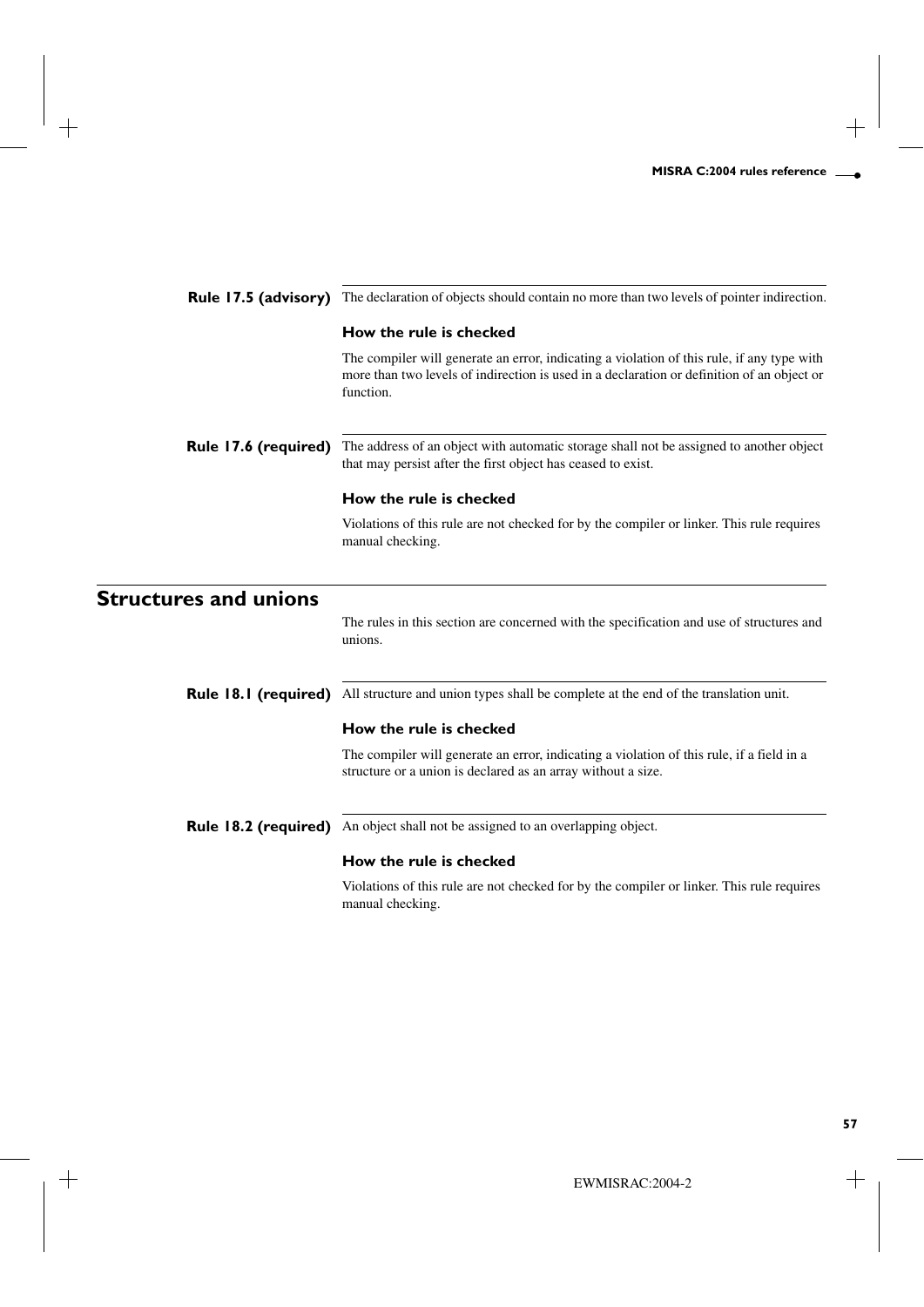<span id="page-61-5"></span><span id="page-61-4"></span><span id="page-61-3"></span><span id="page-61-2"></span><span id="page-61-1"></span><span id="page-61-0"></span>

|                                 | Rule 18.3 (required) An area of memory shall not be used for unrelated purposes.                                                                                                |
|---------------------------------|---------------------------------------------------------------------------------------------------------------------------------------------------------------------------------|
|                                 | How the rule is checked                                                                                                                                                         |
|                                 | Violations of this rule are not checked for by the compiler or linker. This rule requires<br>manual checking.                                                                   |
| Rule 18.4 (required)            | Unions shall not be used.                                                                                                                                                       |
|                                 | How the rule is checked                                                                                                                                                         |
|                                 | The compiler will generate an error, indicating a violation of this rule, for a definition<br>or declaration of a union.                                                        |
| <b>Preprocessing directives</b> |                                                                                                                                                                                 |
|                                 | The rules in this section are concerned with include files and preprocessor directives.                                                                                         |
| Rule 19.1 (advisory)            | #include statements in a file should only be preceded by other preprocessor directives<br>or comments.                                                                          |
|                                 | How the rule is checked                                                                                                                                                         |
|                                 | The compiler will generate an error, indicating a violation of this rule, if an include<br>directive is preceded by anything that is not a preprocessor directive or a comment. |
| Rule 19.2 (advisory)            | Non-standard characters should not occur in header file names in #include directives.                                                                                           |
|                                 | How the rule is checked                                                                                                                                                         |
|                                 | The compiler will generate an error, indicating a violation of this rule, if a header file<br>name contains any non-standard character.                                         |
| Rule 19.3 (required)            | The #include directive shall be followed by either a <filename> or "filename"<br/>sequence.</filename>                                                                          |
|                                 | How the rule is checked                                                                                                                                                         |
|                                 | The compiler will generate an error, indicating a violation of this rule, if an include<br>directive is not followed by either " or <.                                          |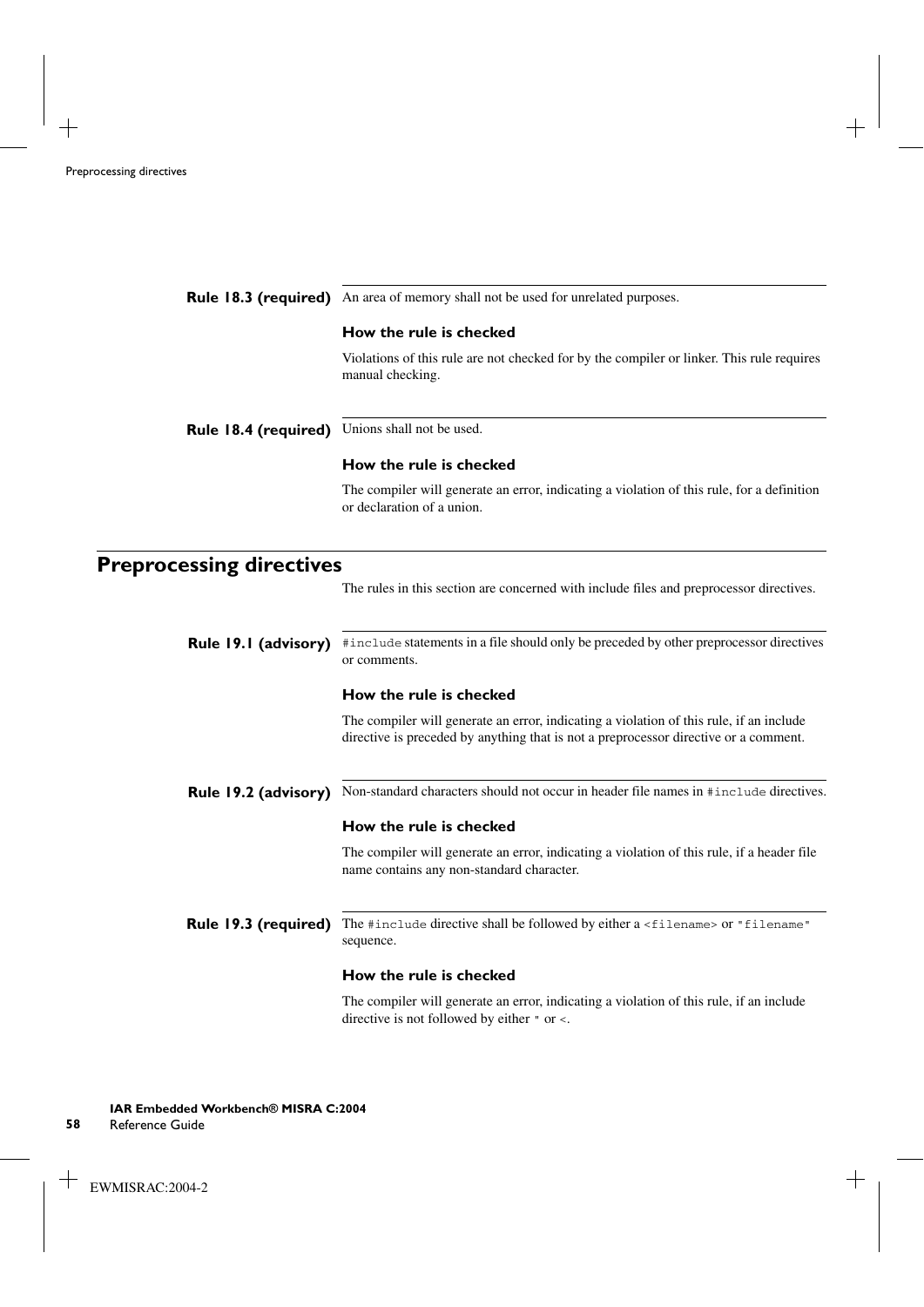<span id="page-62-4"></span><span id="page-62-3"></span><span id="page-62-2"></span><span id="page-62-1"></span><span id="page-62-0"></span>

|                      | <b>Rule 19.4 (required)</b> C macros shall only expand to a braced initializer, a constant, a string literal, a<br>parenthesized expression, a type qualifier, a storage class specifier, or a do-while-zero<br>construct.                                                            |
|----------------------|---------------------------------------------------------------------------------------------------------------------------------------------------------------------------------------------------------------------------------------------------------------------------------------|
|                      | <b>How the rule is checked</b>                                                                                                                                                                                                                                                        |
|                      | Violations of this rule are not checked for by the compiler or linker. This rule requires<br>manual checking.                                                                                                                                                                         |
|                      | Rule 19.5 (required) Macros shall not be #define'd or #undef'd within a block.                                                                                                                                                                                                        |
|                      | How the rule is checked                                                                                                                                                                                                                                                               |
|                      | The compiler will generate an error, indicating a violation of this rule, if a #define or<br>#undef directive is used outside file-level scope.                                                                                                                                       |
|                      | Rule 19.6 (required) #undef shall not be used.                                                                                                                                                                                                                                        |
|                      | How the rule is checked                                                                                                                                                                                                                                                               |
|                      | The compiler will generate an error, indicating a violation of this rule, if an $\#$ undef<br>directive is used.                                                                                                                                                                      |
| Rule 19.7 (advisory) | A function should be used in preference to a function-like macro.                                                                                                                                                                                                                     |
|                      | How the rule is checked                                                                                                                                                                                                                                                               |
|                      | Violations of this rule are not checked for by the compiler or linker. This rule requires<br>manual checking.                                                                                                                                                                         |
| Rule 19.8 (required) | A function-like macro shall not be invoked without all of its arguments.                                                                                                                                                                                                              |
|                      | How the rule is checked                                                                                                                                                                                                                                                               |
|                      | The compiler always checks to see that the correct number of arguments are used, also<br>when the MISRA C rules are disabled. The compiler will generate an error, indicating a<br>violation of this rule, for a macro call where one or more arguments do not contain any<br>tokens. |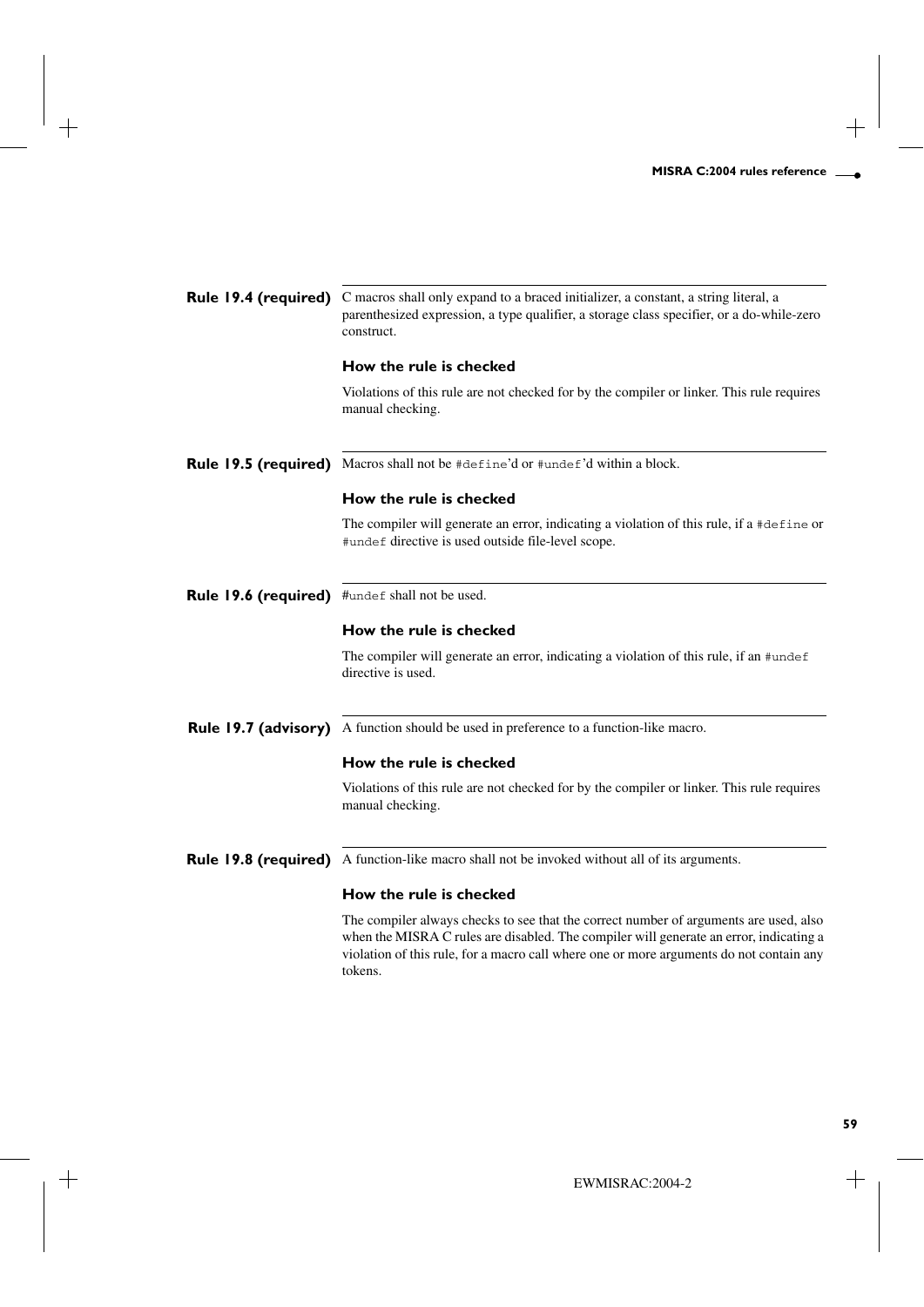#### *Example of a rule violation*

MACRO(,)

#### *Example of correct code*

#define EMPTY MACRO(EMPTY,EMPTY)

**Rule 19.9 (required)** Arguments to a function-like macro shall not contain tokens that look like preprocessing directives.

#### <span id="page-63-0"></span>**How the rule is checked**

The compiler will generate an error, indicating a violation of this rule, if a preprocessing token with an initial # is used.

<span id="page-63-1"></span>**Note:** No error is given for macros that are never expanded.

**Rule 19.10 (required)** In the definition of a function-like macro, each instance of a parameter shall be enclosed in parentheses unless it is used as the operand of # or ##.

#### **How the rule is checked**

The compiler will generate an error, indicating a violation of this rule, if a macro parameter is not enclosed in parentheses, unless the parameter is used as an operand of  $# or ##.$ 

#### *Example of a rule violation*

#define MY\_MACRO\_1(x) x + 2

#### *Example of correct code*

#define MY\_MACRO\_ $1(x)$   $(x) + 2$ #define MY\_MACRO\_2(x,y) x##y

**Rule 19.11 (required)** All macro identifiers in preprocessor directives shall be defined before use, except in #ifdef and #ifndef preprocessor directives and the defined() operator.

#### <span id="page-63-2"></span>**How the rule is checked**

The compiler will generate an error, indicating a violation of this rule, if an undefined preprocessor symbol is used in an #if or #elif directive.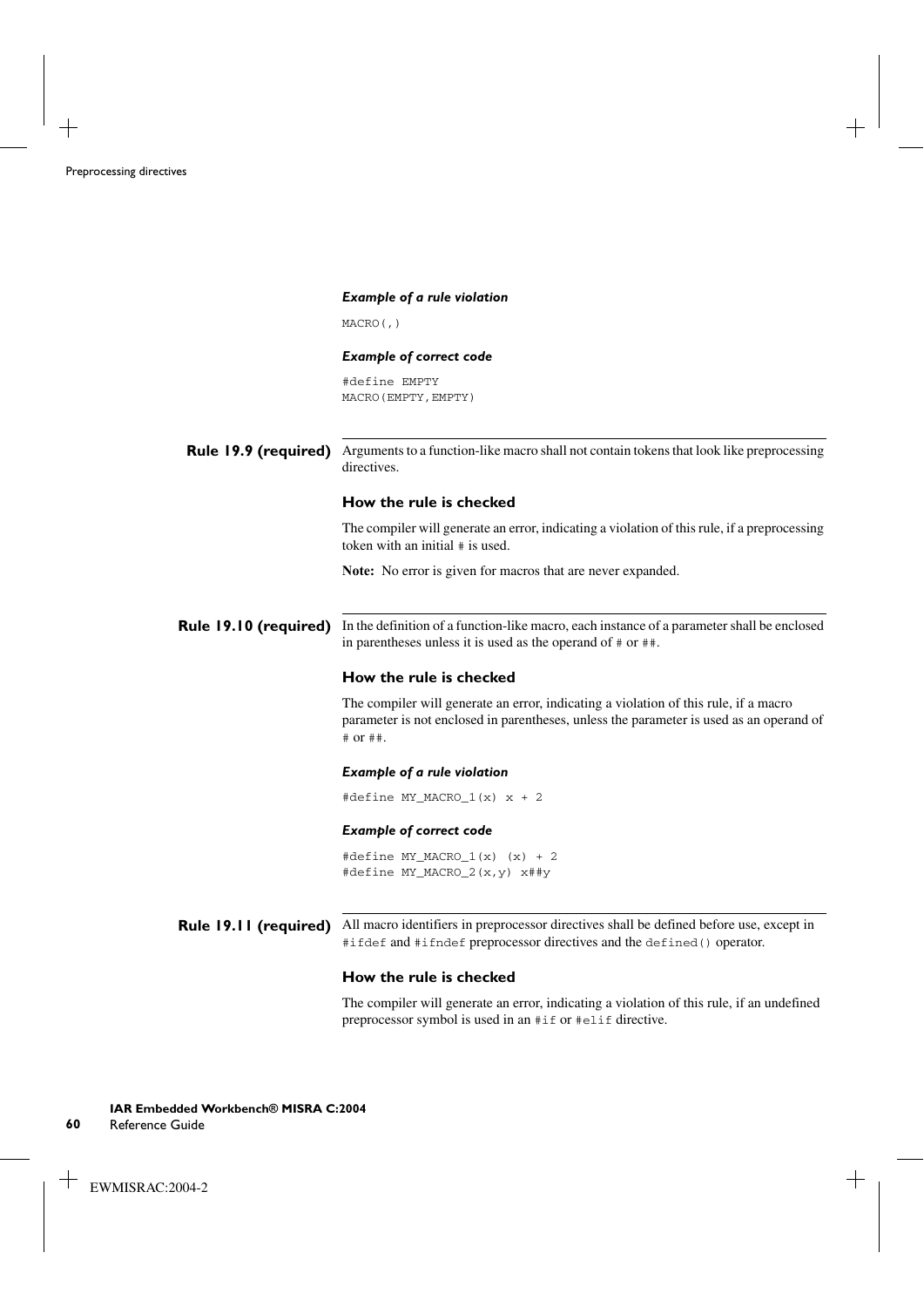| <b>Rule 19.12 (required)</b> There shall be at most one occurrence of the # or ## preprocessor operators in a single |
|----------------------------------------------------------------------------------------------------------------------|
| macro definition.                                                                                                    |

#### <span id="page-64-0"></span>**How the rule is checked**

The compiler will generate an error, indicating a violation of this rule, if more than one of  $#$  or  $#$  is used in combination. For example, the occurrence of  $#$  and  $#$  in the same macro definition will trigger an error.

#### *Example of a rule violation*

#define MY\_MACRO(x) BAR(#x) ## \_var

#### *Examples of correct code*

#define MY\_MACRO(x) #x #define MY\_MACRO(x) my\_ ## x

**Rule 19.13 (advisory)** The # and ## preprocessor operators should not be used.

#### <span id="page-64-1"></span>**How the rule is checked**

The compiler will generate an error, indicating a violation of this rule, if  $\#$  or  $\# \#$  is part of a macro definition.

**Rule 19.14 (required)** The defined preprocessor operator shall only be used in one of the two standard forms.

#### <span id="page-64-2"></span>**How the rule is checked**

The compiler will generate an error, indicating a violation of this rule, if the result of expanding a macro in an expression controlling conditional inclusion, results in the defined unary operator.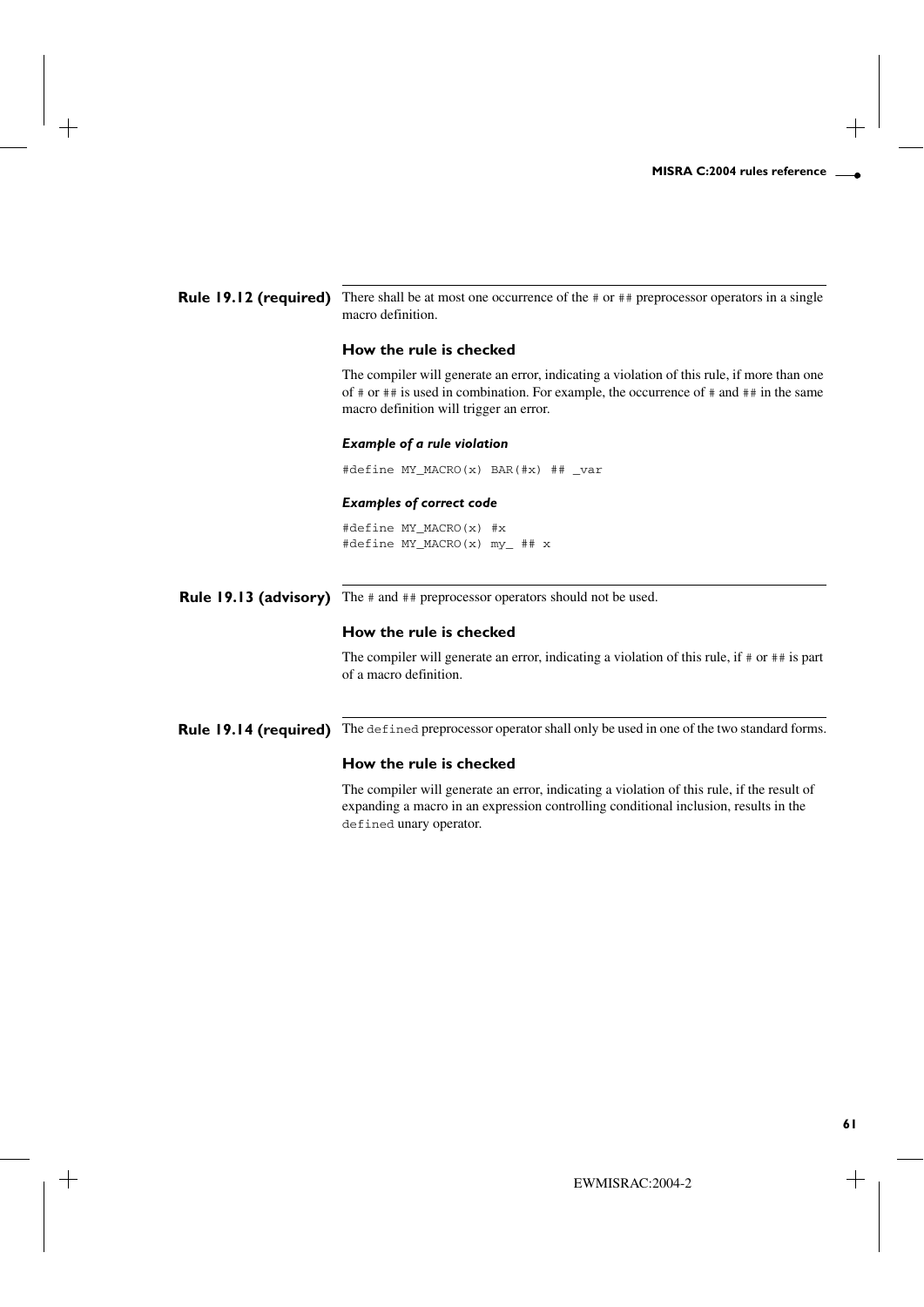<span id="page-65-1"></span><span id="page-65-0"></span>**Rule 19.15 (required)** Precautions shall be taken in order to prevent the contents of a header file being included twice. **How the rule is checked** The compiler will generate an error, indicating a violation of this rule, if a construction similar to this one is not found in a header file: #ifndef AHDR\_H #define AHDR\_H  $/$ \* ... \*/ #endif **Rule 19.16 (required)** Preprocessing directives shall be syntactically meaningful even when excluded by the preprocessor. **How the rule is checked** The compiler will generate an error, indicating a violation of this rule, if an unknown preprocessor directive is found or if a standard preprocessor directive is used incorrectly. *Examples of rule violations* #ifdef FOO BAR #else1 #else FOO #endif FOO **Rule 19.17 (required)** All #else, #elif, and #endif preprocessor directives shall reside in the same file as the #if or #ifdef directive to which they are related. **How the rule is checked** The compiler always checks for this, also when the MISRA C rules are disabled.

<span id="page-65-2"></span>**62**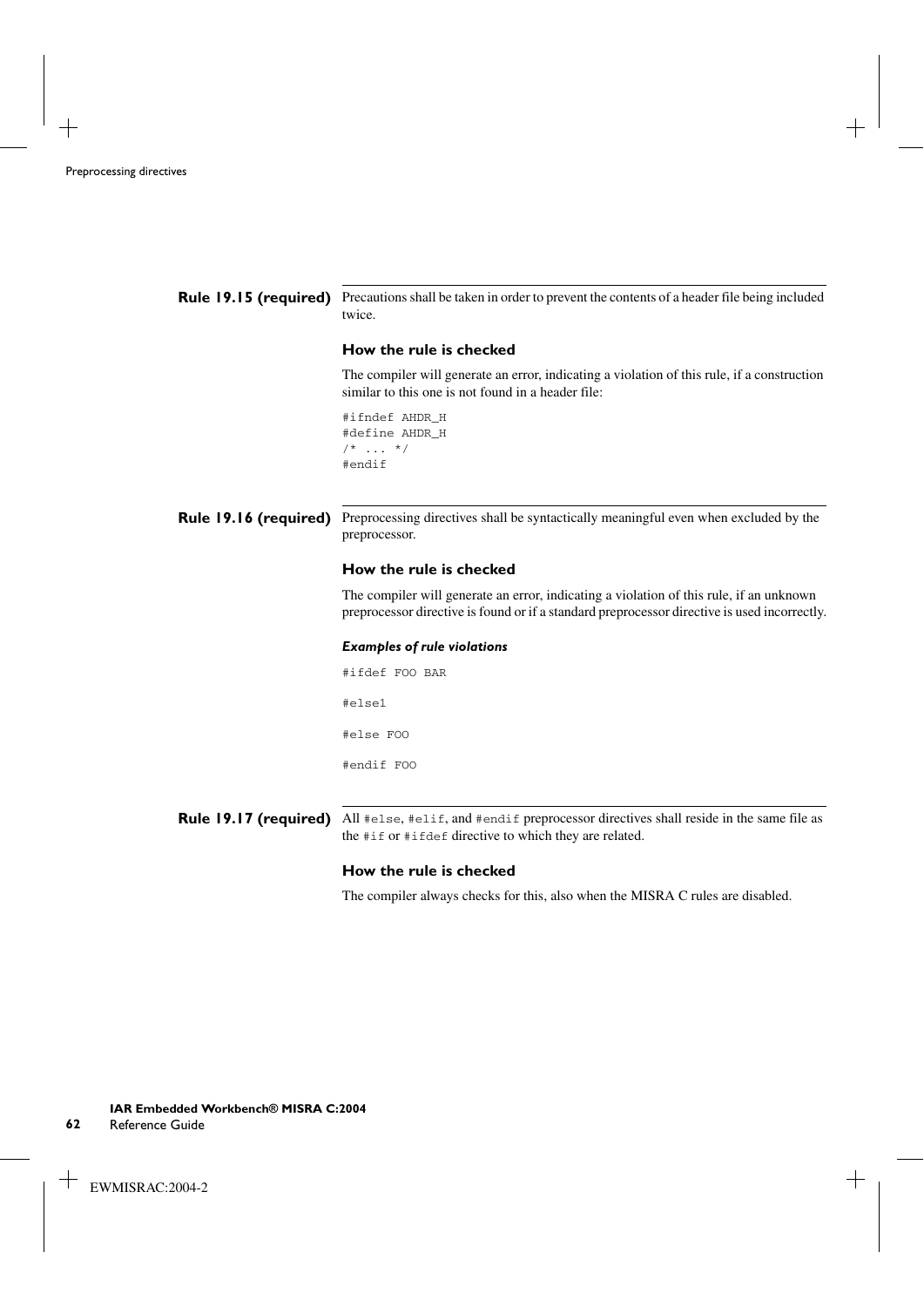<span id="page-66-4"></span><span id="page-66-3"></span><span id="page-66-2"></span><span id="page-66-1"></span><span id="page-66-0"></span>

| <b>Standard libraries</b> |                                                                                                                                                                                                                                                                                              |
|---------------------------|----------------------------------------------------------------------------------------------------------------------------------------------------------------------------------------------------------------------------------------------------------------------------------------------|
|                           | The rules in this section are concerned with the use of standard library functions.                                                                                                                                                                                                          |
| Rule 20.1 (required)      | Reserved identifiers, macros, and functions in the standard library shall not be defined,<br>redefined, or undefined.                                                                                                                                                                        |
|                           | How the rule is checked                                                                                                                                                                                                                                                                      |
|                           | The compiler will generate an error, indicating a violation of this rule, for any #define<br>(or #undef) used to define (or undefine) an object- or function-like macro with a name<br>that is:                                                                                              |
|                           | • a compiler predefined macro                                                                                                                                                                                                                                                                |
|                           | an object- or function-like macro defined in any standard header                                                                                                                                                                                                                             |
|                           | an object or function declared in any standard header.<br>$\bullet$                                                                                                                                                                                                                          |
| Rule 20.2 (required)      | The names of Standard Library macros, objects, and functions shall not be reused.                                                                                                                                                                                                            |
|                           | How the rule is checked                                                                                                                                                                                                                                                                      |
|                           | The compiler will generate an error, indicating a violation of this rule, for any definition<br>used for defining a macro, object, or function with a name that is already declared in a<br>standard header. This regardless of whether the correct header file has been included or<br>not. |
| Rule 20.3 (required)      | The validity of values passed to library functions shall be checked.                                                                                                                                                                                                                         |
|                           | How the rule is checked                                                                                                                                                                                                                                                                      |
|                           | Violations of this rule are not checked for by the compiler or linker. This rule requires<br>manual checking.                                                                                                                                                                                |
| Rule 20.4 (required)      | Dynamic heap memory allocation shall not be used.                                                                                                                                                                                                                                            |
|                           | How the rule is checked                                                                                                                                                                                                                                                                      |
|                           | The compiler will generate an error, indicating a violation of this rule, for any reference<br>to functions named malloc, realloc, calloc, or free, even if the header file<br>stdlib.h has not been included.                                                                               |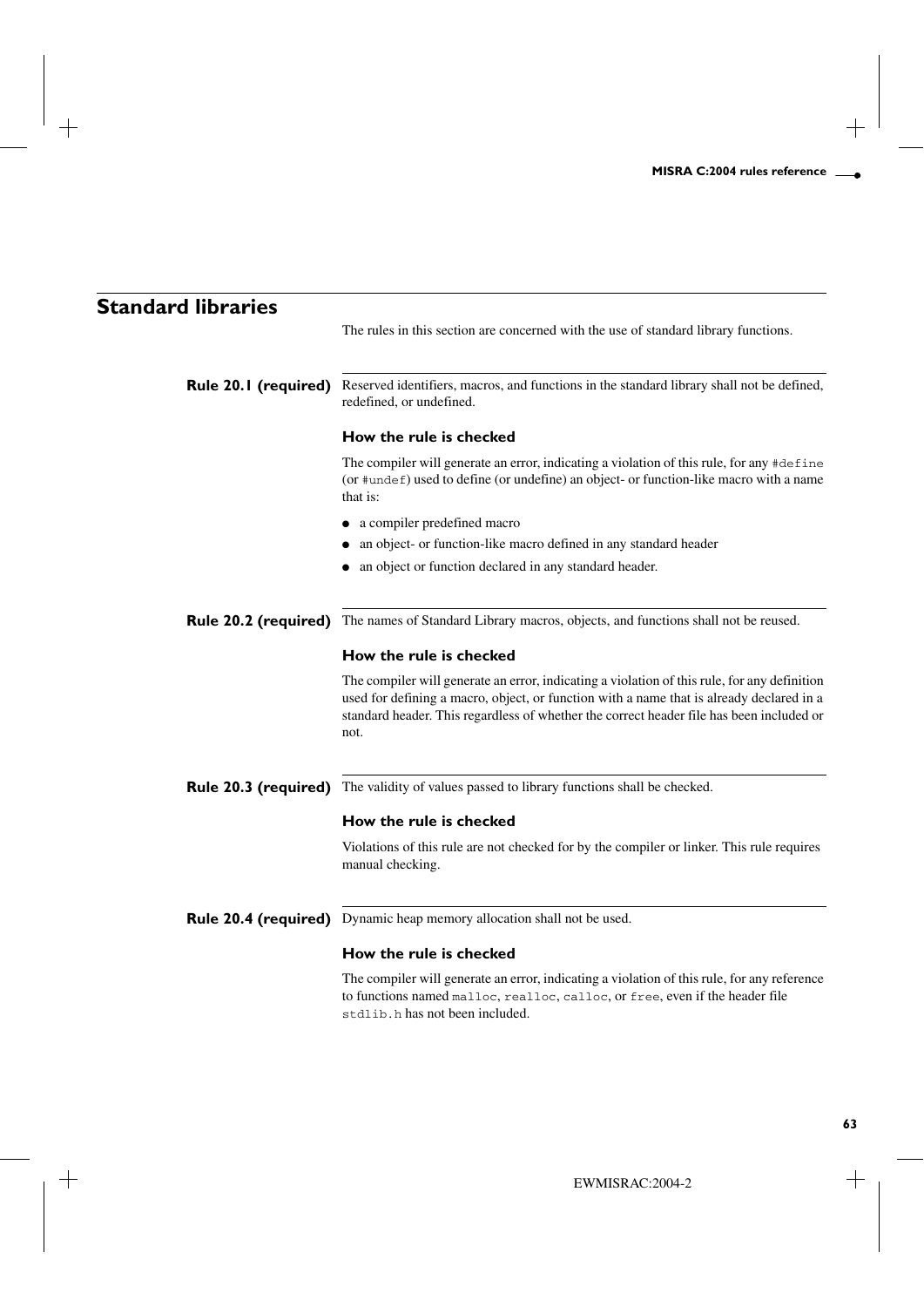<span id="page-67-4"></span><span id="page-67-3"></span><span id="page-67-2"></span><span id="page-67-1"></span><span id="page-67-0"></span>

|                      | Rule 20.5 (required) The error indicator errno shall not be used.                                                                                                                                      |  |
|----------------------|--------------------------------------------------------------------------------------------------------------------------------------------------------------------------------------------------------|--|
|                      | How the rule is checked                                                                                                                                                                                |  |
|                      | The compiler will generate an error, indicating a violation of this rule, for any reference<br>to an object named errno, even if the header file errno. h has been included.                           |  |
|                      | Rule 20.6 (required) The macro offset of in the stddef. h library shall not be used.                                                                                                                   |  |
|                      | How the rule is checked                                                                                                                                                                                |  |
|                      | The compiler will generate an error, indicating a violation of this rule, if a macro with<br>the name offsetof is expanded.                                                                            |  |
|                      | <b>Note:</b> Including the header file stddef. h does not, in itself, generate an error.                                                                                                               |  |
| Rule 20.7 (required) | The set imp macro and the long imp function shall not be used.                                                                                                                                         |  |
|                      | How the rule is checked                                                                                                                                                                                |  |
|                      | The compiler will generate an error, indicating a violation of this rule, for any reference<br>to a function named set jmp or long jmp; regardless of whether the header file<br>setjmp.h is included. |  |
|                      | Rule 20.8 (required) The signal handling facilities of signal. h shall not be used.                                                                                                                    |  |
|                      | How the rule is checked                                                                                                                                                                                |  |
|                      | The compiler will generate an error, indicating a violation of this rule, if the header file<br>signal.h is included.                                                                                  |  |
| Rule 20.9 (required) | The input/output library stdio.h shall not be used in production code.                                                                                                                                 |  |
|                      | How the rule is checked                                                                                                                                                                                |  |
|                      | The compiler will generate an error, indicating a violation of this rule, if the header file<br>stdio.h has been included when NDEBUG is defined.                                                      |  |